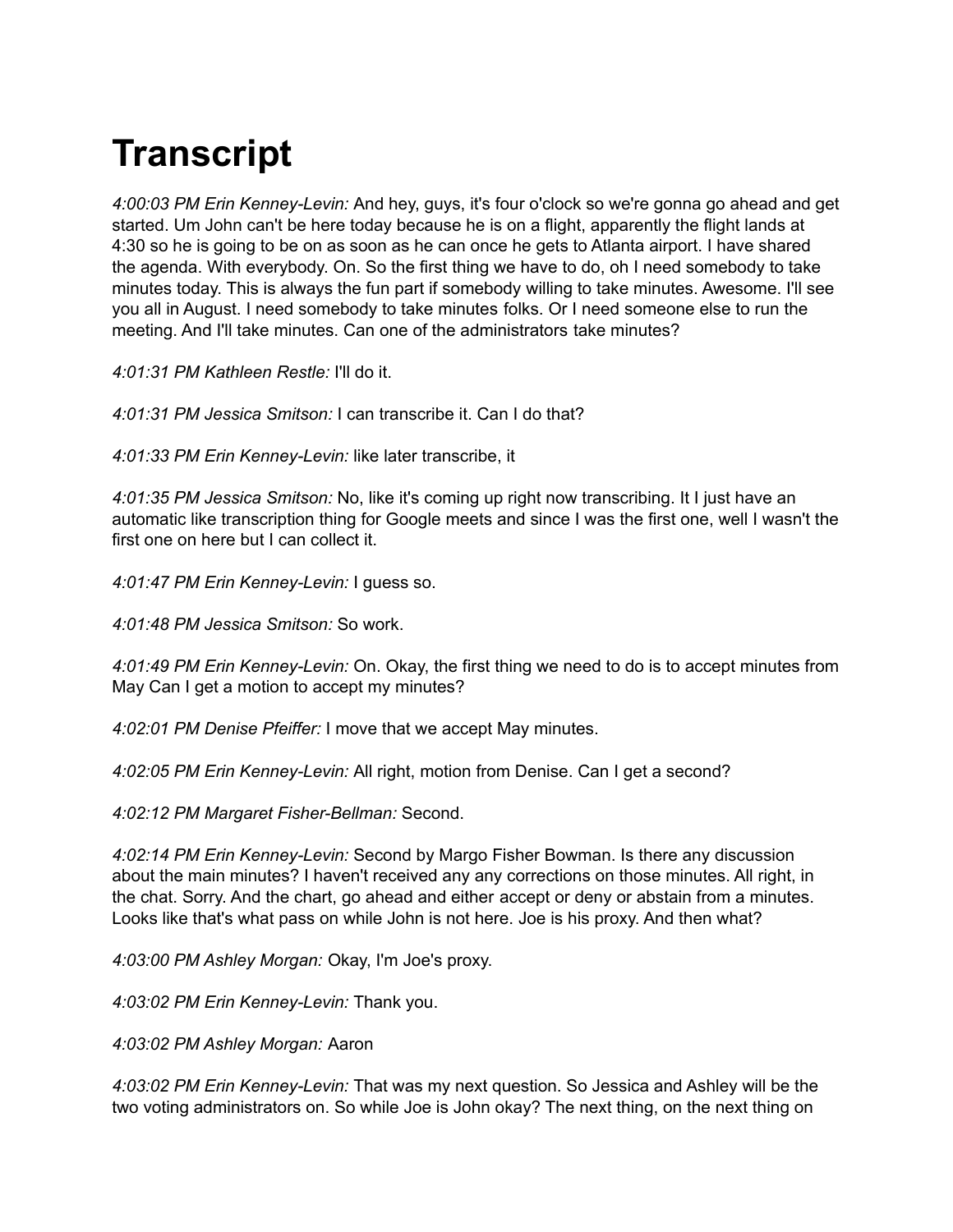the agenda is to revisit the schedule for next year. So I'm gonna open the floor to Joe. Right now to just kind of explain what's going on and where we are. So Joe, go ahead and saw you.

*4:03:35 PM Joseph Stewart:* All right. Thank you, Aaron. I'll try. I'll try and be brief as I can because I know your time over the summer is even more valuable than during the school year. But it might be a little lengthy because I want to give you all the information that I have. So you guys can just we can decide as a group, how we're gonna move forward with the best information available. So when we put the schedule together and we bought it to accept that about a month ago, um, on paper, it looked like it wouldn't be any issues with at all adding any fell getting lunches over four Bells would be, yeah, it'll work. But sometimes you don't know if things are going to work until you actually try to make them work because we've never done a schedule remotely like this before with for lunches over four different Bells so there was no precedent to look back on to say well we've done something like it so it should be workable. We've done nothing like this before but on paper it look like we can make it work. So I started saying about working with it and as I started kind of making these grids for the Departments. I uncovered more and more issues with the schedule. And I've asked Shelley Daniels to be on this call. She's in the meeting. Thank you. Shelly. So Shelly, if I miss speak or I say, anything that is untrue or inaccurate. Nobody in the school knows. Power School. Better than Shelly, Shelly will quickly put me in my place. So as we started looking at it, the first thing you wanted to figure out was, how can we have four lunches over four different belts? That was the part that we were having trouble with? And if we were gonna stick to grade level lunches, then we could have for example, seventh and eighth grade will go to third lunch, you know, nine and ten set forth, whatever that would be. So, if we're gonna send a specific student to a specific event, like seventh and eighth graders, have to go to third Bell lunch. That's called tagging. We're in power school. We would tag and check a box next to a name, to create a special event that that student has to go to. So power school, doesn't randomly put that kid in a random place. Which great we can tag all the 17th and eighth grade kids and put them in third Bell lunch. We could tag the 9th and 10th grade kids, put them in fourth Bill lunch. But as we found, oh, while we were doing this, we can only tag a student once in power school for any event for the year. Now, we are already tagging all of the seventh graders for teaming. Each kid is assigned to a three teacher team. So all the seventh grade kids could not be tagged for teaming and a specific lunch. We're also going to tag all of the eight. I'll take questions at the answer. All we are. We're also gonna tag all the eighth grade kids for the cohorts, right, that we're doing English in social studies. So all the eighth graders are going to be tag for something different as well. We're already tagging a third of the ninth grade kids for the owner's blogs, that's a tag. So those kids. So the seven to eight the ninth graders already tag, so we can't have great level lunches with lunches over different Bells. Okay, let's put that to the side for a minute. Let's just do random lunches and I put all of this in my email, the other day, I don't want to read back to you, but I could, but I'll kind of clarify some of the points. So we can only tag. Any student wants. If we wanted to do grade level lunches, we can't do that. If we have to tag kids because we're already tagging grade seven, eight nine, right? So, what if we just randomly assign kids to random lunches PowerSchool, can't do that. And I said that on my email, I never said that, we can't randomize the lunches over four Bells. But here is the issue with letting Power School, randomly assign kids to a random lunch over four Bells. We have no control over how many kids get dumped into each lunch. It's completely at random. So, third lunch, third Bell, lunch could have 600 kids. uh, fourth Bell lunch could have 1100 kids Fifth belt, lunch could have 200 kids if that were the case, we would then have to hand schedule. All of those kids individually to even out the lunches, who's gonna do that, that's a lot of work for anyone person or two people to do,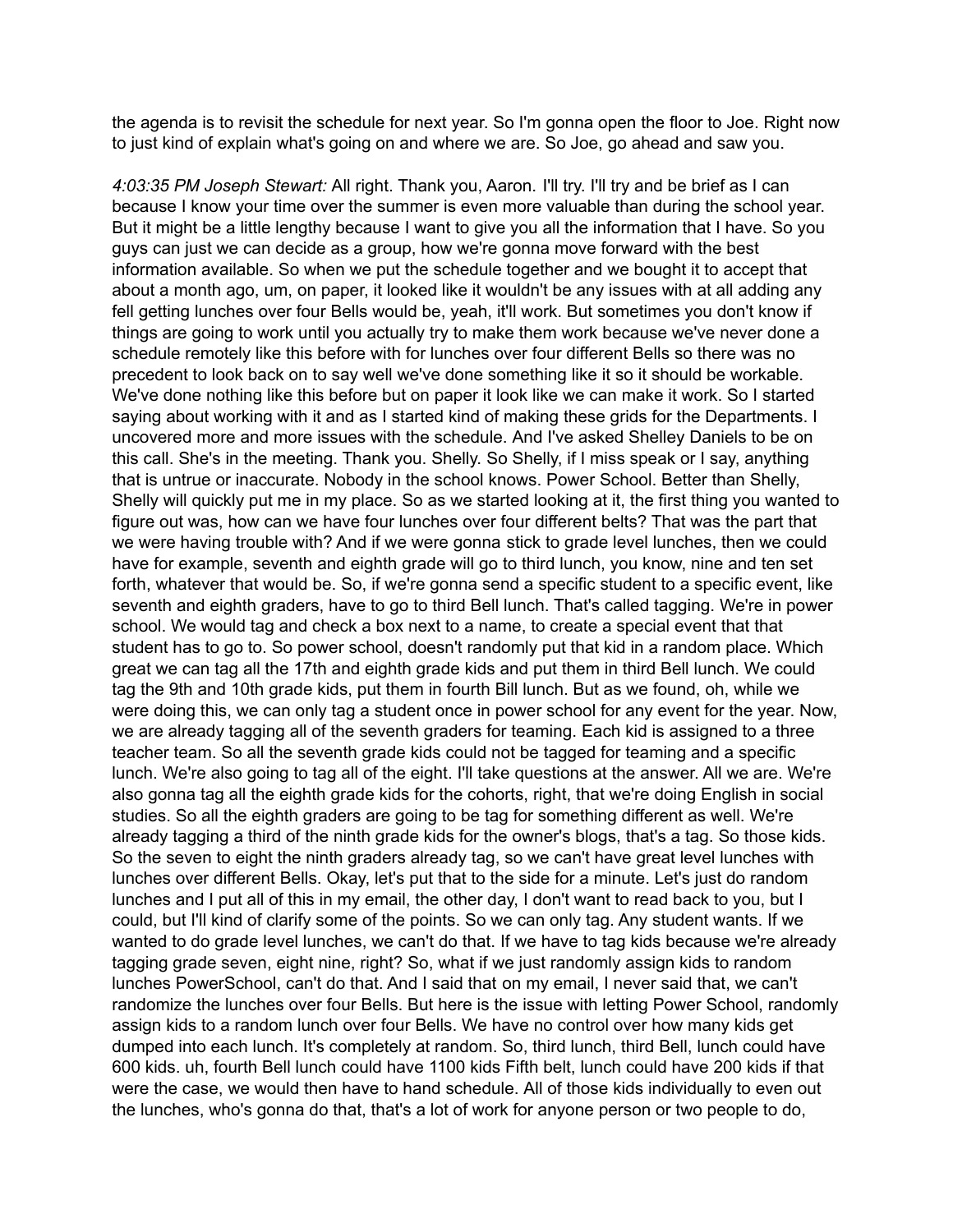okay? So if we randomly assign lunches over four Bells, we would have no control of how many kids were in a lunch. We could because you're not tagging them, power school would assign them randomly based on their academic schedules and where they have a gap in their schedule from Bell Street to six. That's a huge issue. Not have a control of the lunch schedule and who goes to what lunch is a door that I don't want to walk through it because we can't even check it until we put the kids in. So we couldn't even guess the mate, how many kids are gonna be. Until we enroll the students at the end of June, and once we put the kids in, I'm gonna play scenario. We set it up, we put the kids into the four, randomized lunches, and there's a way overwhelming amount of kids and lunch, six and lunch for, we can't say, oh, let's undo that and pull them all back out and change the bell schedule. Once the kids are in, they are in So not only is impossible to push the undo button. We're on a time crunch, the schedule has to be completed and finalized by June 30th Shelley. And I need at least three to four days once the schedule is made and the kids go in to then move around the courses in the different orders to get all the other kids. In that didn't get put in automatically when we run them in. And so we need at least four three to four days for that. So you're talking about, June 24th, 25th that everything has to be finalized. Because in June 30th, everything has to be done for the district. July 1st is the rollover date, and we start an excuse me, and we can't make any changes after that. So we've got about two weeks to finalize our master schedule. I am uncomfortable. Putting this randomized lunches. And when we don't know how it's going to end up and we can't change it if we don't like it. Because there's not enough time, So, that was the gist of my email about the lunches is we can't tag because we're already tagging grade seven, eight, nine. If we did randomize lunches, we even have no control over. How many kids go into what lunch that we completely at PowerSchool disposal even then have to hand schedule. And let me just give you and Patty and Shelley can say speak to this hand scheduling, a kid changing. Their schedule could be simple. It could just be swapping their third Bell lunch for a third Bell class, right? Say I put a kid from third Bell, lunch into fourth Bell, lunch. They've already got a fourth Bell in their schedule. So let's say he's got mastered Bell in English fourth. Bill, we move them to math to get out of that lunch and to his fourth bill. But he's got a fourth belt now that fourth bill becomes a third belt. What if that course he was taken forth Bell is not available third Bell. Then we've got to change another student's class. So it has a North Korean effect even for one kid and never mind a 50 to 80 to 100. That might have to be hands scheduled if the lunches don't balance out. So, that was kind of just of the of the drawbacks of having randomized lunches with having no control over, how many kids get put into each lunch. Now, on the teacher side of it, with randomizing lunches, over several bells, and I put this in the email as well. We already kind of, we have constraints and restraints on the master schedule already with tagging seventh graders for team. Those aren't negative things. They're just things that we're limited to another thing that would have to be looked at is the courtesy that we give of having first Bell Child Care, seven Bell Child Care part-time teachers who can only teach bells, two three and four because of childcare. We have to now randomize the lunch bells for the teachers to over four Bells. So, we have to make it even amongst apartments and amongst grade levels as to who has lunch on what belt so we could. So I would have to have complete control of all eight bells in the day, to make sure that the lunch Bells amongst the teachers are randomly and fairly assigned, which means everything that we put in as a courtesy, the childcare Bells would have to go. So, I could guarantee that the teacher lunch spells are evenly distributed across the day. And as they said in my email that a day, that's a huge thing for a lot of our staff, some of our staff who are point, six can only work bells, two or three and four. Now, they're working over a potential lunch Bell, which could be built for or Bell three. So, And we can make this work. I'm not saying that we can, but we would have to sacrifice a lot of things, including potentially teachers, availability to work here, just to get for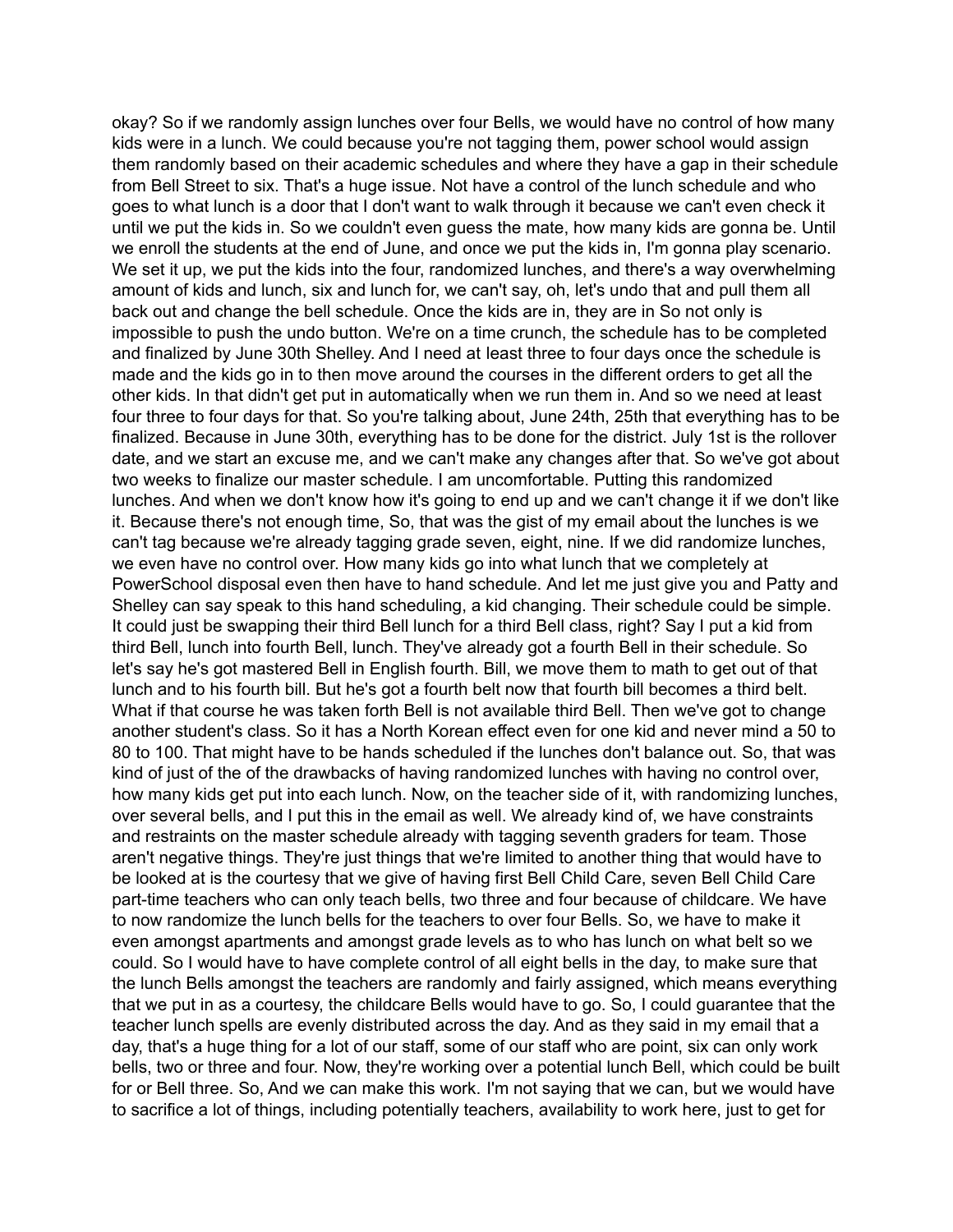lunches over four bells and an eight Bell day. Shelly, did I miss anything that I say anything that was an accurate or incorrect?

*4:12:19 PM Shelli Daniels:* No, no. Um, other than what you were, you left out or The reason he can't, he needs all the bells. We need the classes to be spread out our schedule. Already has a lot of constraints. We have a lot of one or two Bell classes. And then you're going to have a lunch Bell. So that's another constraint. And they're just layers, they're layers of constraints, which means we have to be more cognizant of spreading out the classes that kids need to be in across the day. so that we're not limiting what the student can take or you guys don't know. I do actually do hand scheduling During the scheduling process kids aren't necessarily popped into their biology of their English because unfortunately PowerSchool won't prioritize the academic classes. So I've had to pull kids out of electives and put them in myself by hand because power schedule won't do it. And this is just a lot more of that to make sure they're they have a lunch. It doesn't even necessarily mean they'll get a lunch because because PowerSchool won't prioritize it. And like he was saying, it's not that we can't do it. It may be, we can't do it easily right now for 2122. I, It's like a transparencies laying them on top of each other to make sure things are even across the entire day. And I just don't think we have enough time to make that happen. I can give you anything you want. If I have enough time to run it and tweak it and he was, he's only talking about lunch, trying to fix lunch. We fix other things we've when classes are overloaded because maybe too many ninth grade classes are bunched up in the first half or the second half of the day. We move whole thing classes around from different bells to tweak these things. And this is just another item that we would be needing to fix.

*4:14:41 PM Joseph Stewart:* Yeah, yeah, and that's that last thing.

*4:14:42 PM Shelli Daniels:* And because it's not, he's right, I can give it to you.

*4:14:45 PM Joseph Stewart:* Yeah.

*4:14:46 PM Shelli Daniels:* if we had the time, A little more time. I don't think we had enough time for An additional constraint.

*4:14:54 PM Joseph Stewart:* But it right? So if it's if it's for lunch is that this group decides that we need, we can make that work in one Bell that way. We're not tagging, okay? We're not tagging anybody and we can get for lunches in third Bell or fourth Bell or fifth Bell, whatever we think would work best for the teachers or the kids the teachers and the schedule. So and I'm not saying that that's what we're gonna do. I'm saying if for lunches are important to this group and that's what we want, we can have for lunches but they have to be in the same Bell to make it work with the constraints that we currently have once we open up once to more than one Bell then we're limiting kids and their course choices or potentially altering teachers teaching schedules to where they may be. part-time and it becomes it becomes it becomes a huge issue and I don't want to have, I don't want to be the person that says, hey, part-time teacher, if you can't teach these three Bells, find another job, I'm not doing that or someone you guys request common prep Bells with your colleagues to collaborate. That's off the table as well. If we have to do for about lunches or or I mean any special circumstance that you guys ask me to do and I put in the master schedule, all of that has to come off the table to for me to have complete control of all, eight of the Bells, to make sure the lunches student lunches, teach your lunch. Teacher prep Bells. But more importantly, the students course selections get taken care of first.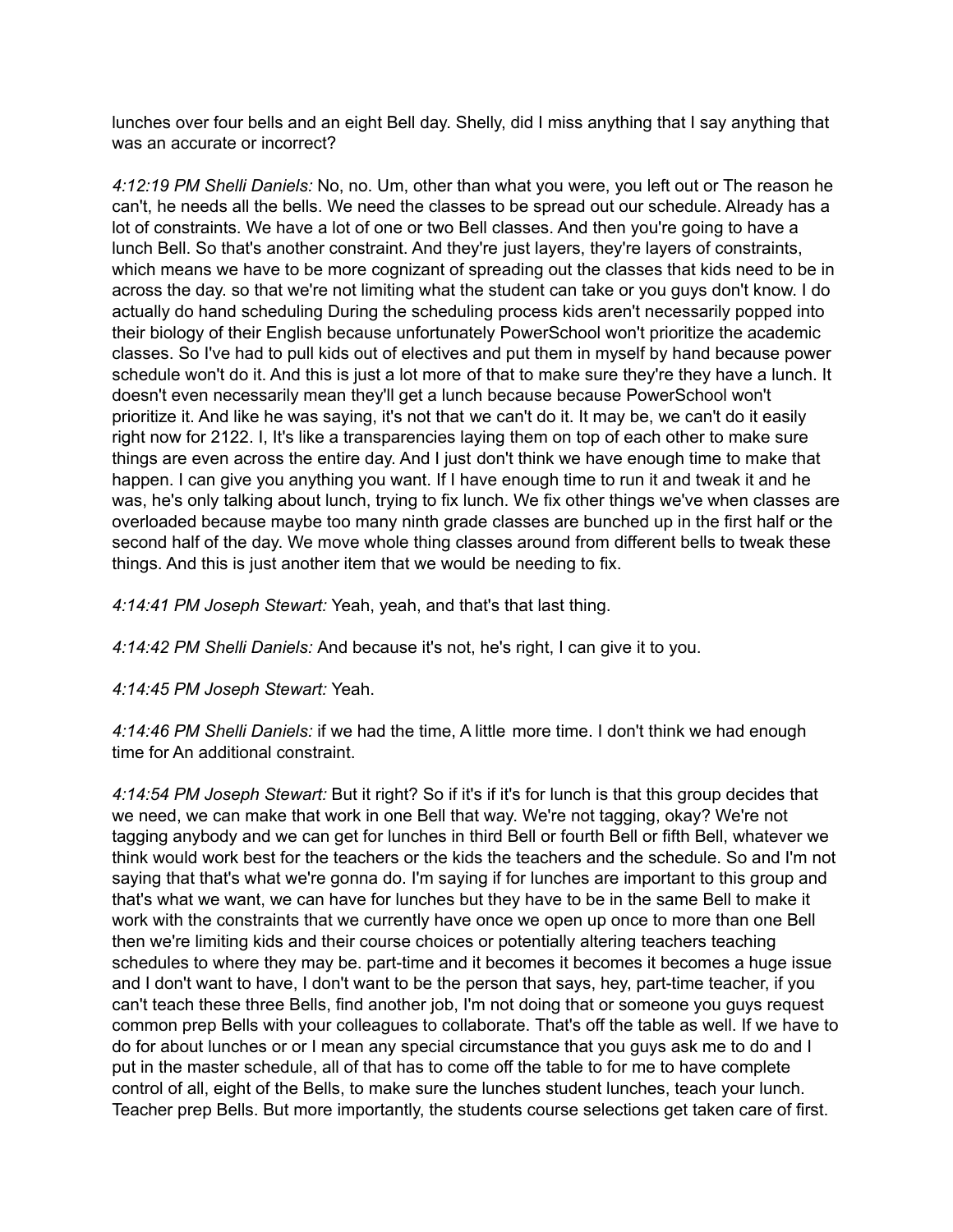So I just wanted to give you I know maybe that might have been boring but that's kind of the interest of how it works. It's not easy to make it in a regular year but now we're adding more levels of constraints, it makes it very difficult with. I think unseemly circumstances for a lot of people if this group decides to push ahead with the four Bell eight lunch day four Bill lunch, sorry for Bell lunch eight building So that's that's what I that's kind of wherever I know and I want to have something. If you guys have questions I'll ask I'll answer what I can Shelly answer which she can so fire away.

*4:16:55 PM Erin Kenney-Levin:* yeah, let's take a few minutes for questions because I know that lots of people have them

*4:17:03 PM Denise Pfeiffer:* Aaron. Can you just go through the chat because all the questions were all in the chat?

*4:17:09 PM Erin Kenney-Levin:* Okay. Um, Liz said, is it a problem? If we have lopsided lunches, I feel like you've already answered that Joe.

*4:17:21 PM Joseph Stewart:* Yeah.

*4:17:22 PM Erin Kenney-Levin:* Wouldn't a student schedule, dictate what lunch they would have? It's not their academic schedule. More important is not their academic schedule more important than the lunch.

*4:17:34 PM Joseph Stewart:* What was that? And I'm trying to read that question. The chance working.

*4:17:36 PM Doreena Fox:* Classes.

*4:17:36 PM Erin Kenney-Levin:* During the fox at 409.

*4:17:37 PM Joseph Stewart:* reinstation.

*4:17:38 PM Doreena Fox:* So that's

*4:17:38 PM Joseph Stewart:* I got it with with the student schedules, dictate what lunch? They have. No would if it would be power scheduler Shelley, right? If we randomize lunches, power school will dump kids into a lunch wherever they want. Not, whatever we choose because then we're tagging if we're not assigning

*4:17:53 PM Shelli Daniels:* Oh yeah.

*4:17:54 PM Joseph Stewart:* we're saying the power school. You do that, you assign a kid to a lunch based on availability of the kid. Well not prioritize lunch over study hall. Over AP Chemistry over AP History will not do that.

*4:18:07 PM Erin Kenney-Levin:* Sarah your questions up next. So I'm just going to go ahead and let you ask it because I don't really know what you mean by it. Go for it.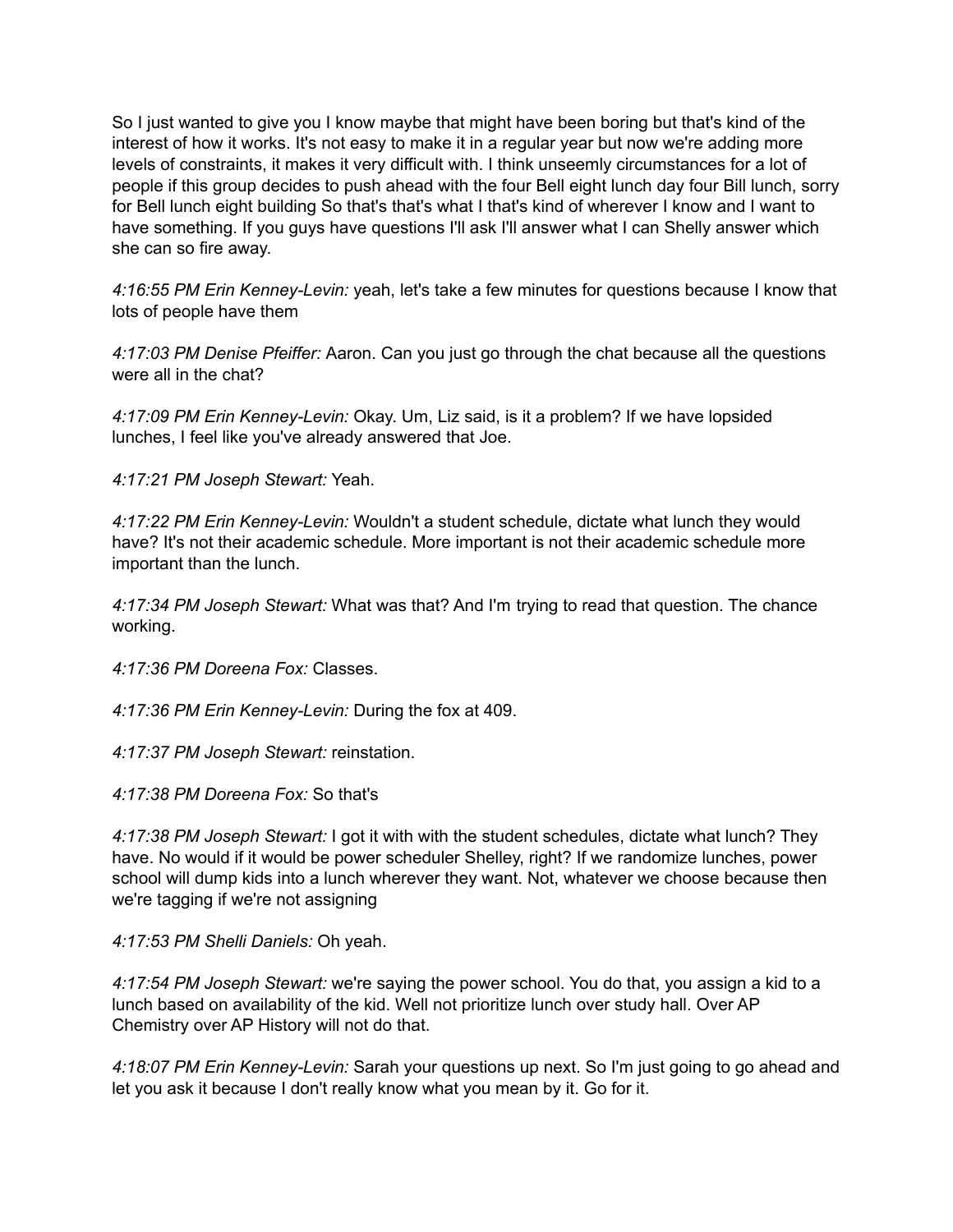*4:18:13 PM Sara Mcguire-Jay:* Okay, so there were several things. First off, I thought in looking through the chat it's clear that other people thought this too was that we weren't going to have grade level lunches with this. The. second thing that was on there is, you know, the the question about, you know, having third Bell lunch, being too big and then having that roll on

## *4:18:43 PM Joseph Stewart:* Up.

*4:18:45 PM Sara Mcguire-Jay:* effect with fourth and fifth and sixth Bell. I mean, what are the chances that one of those other three Bells is the study hall or an extra class I mean, that was that was my other like, You know, it would seem like you would have more things to work with. If you needed to pull kids out, just like when, you know, kids are overloaded in one Bell, I always go through and see which Bells, they have a study hall and whether they can get switched into that class, perhaps. um, the last thing that I was just thinking about and this is a question more than anything else is When? Classes are signed through Powers scheduler. are the teachers classes already in there like is it that you know they put them in the random ninth grade Bell, one class because there's already a class set up there for me or Hannah greulich or whoever and so, would, I mean, like, wouldn't it be that if you go through the teachers first and see, And assign their lunches. I mean, like I'm just wondering about the order of how that goes.

*4:20:17 PM Joseph Stewart:* so, Yeah. And those are all valid points here but I just want to I think maybe what we're not discussing a serious issue with a lot of departments is what did we do with the part-time teachers? What they do because they're they're not I'm just gonna give photos an example. There's nine part-time teacher requests just in math. They can only teach certain Bells due to childcare. What do we tell? Those nine teachers, they say, I I can't be in the building that Bell, but you've assigned me that Bell to teach, no, because a lunch. What do we tell those people? I'm not gonna tell tell a music teacher, French, teacher math, teacher, sorry, but you got to find another job. I'm not doing that. I'm telling you right now. I will not make that phone call. When there's Alternatives available to keep everybody here with the current constraints that we have. So, before we talk about, Teaching bells and lunch Bells, does anybody want to talk about that? Because that's gonna be real for a whole lot of people. That's, my biggest concern, is people not saying I can't work here anymore? Is that could potentially happen.

## *4:21:17 PM Sara Mcguire-Jay:* Well.

# *4:21:18 PM Joseph Stewart:* So, what do you

*4:21:18 PM Sara Mcguire-Jay:* Didn't I mean Mr. Chambers in the main minutes actually said that you know the teaching day goes from eight to three um and you know that idea of I mean like it's it's, you know, the part-time versus just the preferential treatment for childcare Bells. That might be something that would need to get. Looked at or fixed. I mean like and and that sounds that's that's one thing. The other thing that you brought up was the hour like the amount of time it would take. And I know I saw the email from Mel Riggs saying she would volunteer to help. I mean, I'm sure there's a bunch of us that would be volunteering to help and hopefully that wouldn't make your job actually worth Shelly. But, you know, that

*4:22:19 PM Shelli Daniels:* It would.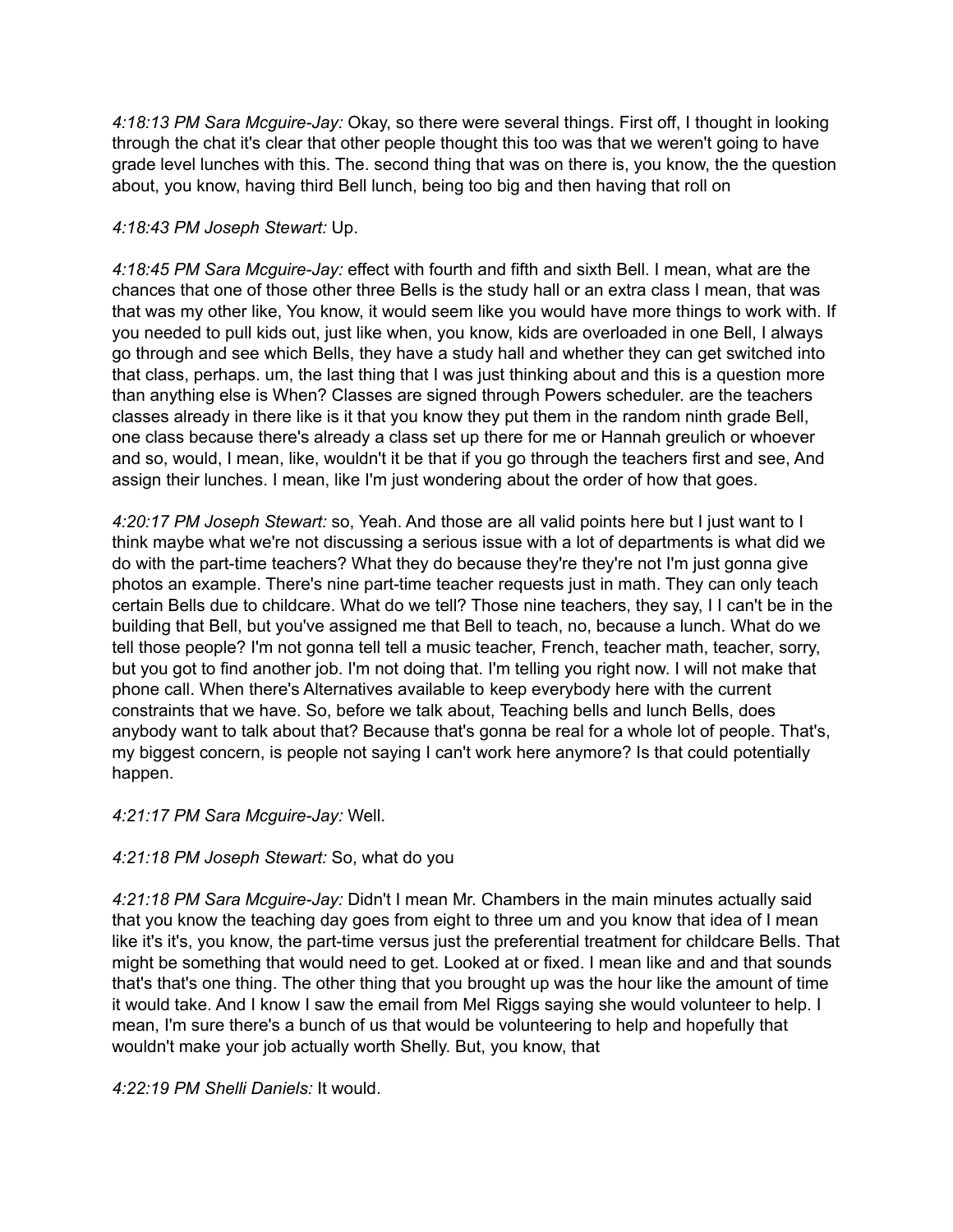#### *4:22:20 PM Joseph Stewart:* What?

*4:22:25 PM Shelli Daniels:* I am actually very, very possessive of my master schedule. I don't actually care what it looks like, but I do care who messes in it.

*4:22:32 PM Joseph Stewart:* Yeah, she does have my Knuckles rat. Plenty of time from Shelley Channel,

#### *4:22:35 PM Shelli Daniels:* Mmm.

*4:22:35 PM Joseph Stewart:* only make changes I'm trying to go through the question. So Brian said, I thought Mr. Chambers made it Priority to how for lunches. Yeah. Brian, I agree. He did. We need it for spacing. But we can we can force it through over four bells and have these potential knock-ons that were talking about or we can make it work during one Bell. And keep the constraints that we currently have. And I'm not deciding which one we go. I'm just giving you the facts. It's going to be very difficult. We've got two weeks to finish it, no matter which way we go, that's the reality. Um, we can keep the constraints, we can keep the we can keep the teaming. We can keep the cohorts. We can keep everything else that we currently are locked into and get for lunches in one Bell. Which if for lunches is the priority, I'm not really sure. Why having over four bells or having it in one Bell? Makes that much difference. It's still four belts. so, I

*4:23:29 PM Ashley Morgan:* Can we talk about that really quick, Joe?

*4:23:30 PM Joseph Stewart:* Yeah, I don't see the difference.

*4:23:31 PM Ashley Morgan:* I think I saw Cathy's hand go up, but I think like, there's like a whole, like, behind the scenes thing too. And I can't, I don't even know what people know at this point, but have you I think one of the biggest things, first of all, as of Friday, and then I confirmed to get Monday, the district is still requiring six feet distance for lunch, So in the spring our numbers were like around the 2000 ish Mark of students and we were like tight squeeze. In the gyms when we had to be inside. So that was, you know, a concern, adding about a thousand more kids to that, and then trying to find space for lunch. So that's like problem.

## *4:24:08 PM Kathleen Restle:* Well.

*4:24:09 PM Ashley Morgan:* Number one, so solution. Number one is that we are going to get a bubble over the tennis courts, like you see has over their little like turf field. so, Great exciting. We should be able to fit about 700 and some students in that with six feet distance, Of course, we were promised that this would happen and be ready to go by August 1st or whatever August 16th, but it's not, and we don't have a timeline on that as of right. This second, we have a meeting about it tomorrow. So the whole like thing is we need for lunches to get 3,000 kids at six feet. But the thing that we're struggling with from our side is that we could probably do our old school schedule, no issues the schedule that I like made up is sorry, is just our seven Bell day with four lunches in the middle and we had to figure out way like a weird little extra time. So, instructional time wasn't wonky during that middle section. With all that being said, we may have three feet distance in a week, we don't know. So it's really hard to like, throw all of our eggs in one basket. At this point. When maybe something as simple as a vote by the Board of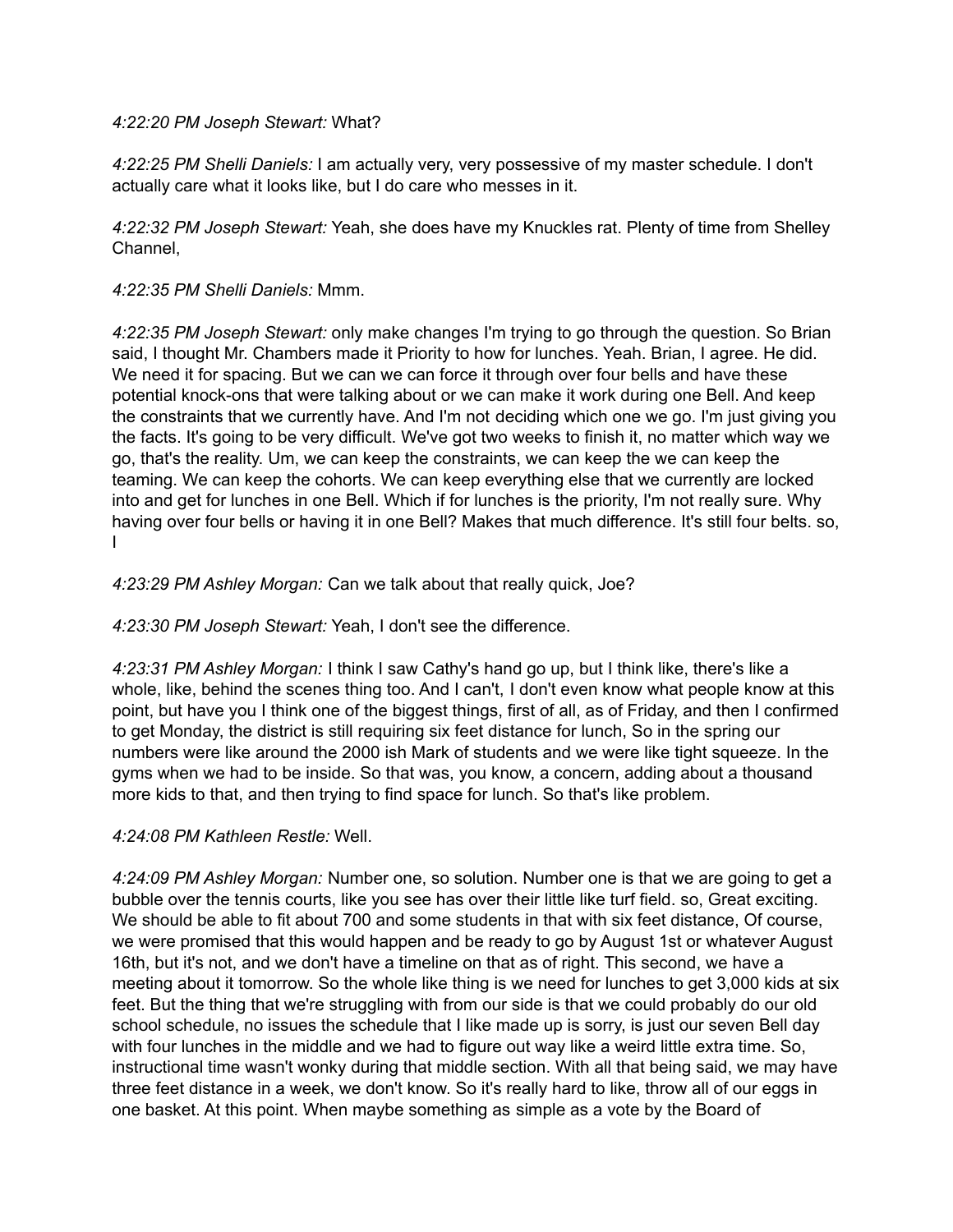Education will happen. And all the sudden we won't need for lunches because students don't have to be socially distanced at lunch. Also, maybe September 1st that bubbles, ready? And then we can throw kids in there and hey we don't need our, we don't need for lunches again. But as of right now with the information, we know we need for lunches and my kids are killing themselves. So that's gonna stop there.

*4:25:42 PM Erin Kenney-Levin:* So isn't it the district's responsibility to get the space? We need So if decide today that we don't want to have Joe, we we don't want to go with the schedule that we voted on and I don't know that we should quite honestly, I don't know that we should decide this today. I think that it probably needs to go back to departments and we're probably going to have an online vote on this, but if we decide that the free lunches is the way that we want to go. It's kind of the districts. I mean, the district isn't giving us the resources. We need to empower school to make the for lunches that we decided on work. They're not changing PowerSchool. They're not sending somebody for PowerSchool here to like, make that work and make us able to tag twice. And they can't they're just gonna tell us no to three lunches like it's their responsibility to get us the space. We need they're the people that keep putting more people out in our school.

*4:26:47 PM Ashley Morgan:* And Aaron we might tomorrow, we might

*4:26:47 PM Erin Kenney-Levin:* Sorry, that's just grant.

*4:26:48 PM Ashley Morgan:* might find out tomorrow that that bubble is going to be ready like mid-august. But at this point I haven't seen any bubble construction. So I'm not like, you know, Thinking that's gonna happen. But I mean we just don't know. I mean that's just where we're at.

*4:27:04 PM Erin Kenney-Levin:* I think Nick knows had his hand up.

*4:27:10 PM Nicholas Vose:* Yeah, I'm not sure with ilt.

*4:27:10 PM Erin Kenney-Levin:* She's still here.

*4:27:12 PM Nicholas Vose:* Do I need to be recognized or because I'm not at ilt. Voting member.

*4:27:16 PM Erin Kenney-Levin:* I just recognized you, dude. Go for it.

*4:27:18 PM Nicholas Vose:* Thank you, Aaron for the recognition.

*4:27:19 PM Joseph Stewart:* but,

*4:27:21 PM Nicholas Vose:* with the current schedule with the eagle time. Are we losing any minutes of class? Can we use that eagle time for the class that that, you know, it's scheduled for

*4:27:34 PM Ashley Morgan:* So when we first did the schedule it it literally is the seven Bell day and then fourth Bell is extended by 30 minutes basically beyond what it normally was. So we know the fourth belt was always long. So now it has to be 30 minutes longer to accommodate that fourth lunch. So, Mr. Chambers had just asked me when I had created that originally, if I could look at it and make the the instructional time equal, which is where eagles time came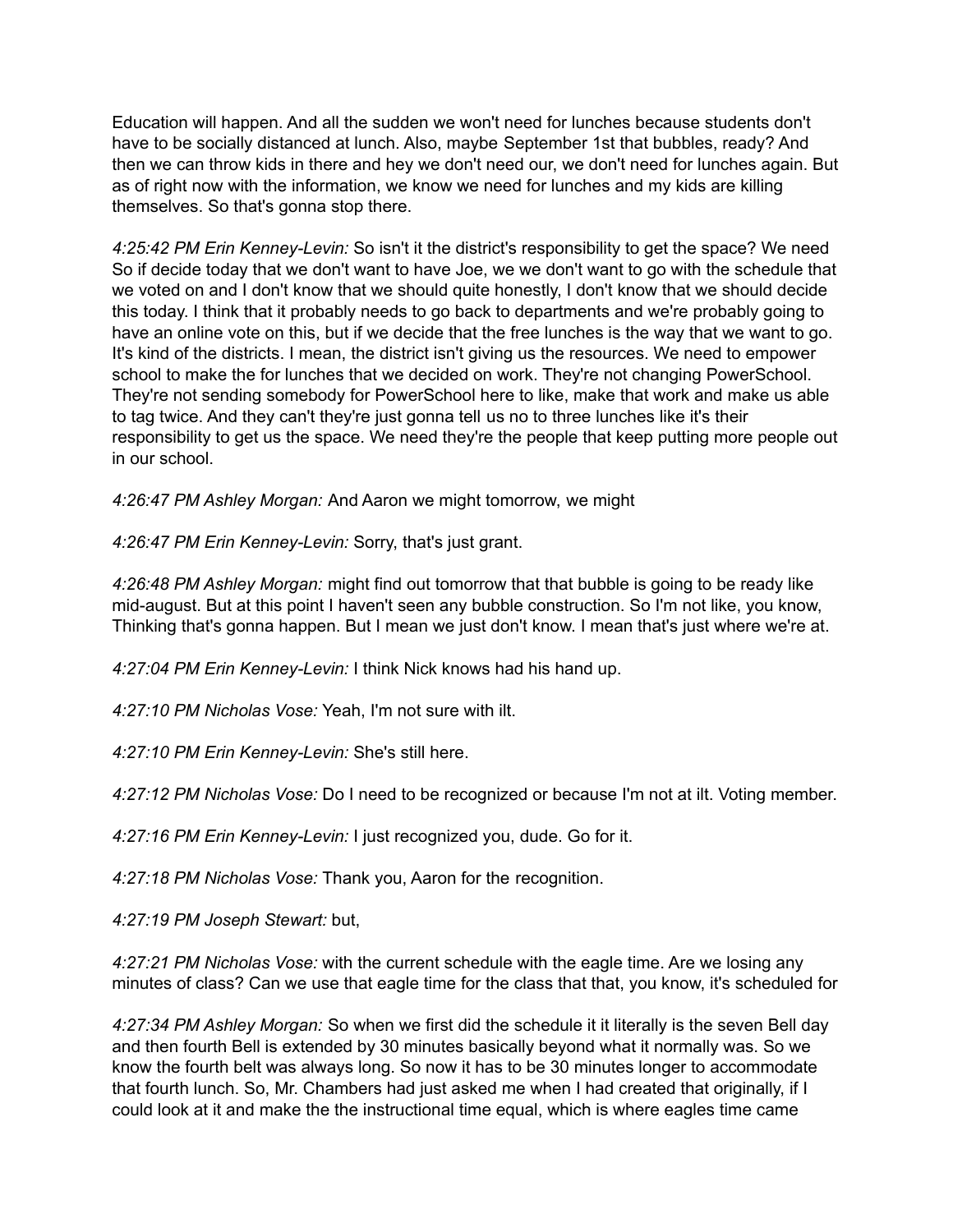from. Obviously if we wanted to keep that as instructional minutes, and somebody has fourth bill for like four hours a day or whatever, just kidding. It's not that long but I just know how, you know, wonky that gets with instructional time. So we have ideas for that and hopefully like and I don't know what Aaron and you might have different rules on this and we don't know, but like maybe we can have our old schedule back by like September first do three lunches, because if we catch all the lunches into one Bell, it doesn't change anything. The kids would just be assigned a different time for lunch.

*4:28:31 PM Nicholas Vose:* so, even

*4:28:31 PM Ashley Morgan:* So, I don't know. I mean that's just

*4:28:32 PM Nicholas Vose:* Even with the fourth Bells, will we get like around 50 minutes per class?

*4:28:39 PM Ashley Morgan:* it's I think the way it is is 44 was six minutes passing but we could always Feel like make adjustments.

*4:28:46 PM Nicholas Vose:* But isn't with that equal time added, isn't that over 50?

*4:28:54 PM Ashley Morgan:* That not. Are you asking if with the eagle time you'd be in the class with the students over 50.

*4:28:59 PM Nicholas Vose:* Yeah, because it looked like the bells that included Eagle time over 44, still had plenty of Eagle time, that would put it over 50 so you could use class time for that.

*4:29:08 PM Jessica Smitson:* Well, Nick, the eagle time we have talked about different ways to use that so it is non-instructional time. And so what we would like to do with that potentially, if we do have, that is to utilize it to come in and talk to the kids and so we would do it remotely. So we would have like the grade level counselors, login, and come in so seven to eight ninth grade counselors with login to the seventh. Eight, the ninth grade classes during that eagle time, and talk to the kids introduce themselves. Say what they do, we would have our mental health people come in and talk introduce themselves. Say what they do, um, we could come in, we could also that first week of school, you know, how we have, we have the specific days, different departments, go over parts of the handbook. We could all so present that that week and take that off your hands. We've talked about The Writing Center coming in and talking to kids the library coming in and talking to kids that time. The cic can come in and talk to the kids. We've talked.

*4:30:08 PM Nicholas Vose:* Here here's the thing Jessica like,

*4:30:09 PM Jessica Smitson:* Yeah.

*4:30:09 PM Nicholas Vose:* honestly, I want to use that time to teach like people are seem to be complaining. That 44 minutes is too short but you have extra time that you can put in there to teach.

*4:30:19 PM Jessica Smitson:* Well.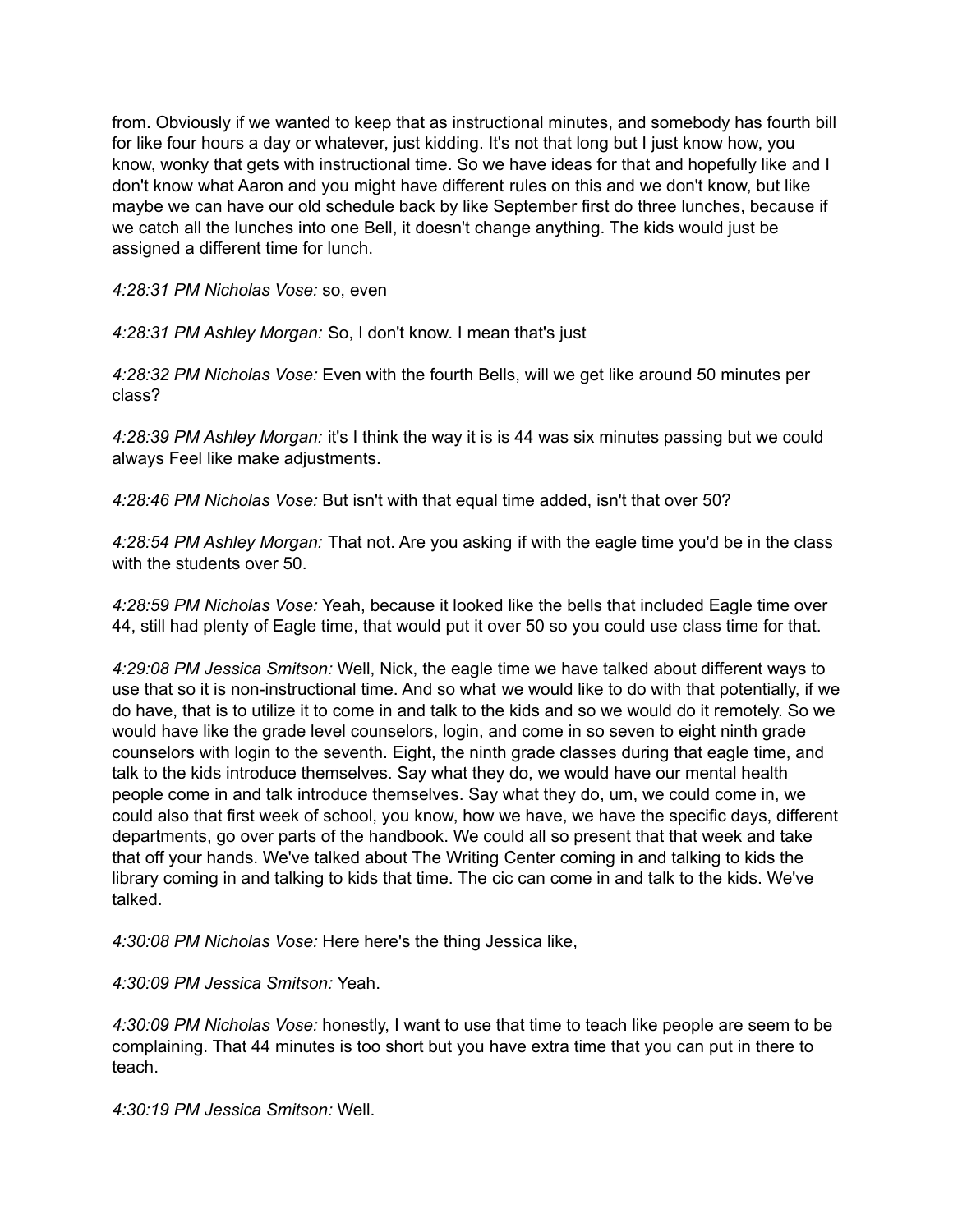*4:30:20 PM Nicholas Vose:* So I'm not saying that like we need to have covered from admin or Administration which is great. Like I would love for that extra time for some home group time for kids to get those messages. But we also have those days where we can teach too. So the way I was looking at the schedules, every Bell seems equal amount of instructional time. I feel very comfortable with that.

*4:30:43 PM Jessica Smitson:* And that is. So if we do it this way and we utilize the eagle time to where we you know bring in, you know have people present then it will be an equal 220 minutes of instructional time for every Bell.

*4:30:55 PM Nicholas Vose:* Right.

*4:30:56 PM Jessica Smitson:* And so there is no interest you know discrepancy between fourth Bell then having extra time which we do know we had we heard a lot from and I know third Bell was different because there was you know the block but there was extra time during that Bell and it was every day and so this would be the same thing and we don't want to put that on the teachers. We'd like instruction to stay you know, as much as possible, Right? But then, that would give fourth Bell teachers a Force them to teach longer than any but other Bell and your kids get, you

*4:31:25 PM Nicholas Vose:* I mean.

*4:31:26 PM Jessica Smitson:* know, some people are not for that.

*4:31:27 PM Nicholas Vose:* I'm one teacher, I'm one teacher but you know I signed onto this job to teach kids. So, you know, as long as I get my mandated breaks and you know lunchtime Then I'm fine. Like I can teach that extra time. That's that's what I do. I was just double checking because to be quite honest with you I'm horrible graphs looking at that time, I was just making sure that, you know, have enough time for each Bell to teach what I need to teach.

*4:31:59 PM Jessica Smitson:* Absolutely. And we appreciate that you know, and everybody who's willing to do that. But we you know, sometimes they're, you know, when you planning you want to have the same amount of time for everyone. So

*4:32:11 PM Nicholas Vose:* That makes sense. Yeah.

*4:32:12 PM Jessica Smitson:* You know, so we're just trying to help out and find a way to make it work for everyone. It's really the solution.

*4:32:17 PM Nicholas Vose:* Right. Thank you guys. Thanks very much.

*4:32:19 PM Jessica Smitson:* Yeah. Yeah.

*4:32:20 PM Erin Kenney-Levin:* Helen you're up next.

*4:32:22 PM Helen Raymond-Goers:* Hey, I just wanted to know what is the order of operations for loading PowerSchool? And I was listening and I'm sorry if you said it and I didn't understand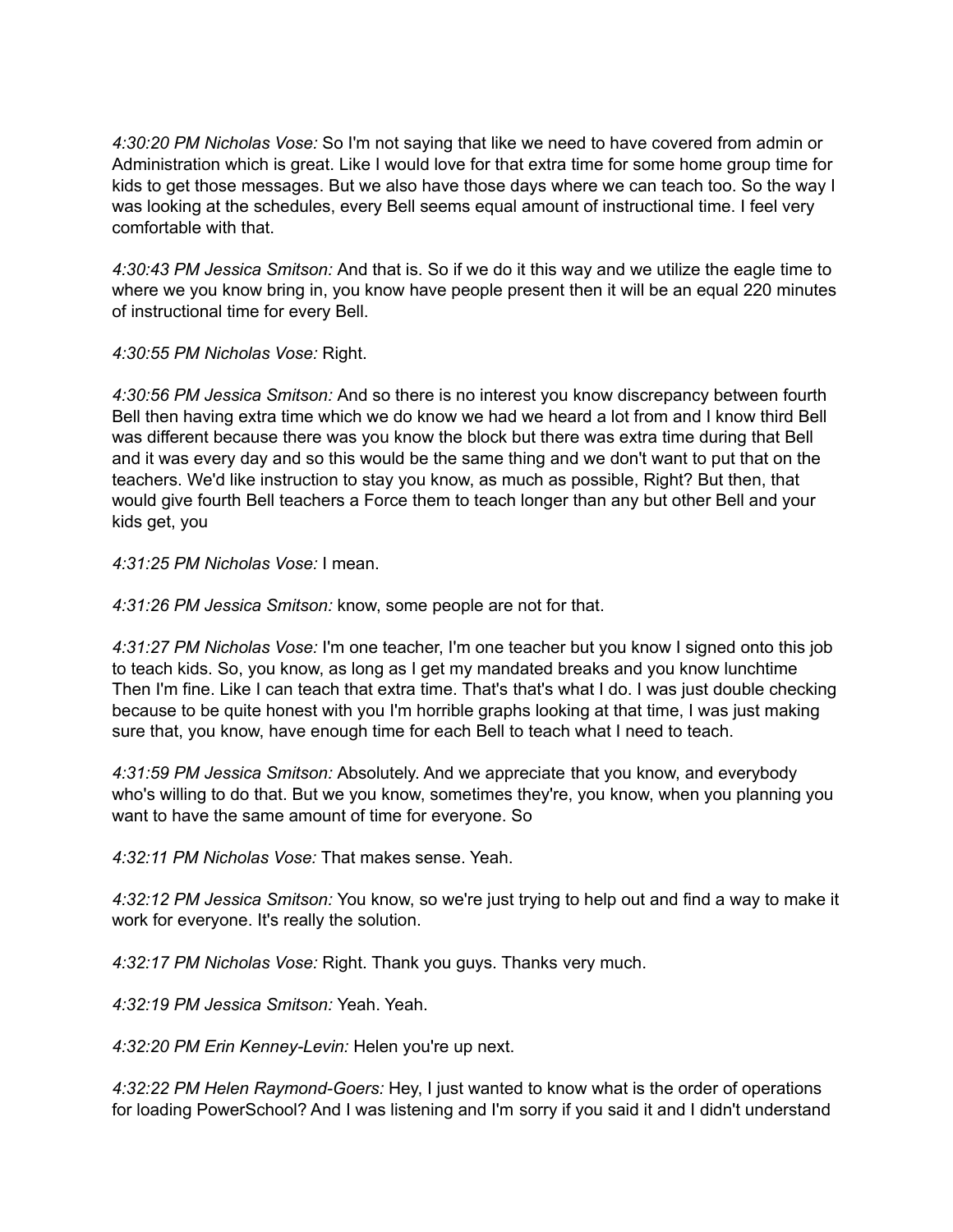do courses get loaded first or do teachers schedules get loaded first. Into the power scheduler.

*4:32:39 PM Joseph Stewart:* So Helen I make the grids for each department, I put the courses at whatever Bell they're going to be in plus the plan Bell. So I make a grid for every Department. With bells with courses, placed in certain belts, I give that to Shelley at the end of that process.

## *4:32:53 PM Helen Raymond-Goers:* Okay.

*4:32:55 PM Joseph Stewart:* I give that to Shelley Shelly and then loads that into Power scheduler first. Then we put the kids in. And when, when Shelley hates go, then power schedule, does it magical wingding thing? And it puts all the kids into the classes automatically that they can fit in quickly. And if I'm wrong, share this is the this is more your part of the process than mine. So you can speak over me that we get a percentage like 90% of your kids are in every class they scheduled for awesome. That's great. That means you're still 1,000 kids that aren't and that's what I mean.

## *4:33:28 PM Helen Raymond-Goers:* Right.

*4:33:28 PM Joseph Stewart:* Shelly take that three or four days at the end to start moving the classes around to get those other thousand kids into the classes they need. So that's kind of how it works.

*4:33:38 PM Helen Raymond-Goers:* Got it. So I'm gonna ask

*4:33:39 PM Shelli Daniels:* Yeah, Power scheduler power schedule, looks almost just like power schedule that you know, PowerSchool just there's nothing in it. It's like it actually takes the schedule we have right now and mirrors it over there and then I change it to whatever the schedule is going to be and then we drop the power schedule. Well automatically drop the kids in Where they are.

## *4:34:04 PM Helen Raymond-Goers:* Okay.

*4:34:05 PM Shelli Daniels:* The thing that changes every year, is what the requests are. And of course the schedule but that's

*4:34:09 PM Helen Raymond-Goers:* Got it.

*4:34:11 PM Shelli Daniels:* how it works. Yeah.

*4:34:14 PM Helen Raymond-Goers:* And can't do you set. I'm sorry, I'm in problem solving mode. So give me a second. Do you set the total number of students that can be dropped in each of those classes?

*4:34:26 PM Shelli Daniels:* Only certain ones. because, That way we can see where we're overloaded. So we only, I only put maximums on like the teaming groups and some of the science classes. Otherwise, we don't put a Max on, so that like this past year, I knew that like bio had like 45 kids in, like, I don't remember. But like, fourth fifth and six Bell and we're like four. And if I put a Max on it, I don't see that.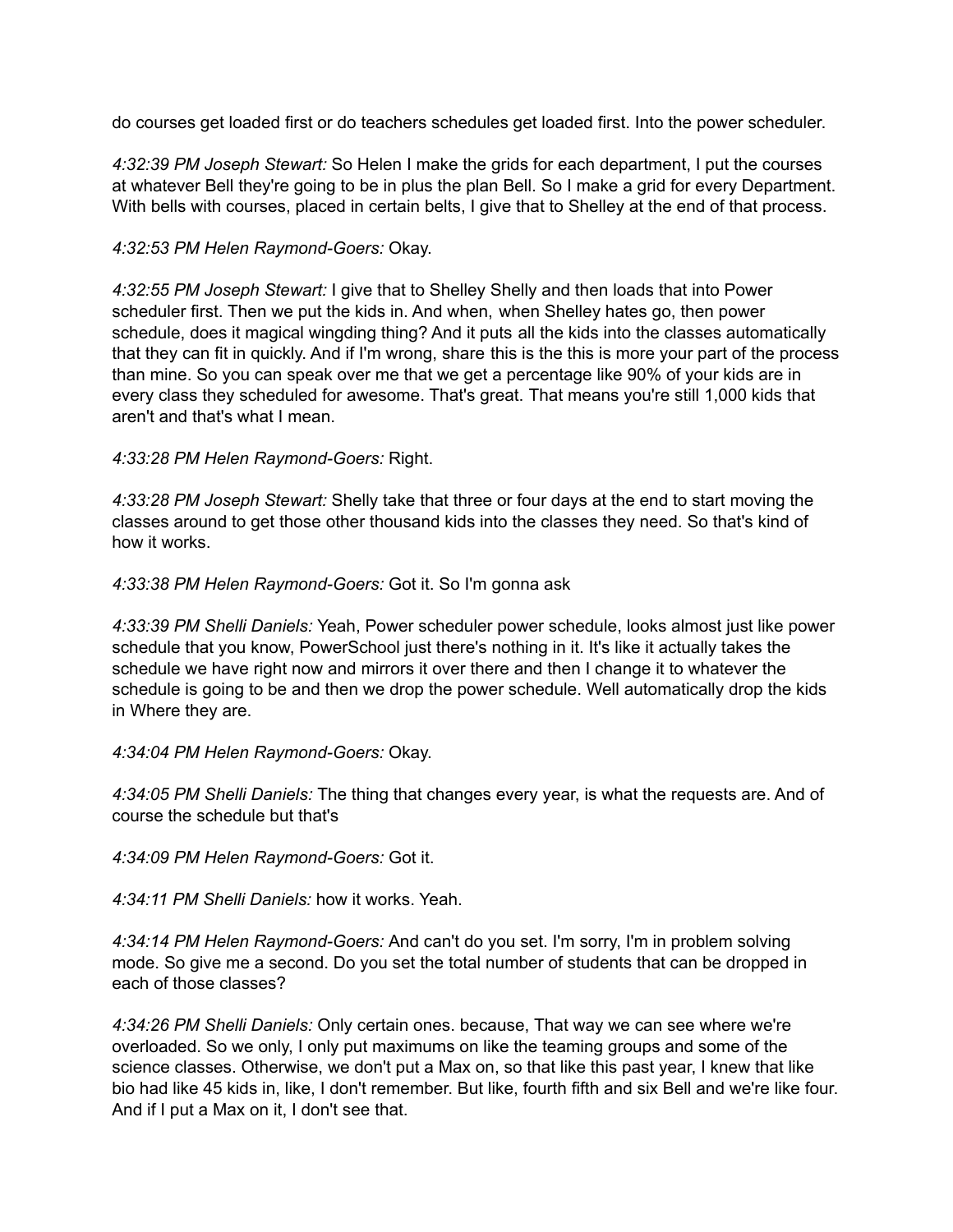*4:35:02 PM Helen Raymond-Goers:* I see, okay. So, the courses get scheduled on the, on the power schedule grid. The kids get dropped in and then you assign teachers to those courses.

*4:35:19 PM Shelli Daniels:* No, it's in there, like your classes are in there, the bells that you're gonna teach and your name is attached to it.

*4:35:25 PM Helen Raymond-Goers:* Okay, so maybe I'm oversimplifying. But isn't there a way to? Schedule. All of all of the chart, all of the grid with all of the names and put a names and grade levels, because I'm assuming that's part of the course, description is what grades drop into those classes. Isn't there a way to drop? a TBA teacher because I've seen that on kids schedules for lunch bells and say this is the max for these four TBA teachers or eight TBA teachers or 15 TBA teachers in those lunch Bells, so that we can limit the the number of kids who are being dropped into the third lunch, the fourth lunch, the fifth lunch, the six, belt lunch, I may be oversimplifying but to me it seems like it should be that easy and maybe it's just that power scheduler doesn't work that way.

*4:36:31 PM Shelli Daniels:* No, it is. It is that easy to It's doing a Four Bell. Lunch is just like a class. I will put a request on every student for lunch and I will create for lunch courses and so when power scheduler runs, it will hopefully drop kids into in power schedules, mind. Whatever fits into what it decided to put the kids into. The priority that it, that it does like it won't prioritize lunch. It won't prioritize academic classes. A prioritizes. Single Bell classes. It'll prioritize something like that. So like, if you want to take Chinese and it's only one Bell it's gonna put you in that Bell. And then you may not end up in some

*4:37:29 PM Helen Raymond-Goers:* I,

*4:37:30 PM Shelli Daniels:* in like English for, for example. It always pushes into the class that has the the most severe restraint. That's how.

*4:37:41 PM Helen Raymond-Goers:* I see.

*4:37:41 PM Shelli Daniels:* I don't know why that's how it it'll do.

*4:37:45 PM Helen Raymond-Goers:* So if a kid is, is has option for classes for for four classes that are only offered third. Fourth, fifth and sixth power

*4:37:55 PM Shelli Daniels:* Mm-hmm.

*4:37:55 PM Helen Raymond-Goers:* schedule is going to drop that kid into those classes and not give him a

*4:37:58 PM Shelli Daniels:* Yep.

*4:37:59 PM Helen Raymond-Goers:* lunch.

*4:37:59 PM Shelli Daniels:* No matter what those classes are. That's what it's going to do first.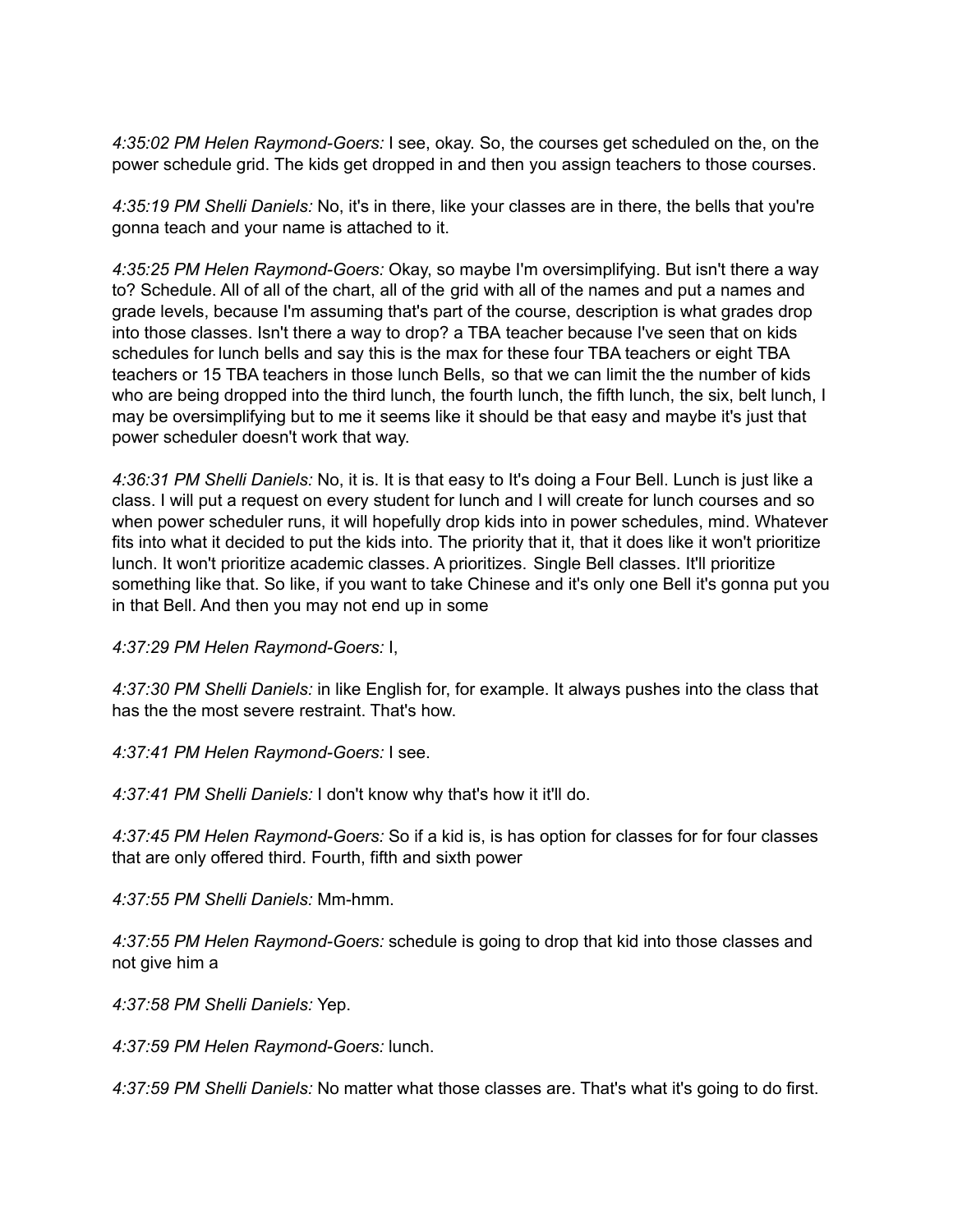*4:38:02 PM Helen Raymond-Goers:* I see. Do we know? And again, I may be oversimplifying, but do we know how many kids have opted for courses that are only available? In those middle of the day bells. Are we going to be with the understanding that we have to have the four Bells with the understanding that we are going to end up moving a thousand kids schedules around?

*4:38:31 PM Shelli Daniels:* Yeah. Okay.

*4:38:33 PM Helen Raymond-Goers:* No matter what is it going to be more kids to add a lunch for everybody or more kids? to adjust the cohorts and the teaming and the Does my question make sense?

*4:38:47 PM Shelli Daniels:* I understand and that goes to what I was saying, I can give you an eight Bell day with four lunches in the schedule. But what your see you're just, you're asked, one question, and then it created another question. That's the time I'm talking about, and it's just that because we approve the schedule a month ago, we probably if he had about two months, he could keep layering those things on. That's really all it is. It's just we don't have enough time to make those to see where we need to make all those changes because you make one and then you say, oh okay now we need to move these things around and that you have to do that for every single Department because every department has those few one-off classes or seventh Bell, that's teamed and that's really all it is. It's just The amount of time we have. To do it is unfortunately not enough. I can we could give it to you. Joel tell you we could give it to you. If we had more time to keep answering that question. Because yes, I can drop them all in. It's not a problem, but it's not until you put them in. I hate to say it's not until you put them in that. You see where the need is where we need to move

*4:40:03 PM Helen Raymond-Goers:* I see.

*4:40:04 PM Shelli Daniels:* things and that's just another

*4:40:06 PM Helen Raymond-Goers:* So,

*4:40:07 PM Shelli Daniels:* level on top of it.

*4:40:08 PM Helen Raymond-Goers:* So the difficulty is in the not knowing how power schedule is going to shake out.

*4:40:14 PM Shelli Daniels:* Yes, yes. And the and the lack of time to move it around. Yes, that is exactly what it is.

*4:40:22 PM Helen Raymond-Goers:* Rata. Okay.

*4:40:24 PM Patricia Morgan:* Yeah, I totally agree and I'm getting really nervous when Aaron's talking about oh we're gonna take this back for the vote. This should have been done like a month ago and we are so far behind right now and we still have I think 200 kids that aren't even in the system yet so they're all gonna have to be handed. I don't know. I think we should just put this on hold until next year. The more we talk the more I think

*4:40:49 PM Erin Kenney-Levin:* Well, we need a schedule for next year and we need to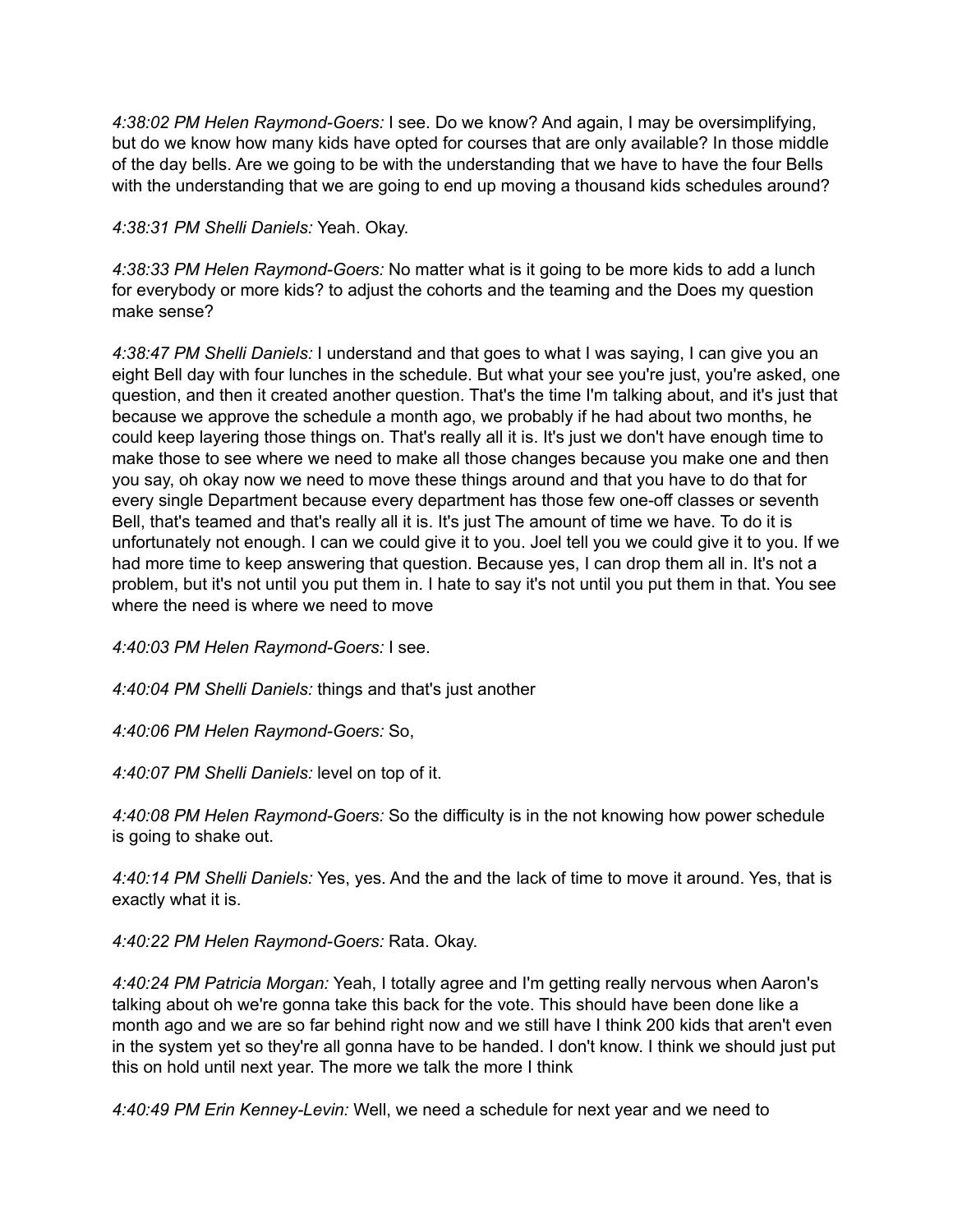schedule that's agreed on by ilt. So that I mean, We can't really put anything on. Hold Heather. You're up.

*4:41:01 PM Heather Lloyd:* So with the whole, because we've done the, we were thinking about the four about the four lunches over four separate Bells. I thought the plan was to, then have lunch out of the gym, correct?

*4:41:16 PM Joseph Stewart:* With it, right?

*4:41:16 PM Ashley Morgan:* Well however that's if we have that.

*4:41:17 PM Joseph Stewart:* Gosh, go ahead.

*4:41:18 PM Ashley Morgan:* Sorry, that's when we have the location. That is that is why we're really Pushing for the four lunches. Yes, is so that we'll have plenty of space for the kids to not be in the gyms but we need to find out when this bubble thing is happening. We thought we were out of the woods and now we may need the gyms potentially for The first part of the school year, only on those inclement weather days.

*4:41:44 PM Heather Lloyd:* Okay. so regardless, if we have the bubble, For lunches can fit in the bubble. Correct.

*4:41:55 PM Ashley Morgan:* Yeah.

*4:41:55 PM Heather Lloyd:* if we do three lunches, can three

*4:41:56 PM Ashley Morgan:* Actually we

*4:41:56 PM Heather Lloyd:* lunches fit in the bubble,

*4:41:59 PM Ashley Morgan:* Um, three lunches can fit in the bubble. Yeah. So that's where I was saying if we like, let's say tomorrow, they tell us September 1st the bubbles up and running ready to go. If we kept for lunch as I necessary said that this would be crazy, but if we can't, for lunches, during the beginning of the school year and that fourth Bell, Then we could reduce to three lunches. Once the bubble is ready or when the restrictions drop because who knows at this point? They may come out and say, I mean, we're getting a new superintendent in two days, you know what I mean? Like she may say like, forget all this comment stuff I'm not doing it. So we may Monday have a totally different Outlook on stuff, but I have no idea.

*4:42:40 PM Heather Lloyd:* Okay. All right.

*4:42:42 PM Erin Kenney-Levin:* Mike. Oh, sorry Mike. You're next

*4:42:47 PM Michael Sherman:* Thanks Joe Shelley. Thanks. I think you bring up some really good points and I understand the time crunch. I think the one thing that gives me pause about the revised, you know, four bill for lunch Bells, seven, Bill day is kind of the nebulous idea of what Eagle time is. And part of the reason our department voted way we did is because those of us who have taught their places where advisories a thing like we've all had the experience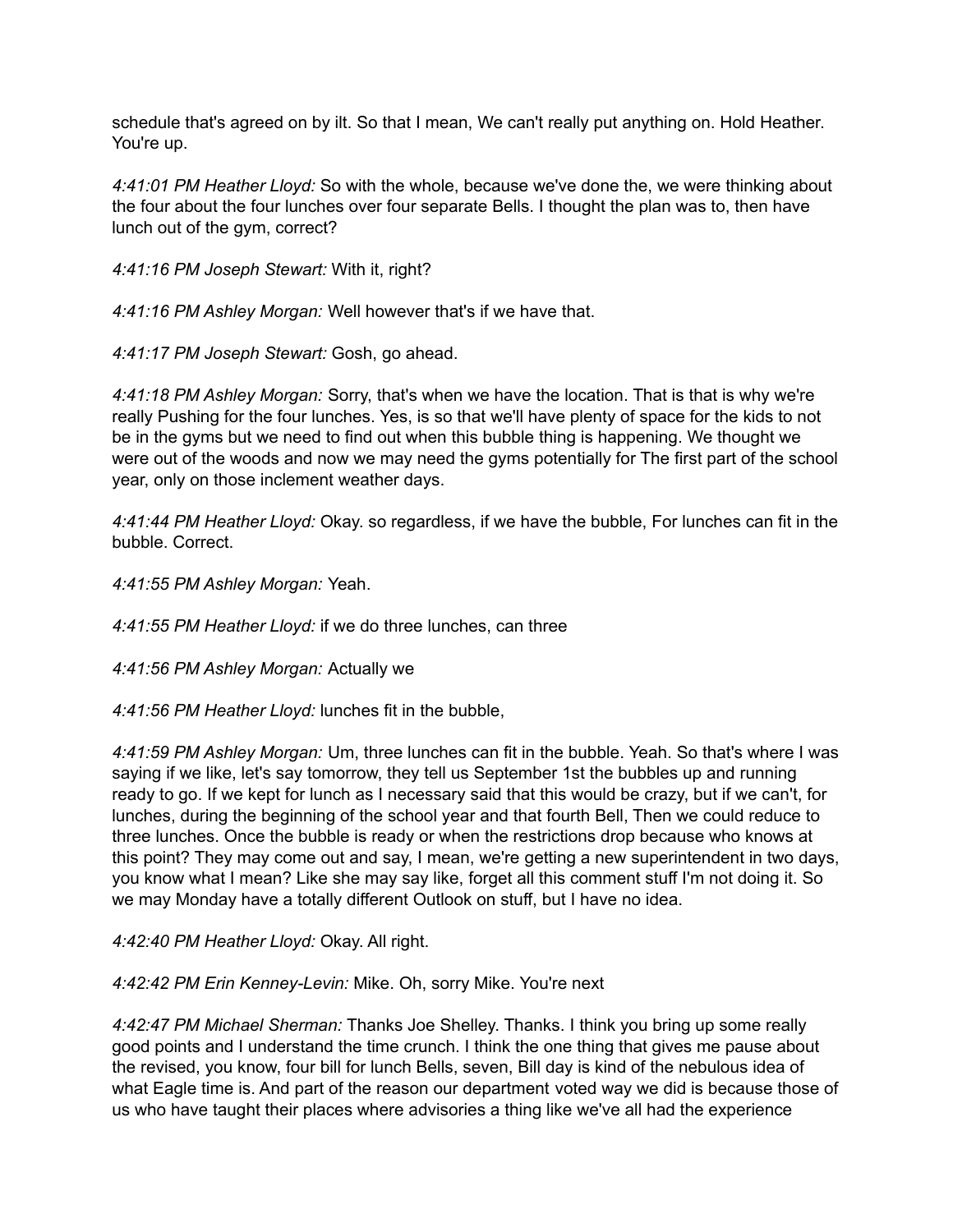where that eventually becomes almost like an additional prep for the teachers. I think it's great that we're talking about bringing in mental health, professionals and counselors, and things like that, but Again, knowing that this is going to be an everyday thing, I would feel better knowing that there is a plan for that in place and that we're not going to be asked to do additional things on top of the preps that we already have. And I know when we talked about other schedules that had, you know, this Eagle time built in and it was well kids come to you for help night but you're also supervising kids at the same time it just seems nebulous to me. That's a huge red flag for me.

*4:43:56 PM Jessica Smitson:* But the idea is that it would be

## *4:43:57 PM Doreena Fox:* Again.

*4:43:58 PM Jessica Smitson:* something that would be planned and it is not supposed to add to your plate is another, you know, prep, it is not advisory time for you guys to prepare for and to teach that will not be what it's for just so, you know. So, We are coming up with ideas, you know know, as I shared some ideas earlier, some other things to come up with and I think the if we do go with this particular schedule with the eagle time, there will be a lot of great specific type things. That would be able to be you know, presented to the kids. So it may be available, you know, helpful for them to be able to do this, we could do with the some ACT prep with some of the kids. You know what the CSC coming in, there could be a variety of different things that we can do, but we just need to You know, come up with that whole full list of things to do, but we're working on that, okay?

*4:44:51 PM Doreena Fox:* And I know Jessica you say that but you know there cannot be something done every single day for a year out and you're going to have, you're gonna have to have teachers Super Why students and already we have people asking oh I should have chosen fourth Bell as a prep period or I won't Force those a prep because you have a longer time. So you're gonna run in equity.

*4:45:13 PM Nicholas Vose:* Dorina, I'm sorry to interrupt but can't we use Eagle time to extend that Bell because it's already shortened and just use it as class time.

*4:45:23 PM Doreena Fox:* yeah, we

*4:45:23 PM Ashley Morgan:* I mean, yeah, you totally could only

*4:45:23 PM Nicholas Vose:* It's

*4:45:25 PM Ashley Morgan:* reason that it has equal time in it was because the disproportionate minutes in that Bell. But I mean We could totally take it out. Go back to our essentially old school schedule, fourth Bells just a lot longer because it has four lunches. I mean, that's 30 minutes additional to whatever it used to always be like the 15 minutes. So it's like 45 minutes times, the whole week times the year. I mean, you're getting pretty far ahead. That's the only reason it's in there but yes, I mean, yeah, absolutely.

*4:45:53 PM Ferd Schneider:* Eagle time, can't be a thing until iot decides that our current schedule, which was adopted by ilt and two thirds of, the faculty is no longer a thing. We're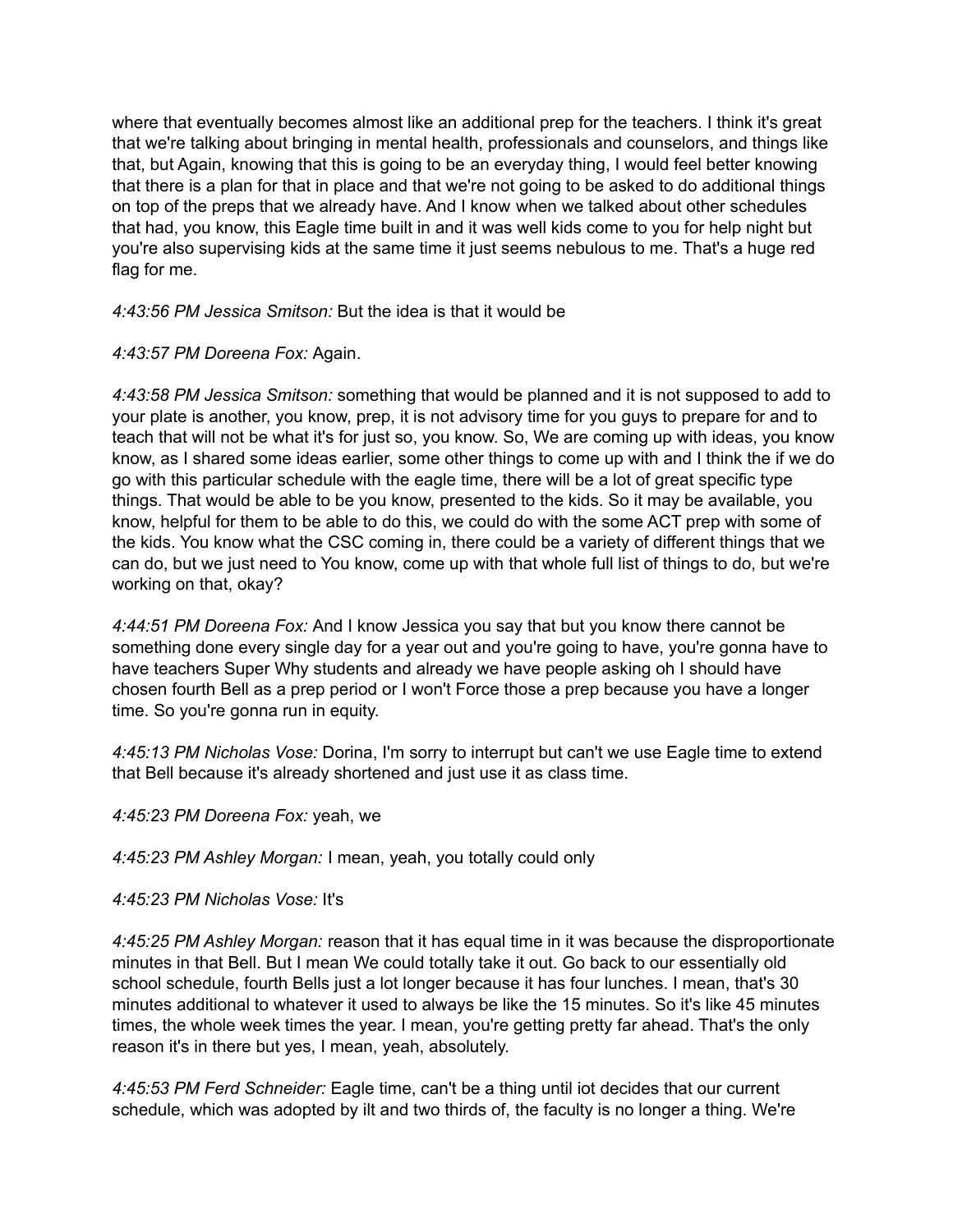gonna consider and then we open up the entire thing again. And then we converse with our constituents by department, whether they like the eagle planner or not, and then it goes to a vote and then the concept of Eagle time and that schedule is not approved by CFT. So then we have to get a two thirds vote again and all this has to be done by the end of June. So this this back and forth about what Eagle time is, isn't whose managing it is minutia right now? It's it's not a thing. It's it's not something that we should be wasting our time. Sorry to use the word wasting but it is wasting our time in the middle of June discussing, what Eagle time looks like. When it's not even something that's being considered today, or for that matter, even this month. So let's go back to what Margo said earlier, what's the goal of today or is this? Just an informational meeting for everyone? That's involved in ilt about the issues with it. Are we are we really expected to look at some other planning? Bell models, I kind of like what Aaron Kenny said earlier the district hamstrings us with PowerSchool. They hamstring us with six feet. Let's push back a little bit on that. And Nick, I agree with you on the concept of teaching and maximizing instructional time. That's why I'm still a big fan. If PowerSchool won't do what we needed to do and what a hundred and eleven of the teachers. Agreed would be 104, I think is a two thirds of the faculty. So we squeaked by with seven additional votes, just to get the schedule. We like that power school won't fit. And go back to something that we know our school will fit with. Which we've been using for decades, which does Nick maximize instructional time? 50 minutes. A bell versus 46 44. 42 and, you know, clapping our hands and having Eagle time, which no one even knows, you know, I know that Ashley and you can hear it, their voice Ashley and Jess are kind of passionate about this. They, you know, they, this is one of the things that they're hoping to to do with our school but it's not. Okay.

*4:48:26 PM Ashley Morgan:* Now, I mean for we are just in a

*4:48:28 PM Ferd Schneider:* I mean you know time go from three

*4:48:29 PM Ashley Morgan:* spot. I agree with you about

*4:48:32 PM Ferd Schneider:* o'clock and let some other outside group manage Eagle time. Not instructional time, you keep cutting instructional time away from the number one school in the state and it's not gonna stay there for long.

*4:48:47 PM Ashley Morgan:* Okay, hurt.

*4:48:49 PM Ferd Schneider:* So 15 minute Bell will maximize instructional time and we'll fit in our school.

*4:48:53 PM Ashley Morgan:* But we can't get for lunch, which is

*4:48:54 PM Ferd Schneider:* voted on by The Faculty.

*4:48:55 PM Ashley Morgan:* the state.

*4:48:56 PM Ferd Schneider:* That's already CFT.

*4:48:57 PM Ashley Morgan:* I mean,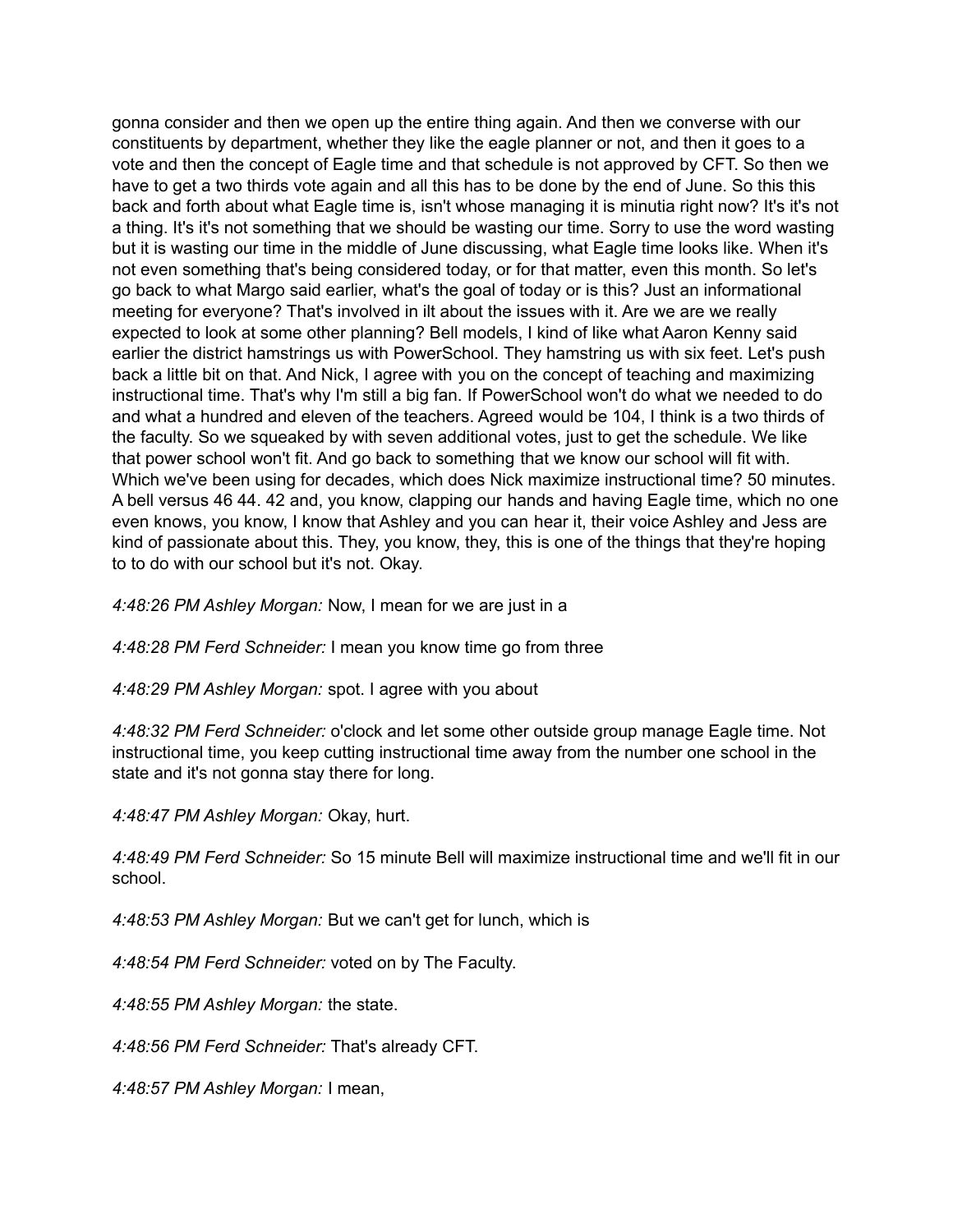*4:48:58 PM Ferd Schneider:* Proved.

*4:48:59 PM Ashley Morgan:* But we cannot space, the kids for lunch. I mean, that is the hugest obstacle.

*4:49:02 PM Ferd Schneider:* That we throw that back in the face of wherever the new superintendent and say as many bubbles as you need.

*4:49:05 PM Joseph Stewart:* first first, if they don't come through then the kids are their kids. Safety is at risk. We can't take that chance, we can't see that's on you.

*4:49:15 PM Ferd Schneider:* No, we we don't have to take that

*4:49:16 PM Joseph Stewart:* We can't put that chance for.

*4:49:16 PM Ferd Schneider:* chance the district the the Board of Education can be the ones to take

*4:49:17 PM Joseph Stewart:* We can't do that.

*4:49:19 PM Ferd Schneider:* that chance. The Board of Education. Says your plan does not fit our safety constraints and we ask them. Hey we are so stupid over here at Walnut Hills High School. We don't know how to manage our own lives. You manage it for us and tell us what to do.

*4:49:40 PM Kathleen Restle:* All right, I've got a Here's a

*4:49:41 PM Erin Kenney-Levin:* Yeah, figure out.

*4:49:41 PM Kathleen Restle:* thought, okay.

*4:49:43 PM Erin Kenney-Levin:* Can't figure out next and then Denise.

*4:49:44 PM Kathleen Restle:* All right, so I don't I don't know how to come back from all that but I do think that a couple thoughts. One is a goal of this group, I think is that we need to come up with a schedule that we can. We have to come up with some scheduled proposal that we can work with because that rollover happens July the first and unless we can get some extension on that, we have to have something that's feasible. Like Aaron said, we need a schedule. No notes and

*4:50:10 PM Ferd Schneider:* Does that schedule have to be approved by 2/3 of the faculty?

*4:50:14 PM Kathleen Restle:* Wait a minute, I don't it depends on what direction we go. My Here's a thought that I keep thinking at this point I think if we said we could go back to our seven bell schedule. Like we used to have every baby like. All right fine, we're all at happy hour and like less than 10 minutes, you know? I mean that we'd be happy to go to that. I think what we're forgetting is that whether we like it or not, we are in some, we like covid situation where we have to have six feet of eating space and that or may not change. And we have a bubble situation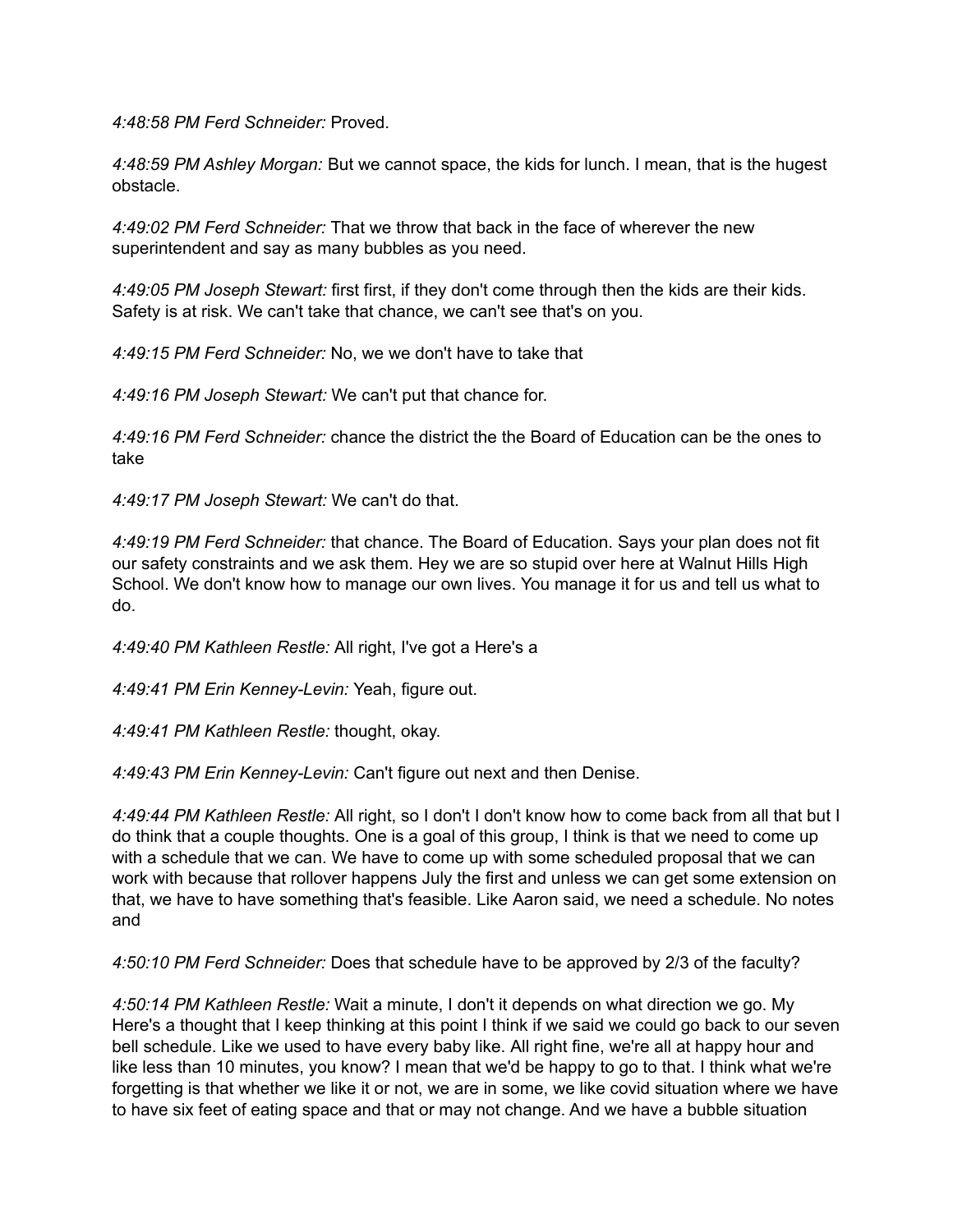that would allow us to have three lunches which may be on board, the start of the year but probably like not. So one of the things that if I could just I think I may strong advocate of lunch connected to one Bell. Like you know, in our old schedule, the good old schedule, we had lunch connected fell because if we keep lunch connected to a bell, once the bubble comes on board or once somebody says the six foot thing is over, we can go back to three lunches, pretty easily, you know, we don't have to have the six social distancing, we've got a bubble, we can get the kids in and through lunches and we can get back to that but as soon as we divide schedule that has four different lunch periods, we're not going back to three. Just anymore. Like we're in the entire year and since it looks like something is likely to give either the six foot distancing or the bubble. I think we need to keep it attached to one Bell. So we have that flexibility and if it's attached to one Bell we can go back to three lunches. That's we know exactly how that works. We've done it forever. And so what makes me extremely nervous, creating a schedule that has for lunches and we're locked into that for the rest of the year. And I'm worried that by, like, October November, we're gonna look around and go. Why are we cutting instructional time? When we could have three lunches? We don't need it anymore.

*4:52:09 PM Ferd Schneider:* So you prefer maximizing instructional time, Seven Bells, 50 minutes, a bell.

*4:52:14 PM Kathleen Restle:* I think I would think most in the group would want that. I mean, who doesn't want the most amount of instructional time, possible. The only thing that that butts up against is the like, Reality whether we like it or not that we can't start the school year with six foot of social distancing and no additional space. There's like no solution for that. You know, if we have to work under those constraints is six foot social distancing and no additional constraint. We have to have for lunches. I mean like whether we hate it or just think it's the worst thing ever, there's no way around that and so You know, that's where we are. So we have to come up to me. The goal is to come up with a schedule that is workable from day one. And then knowing the conditions can change that we have a schedule, that's flexible enough. So if we had a pivot, we could pivot to three bells and our old schedule. I mean three lunches and are all schedule. And there's all this chat thing going on, so I can't even read all that. But I've been wanting to say is I think we should create a schedule that allows us for maximum flexibility, because we're going to need it.

*4:53:25 PM Erin Kenney-Levin:* Denise Europe.

*4:53:27 PM Denise Pfeiffer:* I just have multiple questions and thank you Kathy, for saying what you just said because the first thing that I had was about lunch, no matter what, we always needed more space for lunch, and that's why we always said we needed for lunches to begin with, whether there was a bubble or not a bubble because even before covid, we were talking about the overcrowding in our building and the overcrowding at lunch, So the idea for lunch is originally pre-covid, was to get our kids spread out. So that's why I think we all we do need a for lunch system, whether it be whatever, schedule it is. The second thing I was wondering, has anyone actually contacted PowerSchool, not a CPS employee a PowerSchool employee to help with this. Maybe they can come in and flip a switch. That says we could do two tags, or three tags, or we can set up how kids get put in versus those singular classes. We can say every kid needs a lunch and every kid has to get into those Singleton classes. To try to do that, has anyone actually contacted PowerSchool the company?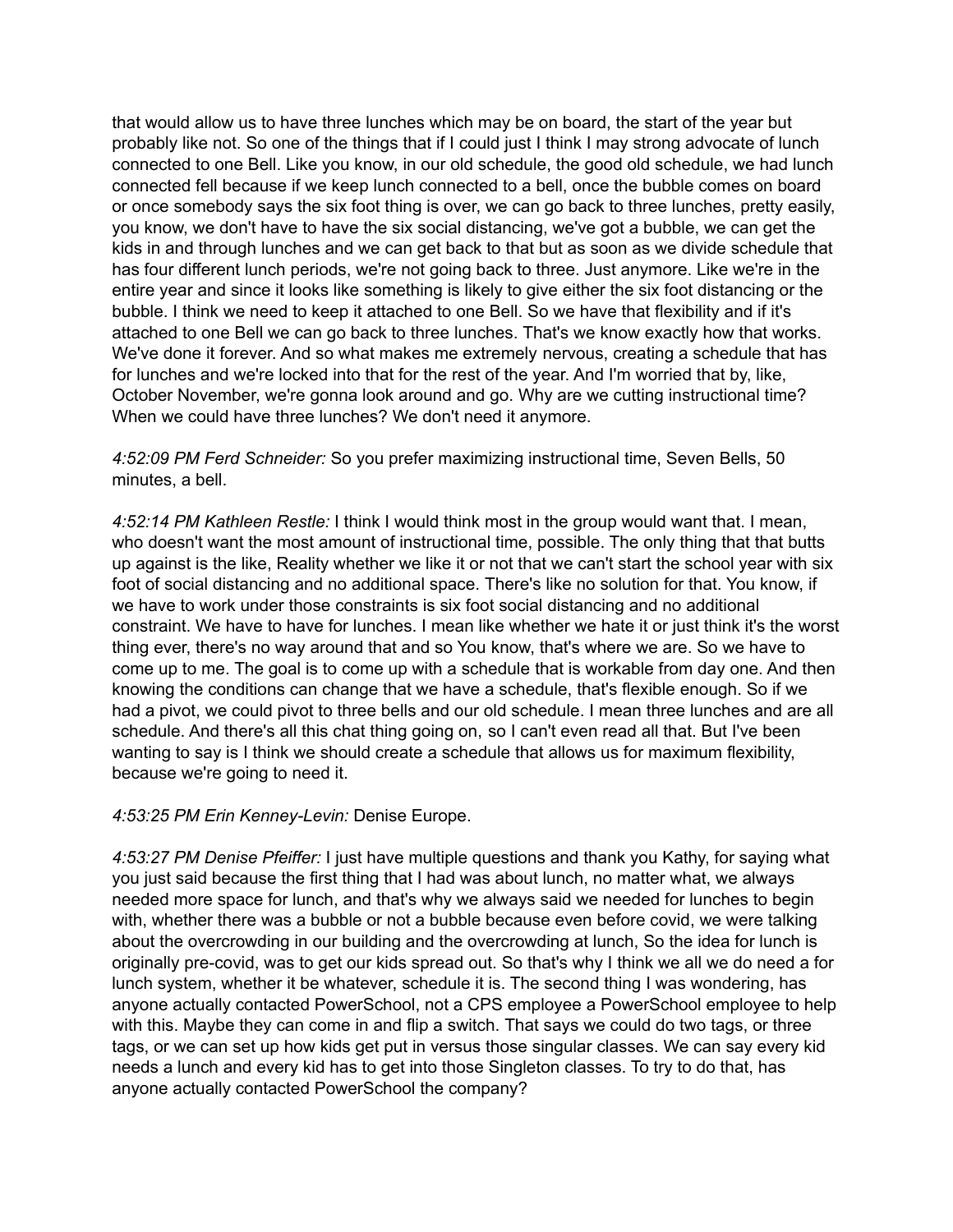*4:54:42 PM Joseph Stewart:* Well then I can I can speak to that a little bit, um, so PowerSchool will give us what we pay to use it for. All right, power school is a paid service, there are functions on PowerSchool if I'm wrong shell. The correct me again that we don't get to use because our district doesn't pay for it, for example. Some schools use PowerSchool parents could submit the registration forms online through PowerSchool. That's a function power school has the district does not pay for that for us. So PowerSchool won't do anything for us that the district is not going to pay for, right? So that's it's that is a paid service for them. Shelley. And I was we're on the phone with Barb on who is the next level up. No offense Shelley of Shelley's powers for college. We talked to Bob for what last week she goes.

*4:55:26 PM Shelli Daniels:* Who. Yeah.

*4:55:26 PM Joseph Stewart:* Yeah, you guys can't make that work. The way you want it to work. Then we call Joyce bird. Who is the district PowerSchool person and she even agreed with Shelley. And I that you guys the way you want it to work, you can't make it work unless you take off all the restraints from the master schedule. So we won't get any more features on power school for the next 17 days because that's how long we have to get this done. And I'm not trying to sound like a broken record because that's my, that's the deadline I have to meet. Is by June 26. Everything has to be

*4:56:00 PM Denise Pfeiffer:* Right.

*4:56:00 PM Joseph Stewart:* finalized so Shelley and I can then go in and make the make the schedule block changes to get the Thousand kids in those classes that won't automatically fit. So, Denise that is a logical question that I would ask. Can we call power school? But to get that, I we don't even know if you can tag. Two. But if you can, the district, they would have to pay for that and I don't think that can be solved in 17 days. What?

*4:56:23 PM Shelli Daniels:* I honestly, I don't know if that's

*4:56:24 PM Denise Pfeiffer:* and the second question I had,

*4:56:25 PM Shelli Daniels:* even a possibility.

*4:56:28 PM Denise Pfeiffer:* Okay, the second thing along with that is is that you guys have said the deadline and so on and so forth. Have we even asked for an extension knowing that they keep shoving more students into our already overcrowded boating, just even a weak extension or a three day extension.

## *4:56:49 PM Joseph Stewart:* You want to take that Shelley?

*4:56:51 PM Shelli Daniels:* um, We cannot get have an extension because the rollover is District wide. It's not just Walnut and they can't withhold one school. It's like they flip the switch and that becomes that school year and it happens every year, it doesn't matter who we are. We've actually had have longer to get our schedule done than most schools, most schools, they want it done already. So we technically have longer because believe it or not. We're really good at it. We are really good at Master scheduling and our schedule is very complicated and so they already give us more time than they give a lot of the other schools. But the rollover is not a thing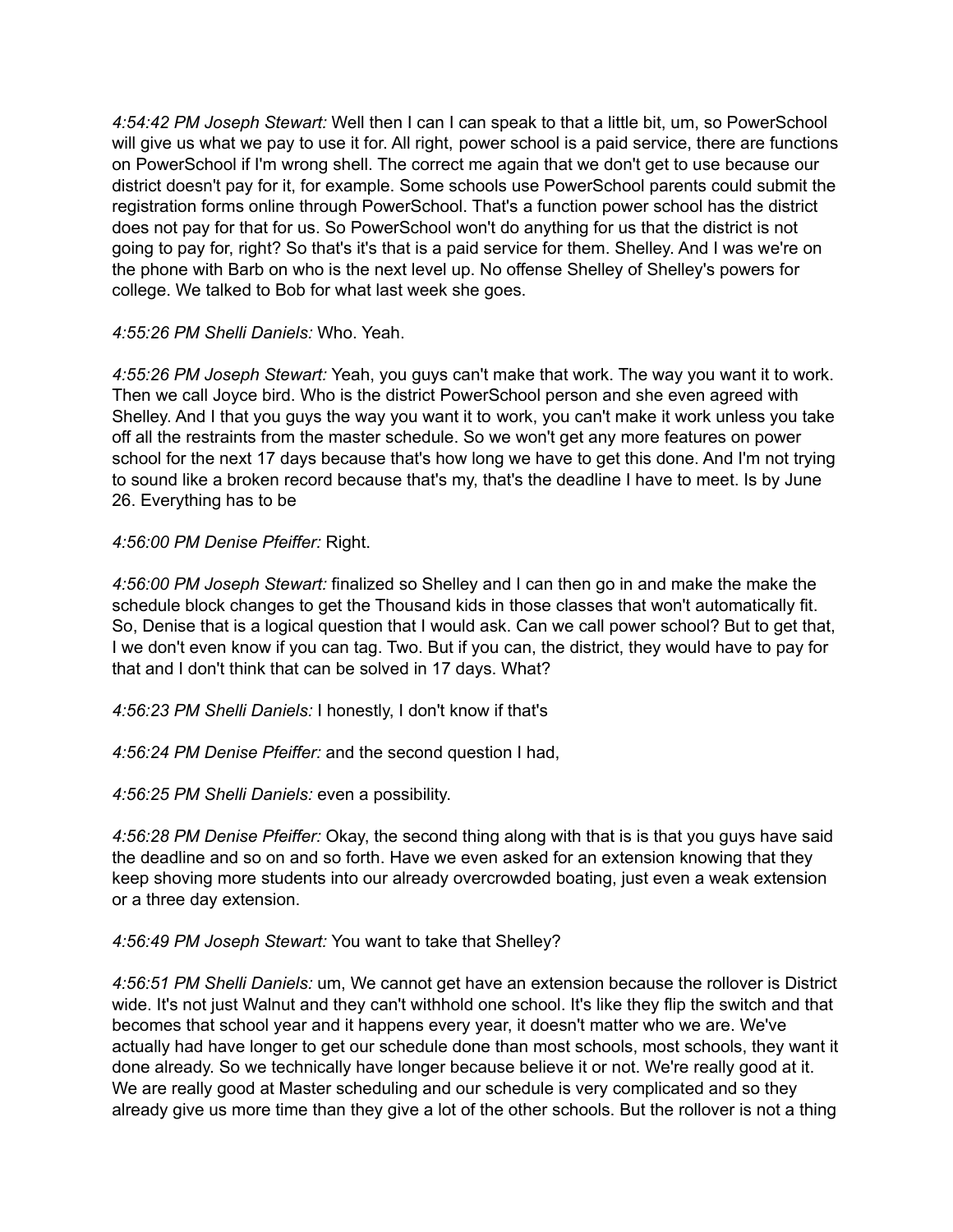that can that is flexible.

*4:57:43 PM Denise Pfeiffer:* Okay, so for next school year, so let's say this Eagle time, schedule that we get I'm sorry I'm going to use this word stuck doing it. So, what needs to happen for next school year? In order for us to get this approved schedule, that 94% of the faculty voted on. How do we need to get that done? Like does registration or scheduling optioning, whatever the kids do have to happen earlier or they get a cut off or there's more restrictions and how they get scheduled what needs to be done so that we can guarantee this for not the following school year.

*4:58:28 PM Shelli Daniels:* Um, if we, if we know you can have it we just couldn't do it in this compressed time. The the request that the students do that's in enough time, Joe would have to get the information from the Departments sooner. Right.

*4:58:48 PM Joseph Stewart:* yeah, I don't have any opening

*4:58:48 PM Shelli Daniels:* Am I right you

*4:58:49 PM Joseph Stewart:* numbers way sooner than the end of

*4:58:50 PM Shelli Daniels:* Yes.

*4:58:51 PM Joseph Stewart:* then the beginning of May.

*4:58:52 PM Shelli Daniels:* Right.

*4:58:52 PM Joseph Stewart:* And I just want to say that and I'm gonna keep saying this till I'm blue in the face, if this is what even like Denise make good point if we want to do this the year. After next, it constraints will still have to come off the schedule part time.

*4:59:05 PM Denise Pfeiffer:* Right.

*4:59:06 PM Joseph Stewart:* everything is is off and even though, more time will allow me in Shelly, or whoever does the master schedule, then to get it done, those constraints are not going to go away. So those part-time teachers who are telling me and they do tell me and you guys at the department, hey, I can only work bells, two, three, and four. Even if it's three four years from now, those constraints will still have to be lifted. And we'll have to say to them. I'm sorry if you can't work six at Walmart and only teach those two, three, and five or two, three and six based on this new schedule, you can't work here and me as a person, as an ethical person. I'm uncomfortable telling somebody that who's already working here. If they're interviewing, we telling that we talked about but the other this I can say for a fact, the only person that we would have to make it work for is Christopher Gibson because he works at another school. We even have to make his schedule work so we can work in both schools. But if it's if it's any other reason than working at another CPS School, Year, you might have to get another job and we have like over 30 to 35 part-time teachers and I was saying 99% of those specifically say which Bells they can teach through the child care. So yes, more time than Easter question, would allow the master scheduler. Really to get this done, no doubt about it. Things have to move the optioning process, moved up optioning numbers finalize, moved up meetings with Department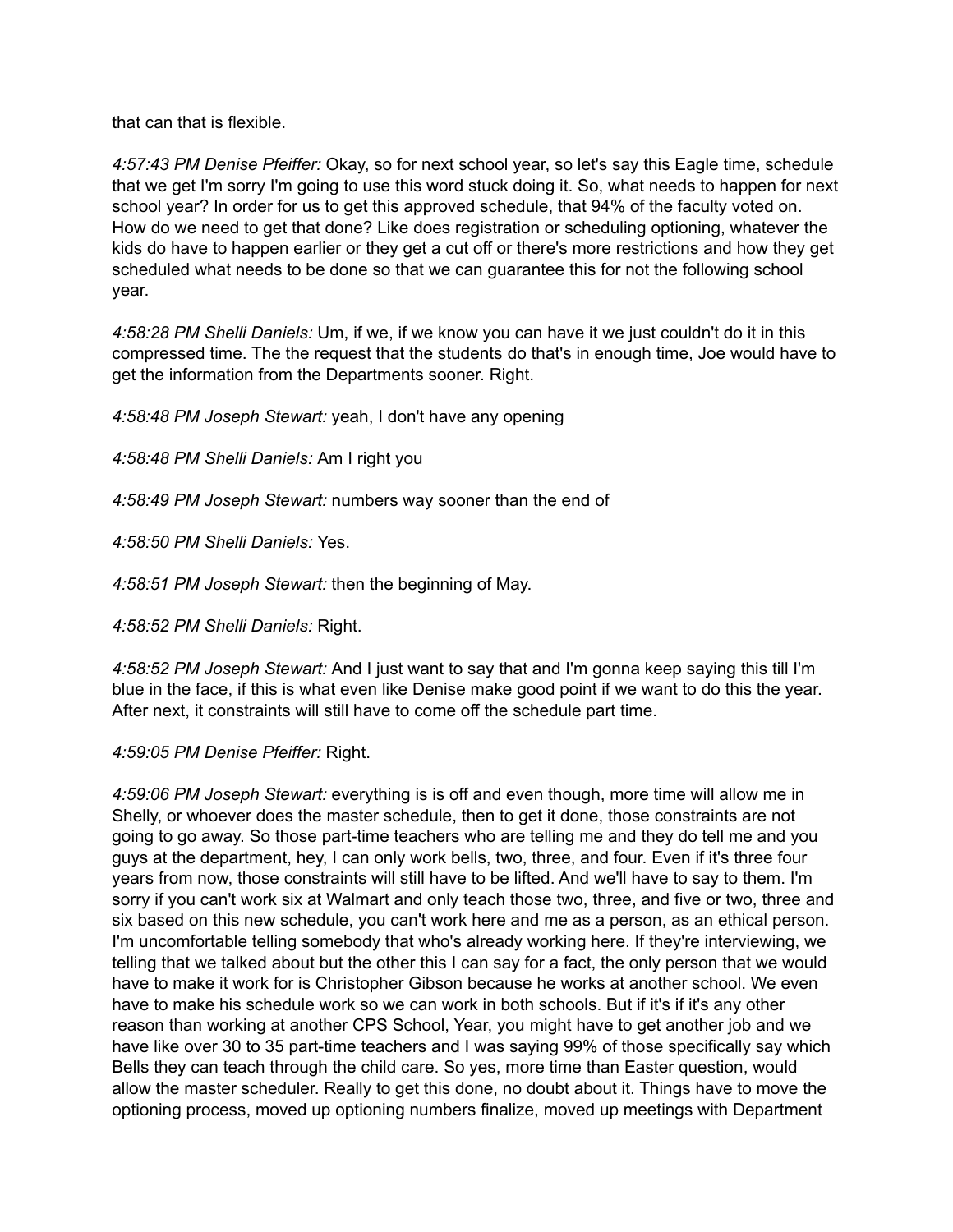chairs with all us, totally possible, but they constraints will not change, no matter how long we have. And I'm just, I want to keep reminding everybody of that because that's people in your department, all are affected by potential belt,

## *5:00:42 PM Denise Pfeiffer:* Right.

*5:00:43 PM Joseph Stewart:* change and I just want everybody to be aware that. So yes, more time will give the person making the schedule more time to make it work. Yeah, definitely. But the constraints will still be in place.

*5:00:52 PM Denise Pfeiffer:* Right? And then I would say with the constraints and trust me, I don't want to lose anybody either, but I think if people may know in advance, what's happening. They may be more prepared for that, whether it be childcare. I know like Chris Gibson is an individual circumstance because he is at two different schools but it may work out with someone's child care. If they have enough time to work it out, I don't know. I'm not in that situation. Um, the last thing I had is with the eagle Bell. Just and I even hate to say this, just teacher Equity with that. I know we're still gonna have to monitor our kids, whether it be the counselors doing something administrators, doing something, To where we as teachers will always have to be with our kids for that extended time. Is there some type of plan that will be possibly worked out where it is Equitable all versus like this year, we had the third ball teachers had all that extra planning to where. Now, it seems like fourth Bill teachers will have all that extra planning time. Has anyone thought about that? And then Liz Thailand. Just put something in there, does it take care of your study hall Duty?

*5:02:24 PM Kathleen Restle:* I can. So, I can speak to the study hall thing. I really don't. The Way Eagle time would most likely look like more like a homeroom than anything else with some additional kind of a combo of Homer and advisory almost, you know, like to think that we were going to plan something every single day. For each day of Eagleville, I think would be unrealistic to think that we could have. Sessions that were able two to three times a week, I think would be an opportunity actually you know there's lots and lots of kids who don't go to the cic for Act help but when they're in their Eagle time and Amanda Siler shows up virtually, they may get Act help. So I think there's some opportunity there that we could have for the eagle time. That said, I don't like until we work through all this. I don't want to make any promises to anybody that, you know, we could say, if you have Eagle time. Now, you're not doing study hall because Eagle time isn't a duty and study hall is, you know, so I would feel very uncomfortable promising that I think we would could try to prioritize the people for study hall Duty who didn't have equal time first, but we may have to use some people who have Eagle time too. The other thing I'm going to point out is once we start having four scheduled lunch Bells, Study hall, has to go someplace four times. I think that our schedule and our lunch should always Trump study hall, we would try to find something to do. But in terms of Duty coverage with for lunches, I assure you that every, you know, once we divide study hall up for four Bells every day, over the whole year, we're gonna need a lot of study hall coverage.

# *5:04:13 PM Erin Kenney-Levin:* No.

*5:04:13 PM Ashley Morgan:* But remember goal time can go away, that's the benefit if we can. Hope that things change before the school year, even starts. But we have a schedule that we know can go into PowerSchool because it's our old schedule.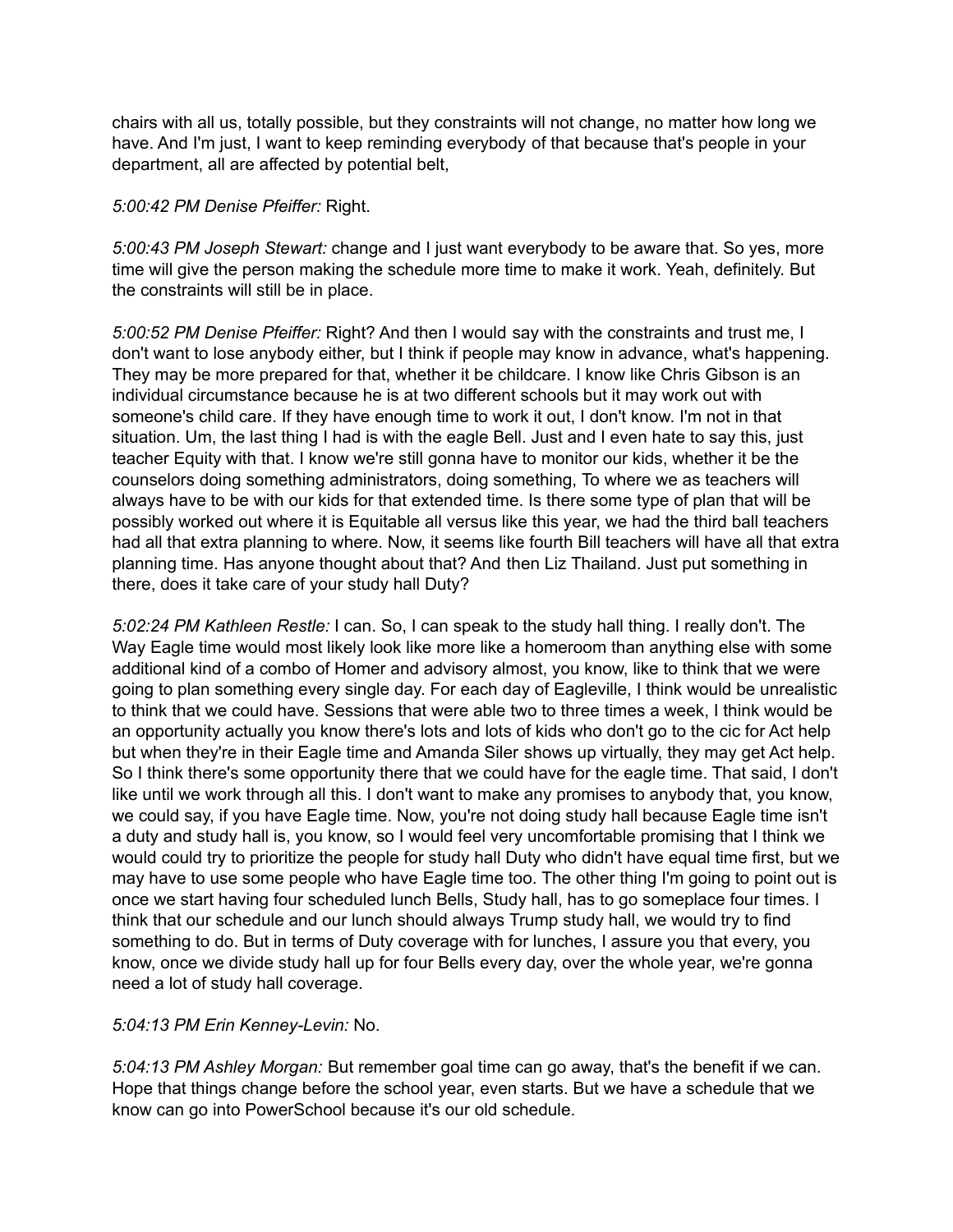#### *5:04:28 PM Nicholas Vose:* okay, like

#### *5:04:29 PM Erin Kenney-Levin:* All right.

*5:04:30 PM Nicholas Vose:* Yeah, thank you, Aaron. It's time to teach like Eagle time, is time to teach and those bells are already shortened. So, wouldn't you want those times to teach? I don't understand. The whole idea of that eagle time always has to be covered or whatever. Like we're teachers, we use that extra 10 minutes which is nothing, which is nothing. I mean, you get a lot done, but you get a lot done without a lot plan. Like, use that use that 10 minutes to teach? For mentioned earlier about eliminating instruction time. But when I look at the schedule, I do not see in any elimination of instructional time, I just see additional time you can use to teach So I, I guess. I don't see the big hang up on the schedule, that's being proposed at all. I really don't. Every Bell looks like it gets additional time enough time. And you can You know, do what you need to do. and as long as we get the contractual time that we are entitled to, from the, from the the contract then I don't see why it's An issue right now, I really don't. I mean, I sympathize

*5:05:55 PM Erin Kenney-Levin:* well, speaking with this, with the, with it, with the cut, with the eagle time, With the eagle time schedule, it would have to go to two thirds faculty vote because it is not 50 minutes. So, that is why we sent the other one to a two thirds faculty vote, because we don't have 50 minutes today. So the country is very specific that if we're on a seven bell schedule, each one of those bells will be 50 minutes.

*5:06:25 PM Nicholas Vose:* What? But as far as our contractual time as prep Bells, do we still get the amount that we agreed to?

*5:06:33 PM Erin Kenney-Levin:* I don't know, I didn't add that up, but I mean if we're taking if we're

*5:06:36 PM Nicholas Vose:* Is that not more important? Aaron the amount of time we have often the amount of time our bells are

*5:06:41 PM Erin Kenney-Levin:* I mean, not if we're putting teaching first, But if every Bell is 50 minutes, I

*5:06:45 PM Nicholas Vose:* We go.

*5:06:46 PM Erin Kenney-Levin:* don't know. I'm telling you, I don't know because if every Bell is 50 minutes,

*5:06:51 PM Nicholas Vose:* I'm telling you if you look at it straight, in fact it's 50 minutes. If you choose to make it 50 minutes using Eagle time, it's not rocket

*5:06:59 PM Erin Kenney-Levin:* But it's just that one Bell, it's

*5:07:00 PM Nicholas Vose:* science.

*5:07:01 PM Erin Kenney-Levin:* just that one Bell.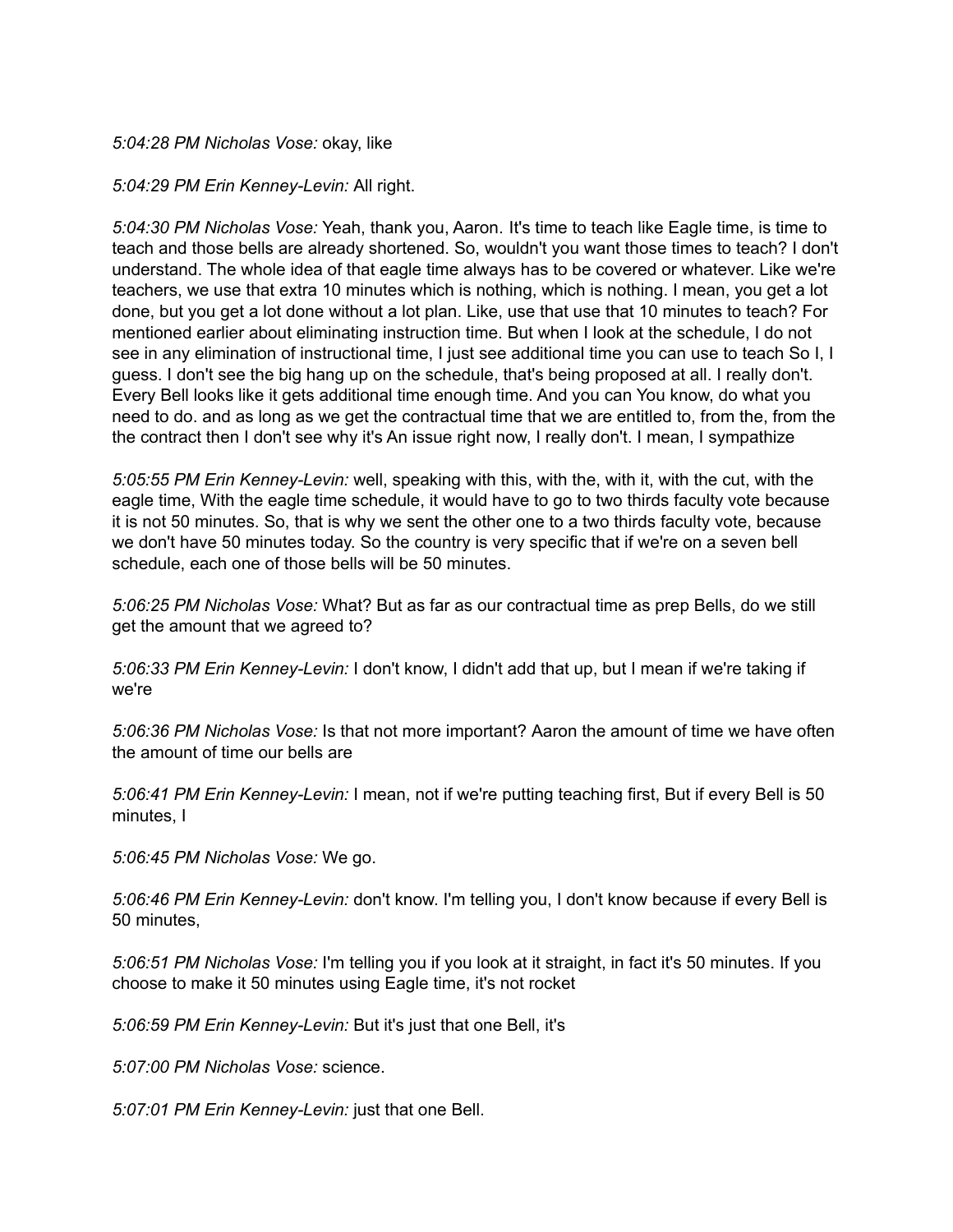#### *5:07:03 PM Nicholas Vose:* What are the local?

*5:07:03 PM Erin Kenney-Levin:* like every

*5:07:03 PM Denise Pfeiffer:* Right. It's every Bell doesn't have Eagle

*5:07:05 PM Erin Kenney-Levin:* every Bell doesn't have equal time.

*5:07:06 PM Denise Pfeiffer:* time. That's the problem. It's only one Bell Fourth Bell. In the past has always been a little bit longer anyway, due to lunch, but now it's not just 10 minutes longer, it's like 20 minutes longer.

*5:07:20 PM Nicholas Vose:* What are the other balls reduced to?

*5:07:20 PM Denise Pfeiffer:* And you're going that fourth fell that will be longer than any other Bell. So if you teach five bells of the

*5:07:24 PM Nicholas Vose:* What what are the other Bells reducing?

*5:07:26 PM Denise Pfeiffer:* same thing, you're gonna have one

*5:07:28 PM Nicholas Vose:* What are the others?

*5:07:29 PM Denise Pfeiffer:* Bell. That will be extremely ahead of the

*5:07:31 PM Nicholas Vose:* What are the other Bells reduced to?

*5:07:31 PM Denise Pfeiffer:* other Bells.

*5:07:33 PM Erin Kenney-Levin:* Okay, we are not going to talk over

*5:07:34 PM Nicholas Vose:* How many?

*5:07:35 PM Denise Pfeiffer:* 44 minutes.

*5:07:36 PM Erin Kenney-Levin:* people. Um, the other bells are reduced to 42 minutes.

*5:07:42 PM Nicholas Vose:* How much of a minute difference is that?

*5:07:45 PM Erin Kenney-Levin:* Well, there it contractually. It's Fifth. So it's reduced to 42 minutes so it's 30 minutes or so it's eight minutes less of instructional time and every other Bell except for that fourth Bell, the fourth Bell is the eagle time. Is 50-ish minutes.

*5:08:07 PM Nicholas Vose:* So we're losing time on every other Bell at 42. Is that correct?

*5:08:11 PM Erin Kenney-Levin:* Yeah, we're losing time on every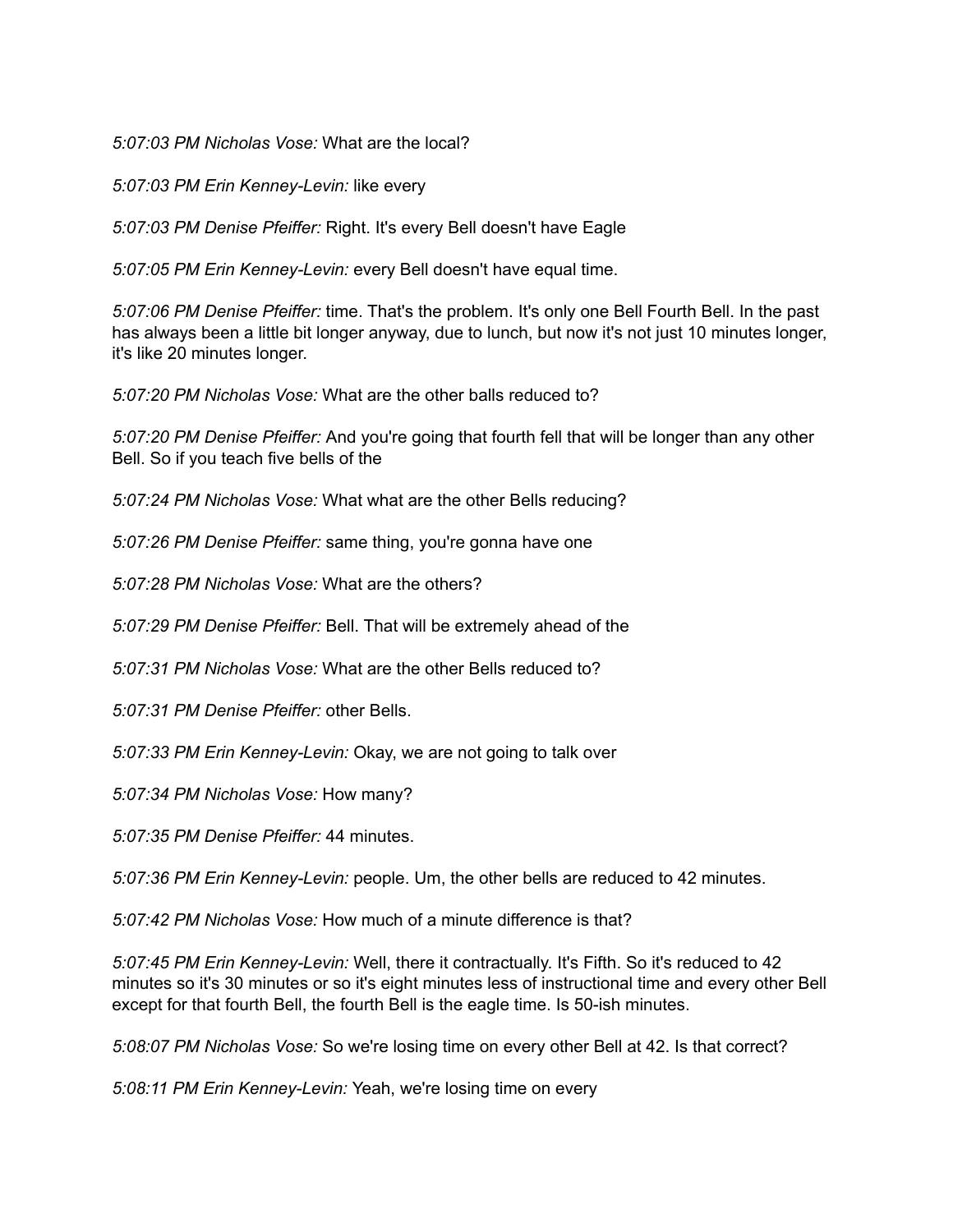*5:08:12 PM Nicholas Vose:* Everyone.

*5:08:13 PM Erin Kenney-Levin:* other Bell to put Eagle time into fourth Bell.

*5:08:17 PM Margaret Fisher-Bellman:* On can we can we table this discussion? We don't even know if we're going forward with this. We are an hour into a meeting where we are just constantly spinning our Wheels. Joe, can I ask you directly? What do you want? To come out of this meeting.

*5:08:35 PM Joseph Stewart:* That's a great question. Margo? What I want in the short term is a are we ours? Does this committee going to push through and push on with the four lunch Bell, eight Bell day I need to know that right? No maybe not like the second but that's the first thing we have to say. Are we gonna continue with the iot adopted schedule with eight bells and lunch over four different belts? That's the first thing we need to answer immediately because if we are

*5:09:03 PM Margaret Fisher-Bellman:* Can we vote on that now? Can we make that vote happen right now? Does this committee say move forward with this? Yes, or no? Do I need to say that as in I motion too.

*5:09:18 PM Patricia Morgan:* Well, what's our other, what's our options?

*5:09:23 PM Erin Kenney-Levin:* Well, I think that I gave the other options. We have the, we could, if we vote and Margo Margo has put forward a motion to vote to keep the schedule that we have voted on that has gone through faculty. and we'll try it and if it works great and if it doesn't I don't know what we do then so

*5:09:46 PM Joseph Stewart:* So air.

*5:09:47 PM Erin Kenney-Levin:* that's hold on. Hold on. So that's option. Number one, that Margo's put it Margo's put forth, emotion to do. So, if we get a second on that, we will be voting there. The second option that if we decide that, this is not what we're going to do. We have, we have four schedules for three other schedules. On the table one, being our old schedule. Previous two previous to covid that we had three lunches, Seven Bells, three lunches, 50 minutes that is contractual that we would not have to take to a 2/3, faculty vote. If we choose to go that direction, if we went Eagle time schedule, we would have to take that to a two-thirds faculty vote and we would have to get that vote in June, the last one we have is the block schedule that was on the table before which or the modified block. So I guess there's four real schedules that are on the table. do we have a second to vote to move forward with the schedule or

## *5:10:57 PM John Chambers:* But Aaron Aaron.

## *5:10:58 PM Laura Brogden:* Aaron.

*5:10:58 PM John Chambers:* I'm sorry, let me chime in for a second, you know, I apologize for being a little late. I meant I met the airport but we got to be clear, the district, just sent us some information, you know, giving us a hint on what the beginning of the school year is gonna look like, and they are saying still six feet social distancing. There's no way we can do three,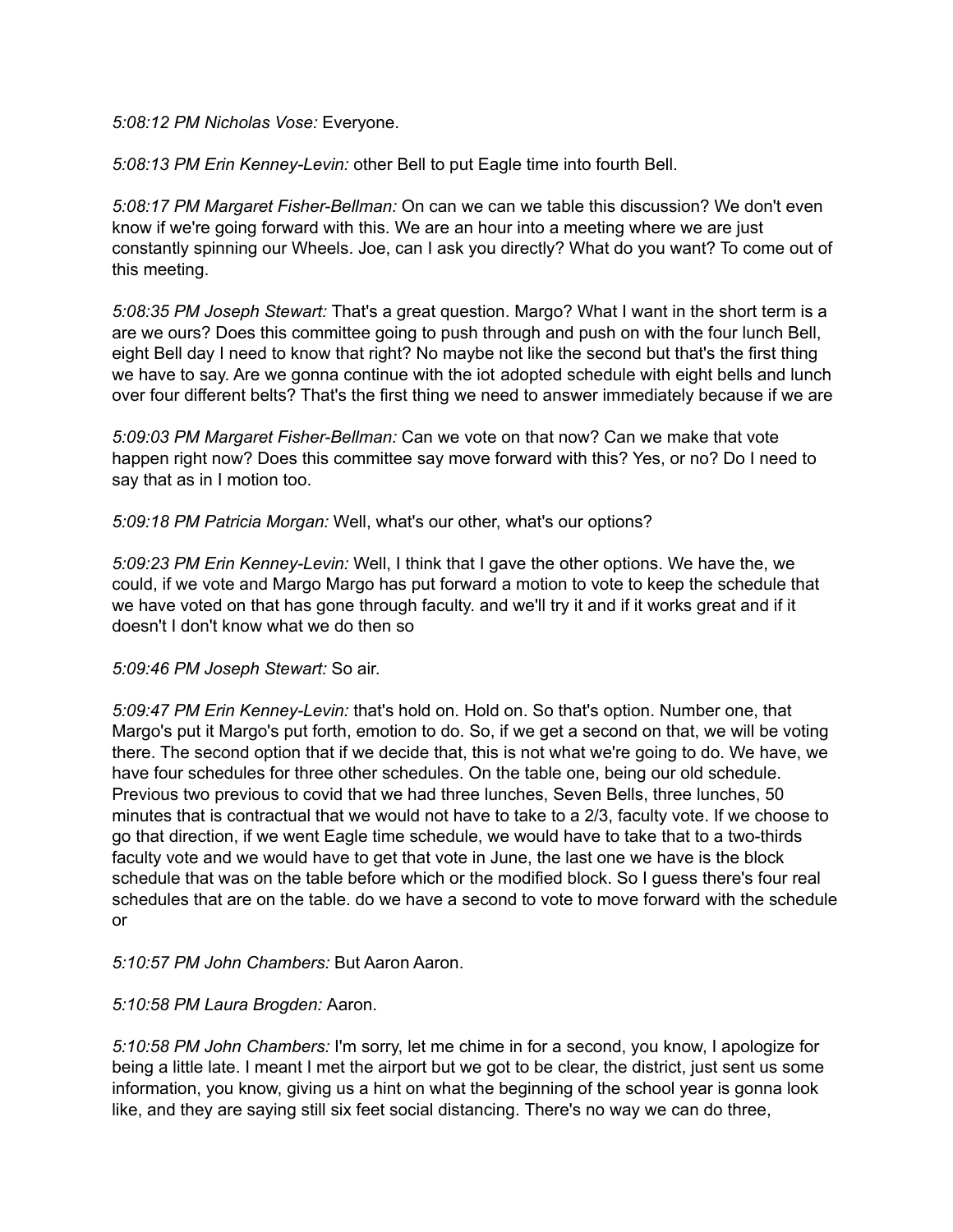launches with six feet. So the traditional schedule that we've had, you know, prior to the the covid shutdown. That's not even doable. Unless, you know, I'll say this. You know, you're you're looking at, you know, using up both gyms with, you know, setting up 275 tables in each gym. And that's not sustainable for, you know, the administration and two custodial people and you know, two people from the alumni, you know, office. So that's not too, you know, not gonna happen. I mean that's You know, we can't do three launches, that's just the fact and and we need to be clear, I'm sure Joe said this, but obviously I'm it was a disconnect. There is no, try it. And then if it doesn't work, we can go back to doing something else. Once that schedule was put in the power school. And the schedule is, you know, once they you know, lock it down. It is. No. Go back. It's this is gonna be what it's gonna be. So, you know, this isn't on the training wheels and let's see what's, you know what it's like, you know, it's gonna be this is gonna be life that we're gonna live, whatever, whatever schedule we pick. I mean, we can, you know, complain about the ego bill or whatever it is, but we got to be clear, you know. We have to make sure that the schedule we pick is gonna be the schedule we can live with, you know, if it's something you know I'm sure Joe is explained about the effect that the

*5:12:54 PM Ferd Schneider:* considering all that, I second Margo's motion, then

*5:13:01 PM John Chambers:* you know, so if you know I just wanted to be, make sure all the information is out there because there is no You know, let's try it out and see it's it's gonna be what it's gonna be.

*5:13:11 PM Joseph Stewart:* Hey Aaron! Can I add one thing before we vote? This is important because it affects the vote, I think and I'm being taught honest. And if if this community decides to

*5:13:15 PM Erin Kenney-Levin:* Yeah.

*5:13:17 PM Joseph Stewart:* go forward with the eight Bell Four Bell lunch day and they're 17 days left to get this done, I will be turning the master schedule over to ilt because professionally and ethically, it can be done the way that you guys want it in 17 days Shelly's. Made that point I've made that point. We work with the master schedule every single day. I've laid out all the all the consequences potentially affecting people's jobs here, that's an ethical thing for me. So I'm just putting that out there. That people have asked for that before the iot to take over master schedule. That's not a new thing. But I don't think it can be done in 17 days. So I can't, ethically professionally, say I'm gonna get this done in 17 days the way that you guys want it. So putting that out there before anybody votes, just for your transparency.

*5:14:03 PM Ferd Schneider:* I appreciate that Joe. So if iot votes that we're gonna maintain the same schedule that the, that ilt and the faculty is approved. You personally are not willing to see that through and then whose job is it to actually make sure that the school has a schedule if it isn't yours. Do we know?

*5:14:28 PM John Chambers:* That. No, that would be my job in in the schedule, will be done but the ramifications from those decisions will be on the committee. It is not It, Whatever. Whatever that comes out. Third, I mean, you know, I mean, this ain't the time to be, you know, to be bullish. We not understand that if this master schedule, like it is with that, eight bells and, and people will not have the planning or have the, the Bell schedules. They want it with the part-time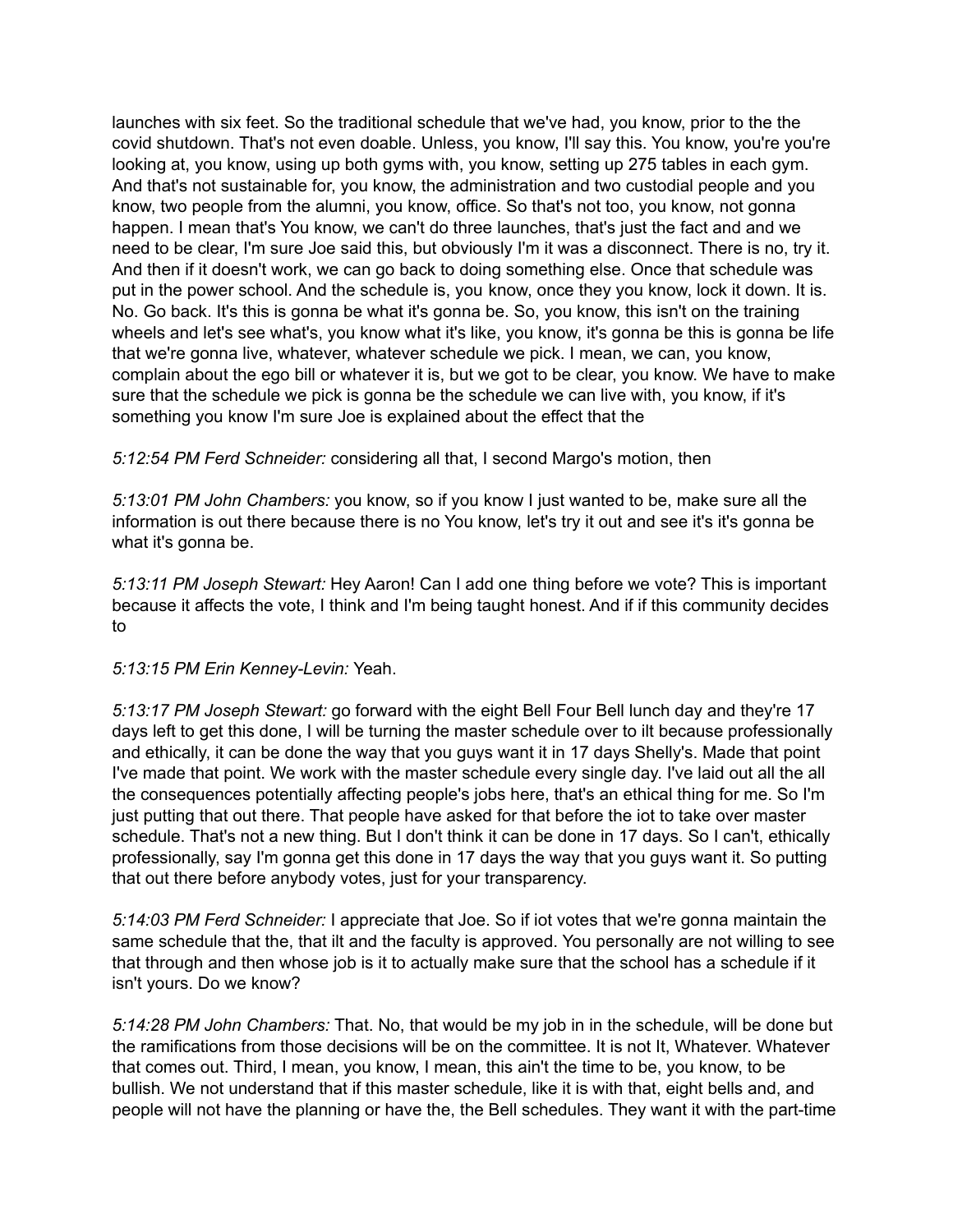teachers. If it comes out the part-time teachers that are 0. 6 got three Bale scattered throughout the day. Let's not sit there and wine later when they come whining to you. I want to be clear.

*5:15:07 PM Ferd Schneider:* They're not going to come wine into me. I mean it, the schedule is what it

*5:15:10 PM John Chambers:* you're the, you're like I said,

*5:15:13 PM Ferd Schneider:* is. If, if we have part-time teachers, they can't fit whatever the master schedule builds. Whoever the master schedule there is or because it isn't Joe, I actually admire that he's like I am not gonna put a staff that I know in this position he's saying the iot is gonna put the staff in this position, that's fine but the schedule that gets built if teachers quit because of it. Department chairs interview people, but they don't hire people. So I would, I understand all of that. So I don't know how many motions Margo can make. She's got one motion on the table that I seconded. And now she's making another motion. I don't know about the rules of engagement on that one.

*5:15:55 PM John Chambers:* But can I also just be the last thing I'll say for a second, it remind people, if you're not on iot, please, refain, refrain from putting things in the chat, please, we've gone over this repeatedly. So, please, you know, just let the iot members just going with the discussion.

*5:16:11 PM Margaret Fisher-Bellman:* Okay, I would like to interject again.

*5:16:13 PM Ferd Schneider:* I don't think it's easy as getting

*5:16:14 PM Margaret Fisher-Bellman:* I Hold on third.

*5:16:15 PM Ferd Schneider:* another job, I'm just saying it's The Facts of Life in this case.

*5:16:17 PM Margaret Fisher-Bellman:* Hold on. I asked Joe what he would like to see happen. He said he needed to know whether or not the faculty wanted to move forward, the faculty as represented by ilt wanted to move forward with the schedule that was voted on in May. That's the first thing he indicated. This is going along with what Joe indicated he wanted when asked what he wanted. So I motioned the exact same thing. I wrote in the chat we because Patty asked me to write it in the chat again that we revote so that we can move forward and something in this meeting that is now going on an hour in 17 minutes in our summer.

*5:16:59 PM Erin Kenney-Levin:* And third, second of your motion. so we have emotion, we have a second, we have been talking about this for over The amount of time needed. So, Heather Brad. And then Brian, you guys are up unless somebody quorums Heather.

*5:17:20 PM Heather Lloyd:* Thank you. So I have this may not be a popular suggestion here, but we're all hung up on this Eagle time with the bell schedule, that Aaron you sent out like as a, another proposal, I guess. I mean lunches do not have to be 30 minutes, I know we want them to be 30 minutes if we go to for lunches we'll have more time to get the kids where they need to go is it possible to lower lunches like 25 minutes. And put some instructional time back into the Bells. Rework the minutes and how that schedule works. I don't know how hard that would be to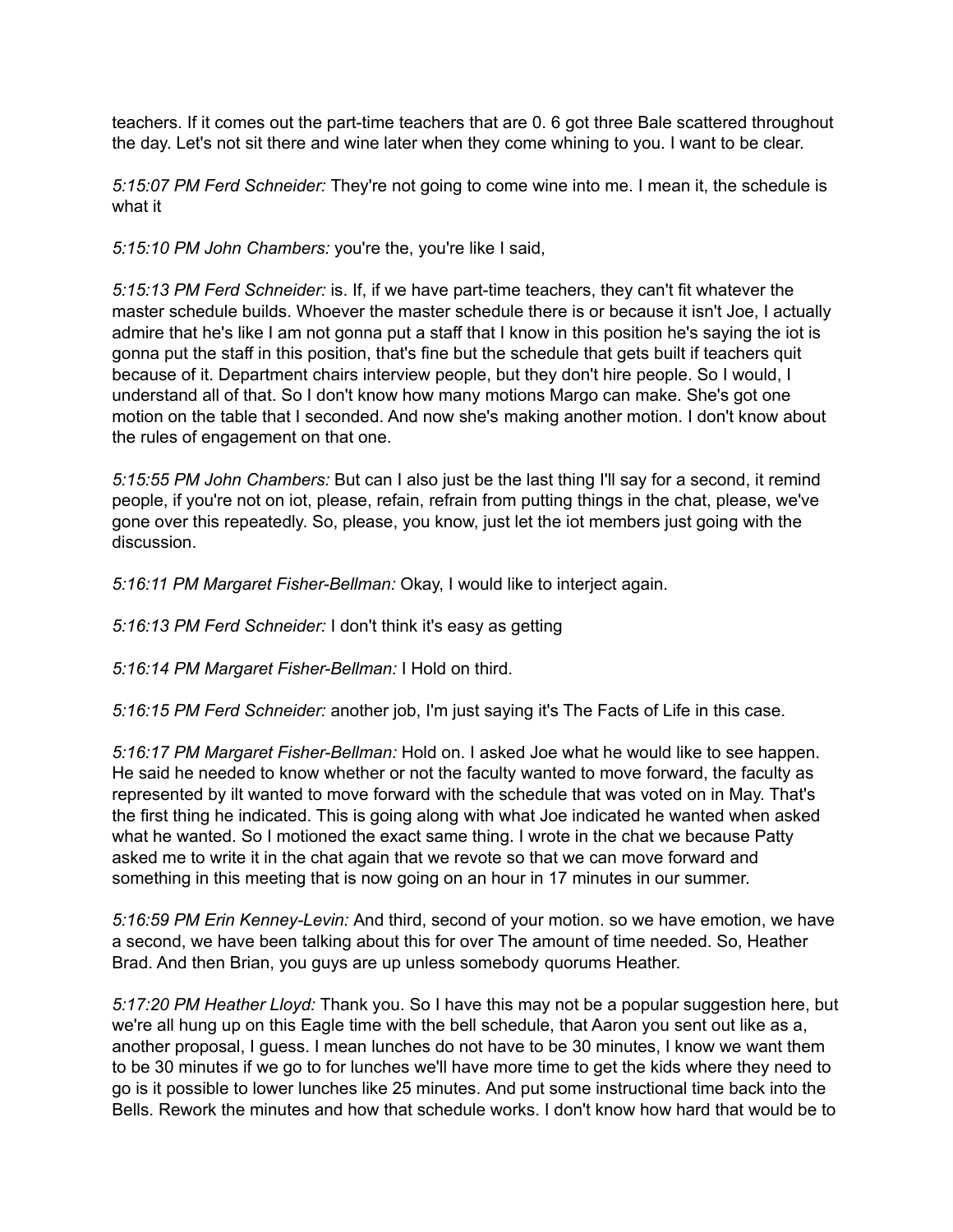rework all the minutes in this to get a little bit of instructional time. Back in each Bell, take out some time of Eagle time and do like a 25 minute lunch. I mean, lunch only has to be 20 minutes. I know, 20 minutes is not ideal. 25 would be better to give our kids time to sit and eat lunch, but I mean that would give us some more instructional time.

*5:18:19 PM Erin Kenney-Levin:* I, I did. I agree with you but that hasn't been proposed.

*5:18:23 PM Heather Lloyd:* I don't, that's why I'm saying like is there a way to rework that into there before we go and vote on something that quite frankly is gonna put Shelly and Joe and John potentially Throw them under the bus. We're trying to figure something out, that really isn't going to work and then teachers are going to get pissed when planning Bells can't be. picked necessarily I mean, Joe's already said certain things aren't going to happen. If we go with what is proposed and if

*5:18:52 PM Erin Kenney-Levin:* Right.

*5:18:53 PM Heather Lloyd:* we go with a four bell lunch, if we don't have the bubble till September or October, what are we gonna do on days where it's raining? Jim is gonna get screwed. We can't put Jim out. I mean, putting PE out of our space for four bells of the day is not possible with a four bell lunch.

*5:19:09 PM Erin Kenney-Levin:* So no.

*5:19:09 PM Heather Lloyd:* Okay, we need four bells for six feet

*5:19:10 PM Ferd Schneider:* here Joe is also said that, if we of,

*5:19:12 PM Heather Lloyd:* of distancing. There's a lot of things that go into

*5:19:12 PM Ferd Schneider:* if we move forward with this

*5:19:14 PM Heather Lloyd:* that bird.

*5:19:14 PM Ferd Schneider:* particular bell schedule, he's not

*5:19:15 PM Heather Lloyd:* I'm talking, please.

*5:19:16 PM Ferd Schneider:* going to do the master schedule.

*5:19:19 PM Heather Lloyd:* Well, then it goes to John and he gets screwed and I'm sorry but I don't feel like we should have to put it on all of them either. okay, I understand that nothing is

*5:19:26 PM Erin Kenney-Levin:* so,

*5:19:29 PM Heather Lloyd:* ideal, but Some things can be reworked to make it work. Better for everybody. Thank you.

*5:19:34 PM Erin Kenney-Levin:* So right now on the table we have a motion to continue with the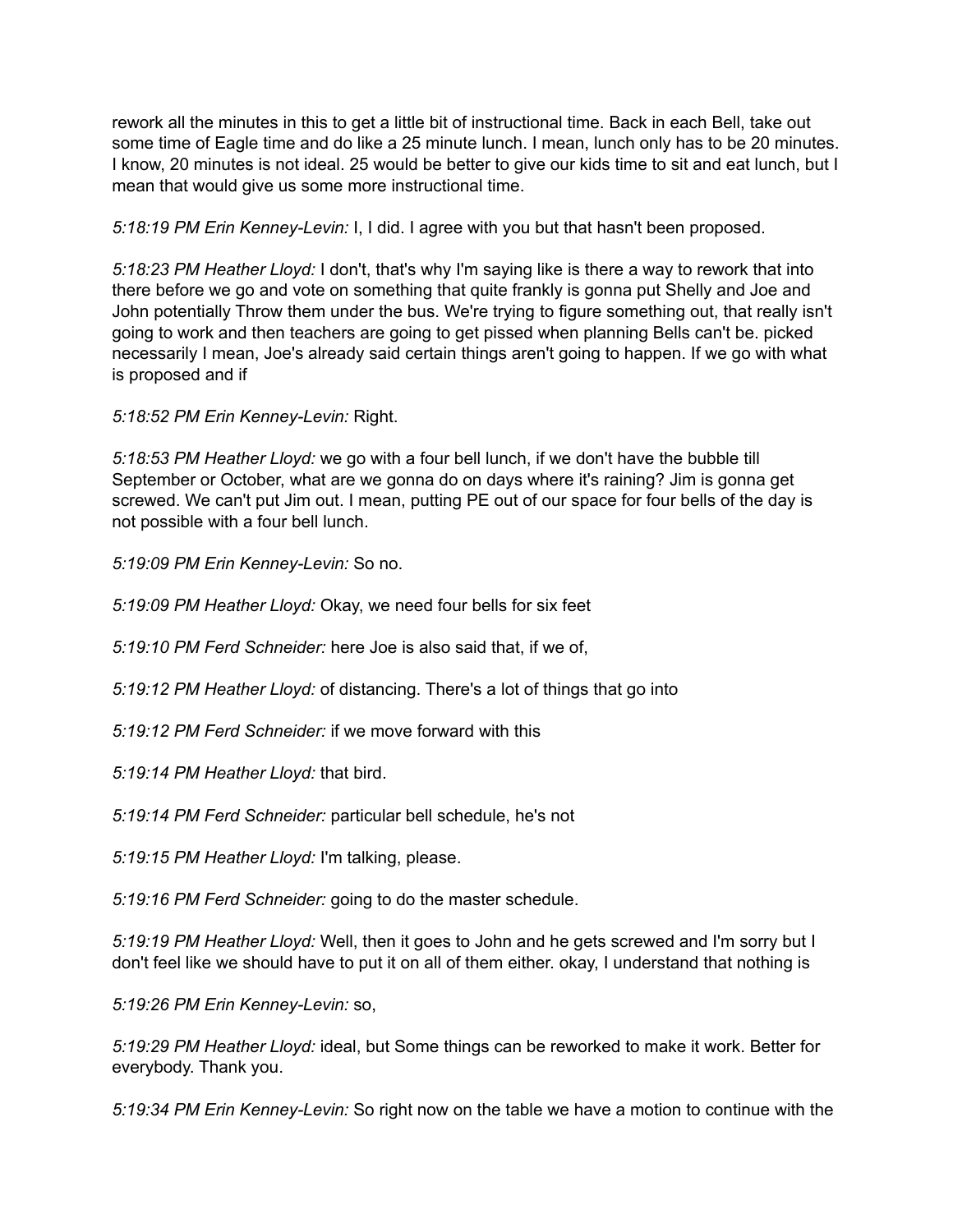with the bell schedule that we voted on in May. So that's what's on the table right now. So so once we vote, if we vote to not continue with that then we can talk about reworking the schedule. But that's on the table right now Brad, if you're up.

*5:19:57 PM Brad Smith:* Okay, so I guess my question is we're hearing that constraints have to come off the table. My question is, is that if teachers and their bells are being entered into PowerSchool first, I'm not understanding what the issue is.

*5:20:19 PM Joseph Stewart:* I don't understand the question, Brad. Could you be phrase that please?

*5:20:24 PM Brad Smith:* So we were told that. It when you put Power School in PowerSchool for the master schedule, the first thing that gets entered is teachers and their classes are teaching their Bells, right?

*5:20:34 PM Joseph Stewart:* Correct. Yeah.

*5:20:35 PM Brad Smith:* So then why are what? I don't understand. The said the then I don't understand why you're saying that all these other constraints have to come off and part-time teachers aren't going to get You know, they're blocks.

*5:20:49 PM Joseph Stewart:* Because we have part-time teachers, that tell me. And Ferd and Denise and say I'm sure too. I'm point a and point six I can only teach bells, two or three and four, right? I can't that that is not guaranteed that I can make that work with the constraints we currently have. Right. And I do make that work for every single part-time teacher in this building. There's a lot of exceptions and courtesies that I make, which, to be quite effect. quite effect. There's a lot more work on me but I'm okay to do it to help everybody out. Who needs it? Okay. No, if it's Brad, you're a perfect example, your point six next year, your preference. I'm sure would be like three Bells back to back. Potentially One, Two, Three or what if your bill schedule turns out by fluke to be one? Four and six. How would you be able to do that job? And then do your other job with the Union to be the goal? You couldn't do that. So that would give you a choice, either not work here or find another

*5:21:40 PM Brad Smith:* so,

*5:21:41 PM Joseph Stewart:* job.

*5:21:42 PM Brad Smith:* So so are you enter, aren't you entering the the classes the teachers and their Bell schedules? First.

*5:21:50 PM Joseph Stewart:* Yes, but we put the kids in second and we can't guess that it's gonna work just with the teachers and until the kids going, but I need complete Flex or whatever. There's a schedule will need complete flexibility, with all eight bells of the day to make sure a number of things now have to happen. The seventh grade teamers are in place, they're contractually mandated team plan. Bell has to be in place. All those constraints that were putting more and more and more constraints. So, the constraints that are contractually, obligated, which if I'm wrong Shelly, tell me right now was the team plan and Christopher Gibson's job. Everything else is off the table. So it could be Brad that you could get a one four and seven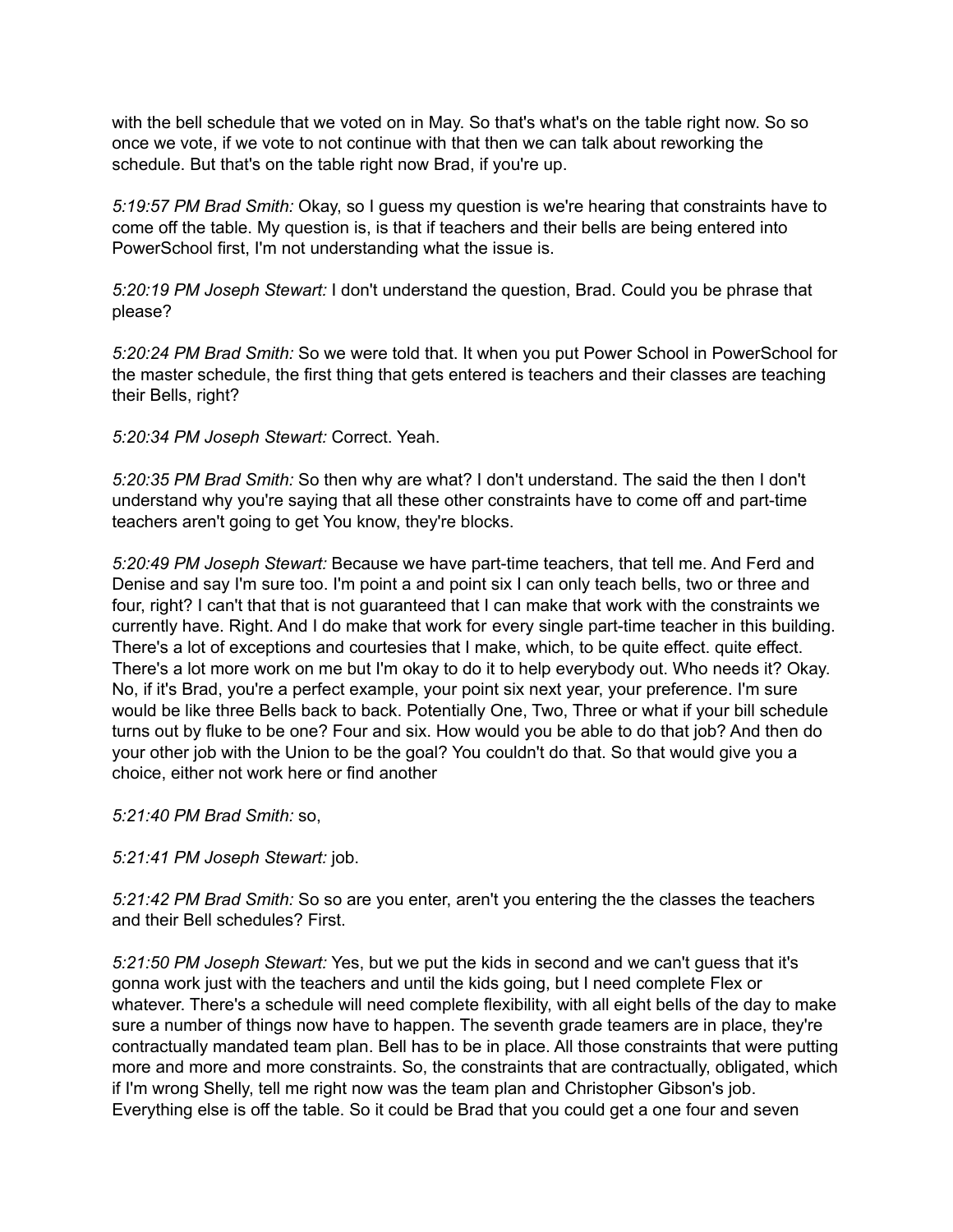schedule. If your point six, you could get a one to six seven. If you're point eight, that is the uncertainty of this because we've never done anything like it before, and we won't know what it's gonna look like until the kids go in and when the kids go in, there is no turning back. That's what we're trying to see. So, Well, so yes, the teachers have to go in first the kids go in second, but we don't know how that's gonna end up because it's so different than anything that we've ever done before.

*5:23:00 PM Shelli Daniels:* I okay, I can speak to this even with if we had no covid, no pandemic, no change. Seven bills and the current lunch. Joe in I did this one, John did the master schedule. It is not uncommon it. Actually happens. Every single year that the grid I've been and I put in we've moved classes. We've had to move them from tweaking from one Bell to another Bell. It is not uncommon. So that what he's saying is is adding another layer of constraints means. We may need to move the we don't know that we will have to. We may have to it is it happens every single year where we have to move Bells around because we just don't know because we have seven departments. And you can't really see how the different department schedules work together until I run the scheduler. And it is happens every year that we have had to move teachers Bells around All of you who teach who are here now know that the what you might be told. I'm gonna teach. They may move, you know, over a bell here or a bell. There it is. Told it is, it happens every year.

*5:24:15 PM Brad Smith:* How so, how many teachers does that affect every year?

*5:24:19 PM Shelli Daniels:* I I mean I don't know it's different. I just mean it's not uncommon

*5:24:21 PM Joseph Stewart:* We don't know. Brad, we run it, but

*5:24:22 PM Shelli Daniels:* I just mean, it's not uncommon that

*5:24:24 PM Joseph Stewart:* but the point is even when even when

*5:24:24 PM Brad Smith:* so, I'm just saying,

*5:24:24 PM Shelli Daniels:* it happens.

*5:24:25 PM Joseph Stewart:* there's no new schedule, even with the seventh Bell, three Bell, one lunch I've had for 20 years There are a ton of classes that have to change in those last four days because we have never gotten as far as I'm aware of Shelby more than 90% hit on the first run. So those 1,000 kids that don't get into classes will not hand scheduling, a thousand kids, we have to move entire classes around in the master schedule to get those kids in once we get those numbers down to about 32 or 33, that's when the council is coming in August and start to balance. We're not gonna ask the counselors to balance a thousand schedules. We're gonna ask that's what means Shelly do over the summer. Once the master schedule was built, so that's we don't know how it's gonna work out. But if we're moving tons of classes around and a regular contained bell schedule where we know the outcome, I can't even imagine how it's gonna look like when we're putting more and more drastic layers of constraints and it's gonna affect every mental effect. Everybody not just the part-time teachers, it'll affect everybody, but I'll hit them hard. And we have like 29 or 30 of them. That's about a fifth of our staff. Who are part-time And those part-timers might get three Bells over the course of a day, because the point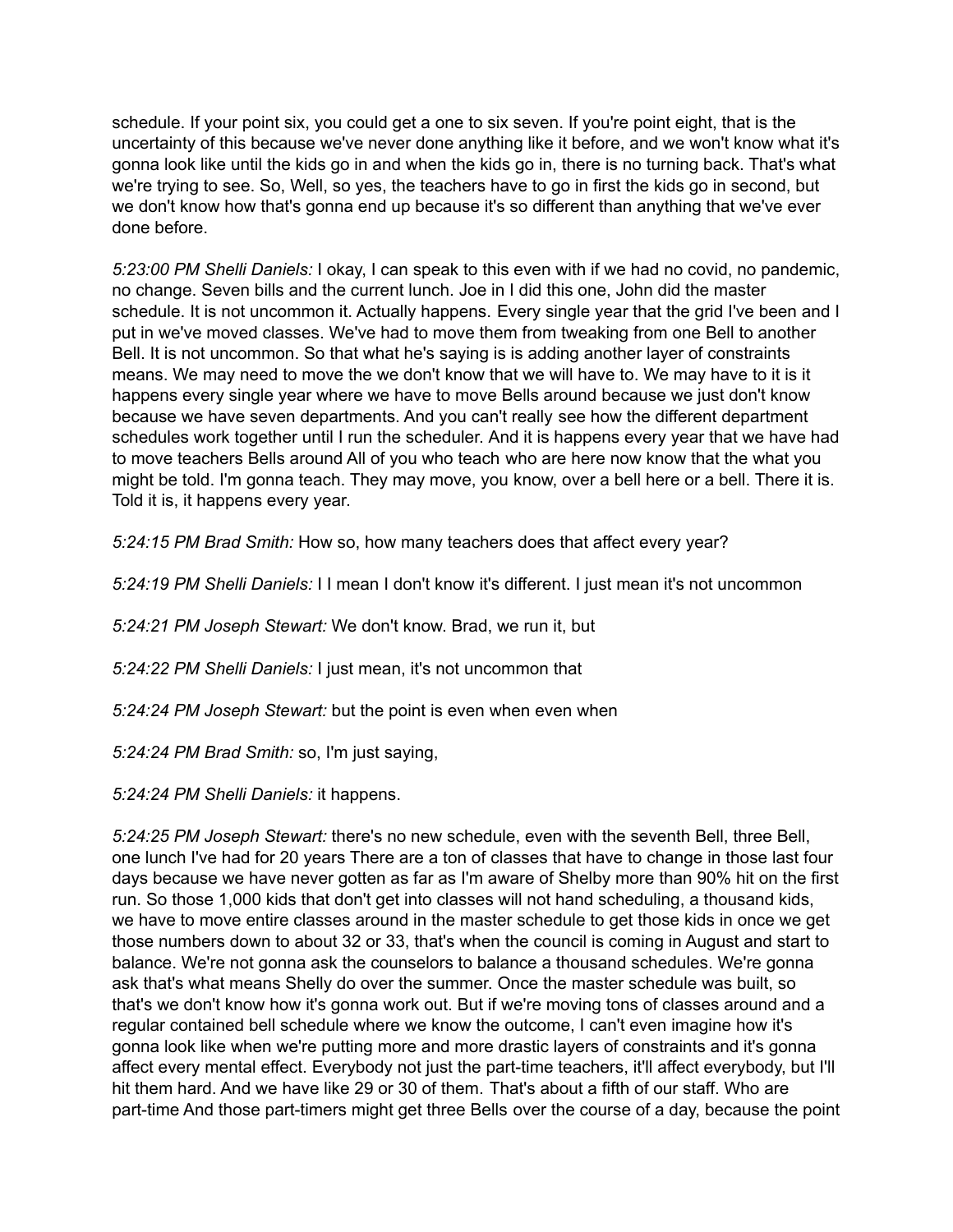of the master schedule is to benefit the students first. That's how that's why I make it. It's the benefit. The kids not the teachers. If you get the schedule you ask for. That's a plus good for you. You're one of the lucky ones. Most people don't. So, if you're part time, it'll affect you more than anybody else. That's what Marvel. I'm sorry. I'm blabbing it. I know you called this question. The first second to Aaron. I think it's about time, we just go on this. So we know what we're doing either way.

*5:26:03 PM Laura Brogden:* Wait a minute. No, because

*5:26:04 PM Brad Smith:* so, I just I just wanted to know in years past. How many teachers are we talking about that? You have to move Bells around

*5:26:12 PM Joseph Stewart:* Right there isn't a set number because the master schedules, never the same kids option for different classes at different times and different amounts. I can't give you well, last year, was 32 teachers. Next year, it's 47. It depends on the kids and the classes, their optioning for and how many sections of each course that we have, that's what it's dependent on. So there isn't any data I can give you because it changes every year,

*5:26:35 PM Brad Smith:* Well, I'm just asking in years past how many teachers had to have their

*5:26:38 PM Joseph Stewart:* All right, right.

*5:26:39 PM Brad Smith:* bills moved around?

*5:26:40 PM Joseph Stewart:* You're not listening, you're not listening. We don't track that because there's no need to track that because it changes every single year

*5:26:48 PM Brad Smith:* Okay, so the bottom line is we don't know how many teachers are effect.

*5:26:53 PM Erin Kenney-Levin:* Correct. There's that. We've said that over and over again.

*5:26:55 PM Joseph Stewart:* Yeah, I think yeah, right I can't say 32.

*5:26:56 PM Erin Kenney-Levin:* Like we don't know. We don't know how this is going to affect the teachers.

*5:27:00 PM Kathleen Restle:* Well and also you guys we keep talking about the teachers but we don't know how this is going to affect the students. I mean, what I think we started with was this is we're essentially doing a risky. I mean, at this point with the time that we have, we're running an experiment experiment, a schedule that we have never run before. It's not just teach your plan bills and schedules that aren't going to work out. It could be that we wind up with the schedule that is locked into PowerSchool where our academic classes are not scheduling well. And at that point, we have a lot of problem. And that's why I think Shelley started me saying this would work if we had a couple months to run those trials where nothing was locked in and we had time to play with it. We could probably figure it out but right now if we go with the schedule and we lock it in, it's not teacher planning bells and schedules that are only worry. We could wind up with the master schedule where you know, our percentages are scheduling so low you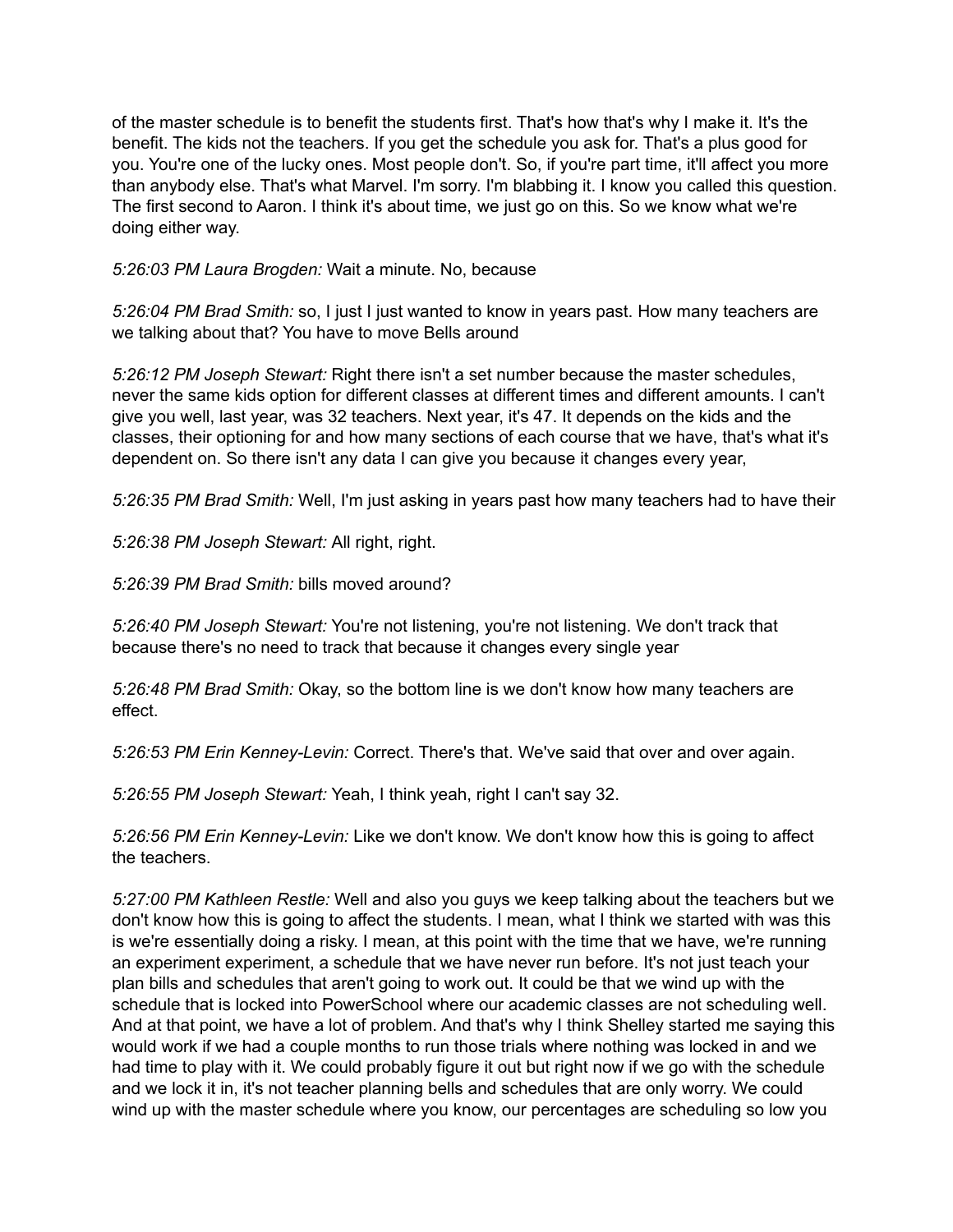know, that we have an academic schedule that isn't really viable.

*5:28:00 PM Erin Kenney-Levin:* okay, I think

*5:28:02 PM Laura Brogden:* Aaron.

*5:28:02 PM Kathleen Restle:* Is that true?

*5:28:03 PM Erin Kenney-Levin:* Go ahead, Laura.

*5:28:06 PM Laura Brogden:* Um, I I don't understand why we would vote again on something that we've already voted on. After getting like a week's worth of notice, and not being able to reach out to our departments to get different feedback. We've already voted on a schedule for next year. So I understand that that vote is going to create a lot of problems, but it's not ilt's. Faults, it's not the administration's fault. It's the fault of the district for putting all of these constraints on us. So I would like to not vote again today because we already did it and I can't imagine why the vote would change. when we haven't had a chance to talk to our department, plus, I think that the district, I mean, this is already been said the district owes us Whatever we need to make it work. We've tried to make it work and the solutions that we've come up with. Are not viable.

*5:29:24 PM Erin Kenney-Levin:* Brian, go ahead.

*5:29:25 PM Brian Sweeney:* Well, I mean basically, Laura said it, I mean we've already voted. I'm not sure what I'm confused as of why we're even having this conversation. We waited as an iot way too long to just talk about the schedule. We've made a decision. And why are we having this conversation again? I'm like lost. And it seems like the only Alternatives. If we don't, we have to do something different. We got to go with the contract, which is three Bell. Want something about schedule, period? There's no other third, fourth fifth option. But I would like to know why. Joe are we having this conversation right now? What what, roadblock did the district put us into?

*5:30:00 PM Joseph Stewart:* The district didn't do that. This isn't the district's full I mean. Yeah, we're overcrowded. We get that. But outside of the master schedule, schedule. schedule.

*5:30:09 PM Brian Sweeney:* So, what's the problem?

*5:30:11 PM Joseph Stewart:* Brian, is when we voted to do this a month ago, we didn't know, because

*5:30:15 PM Brian Sweeney:* Yeah.

*5:30:16 PM Joseph Stewart:* I've never done it before. Not, not the way that we're asking it to be done. It was a whole new schedule. So when I started working on it last week, I started finding all of these different problems and issues that we include in myself, didn't know about when we voted for this, sometimes, when something's new, you only discover the problems when you start to work on it. And that's why what, as soon as I was like, red flag, red flag, red flag, the way that it's gonna change, drastically, the master schedule. Listen, like I said, guys, if I don't really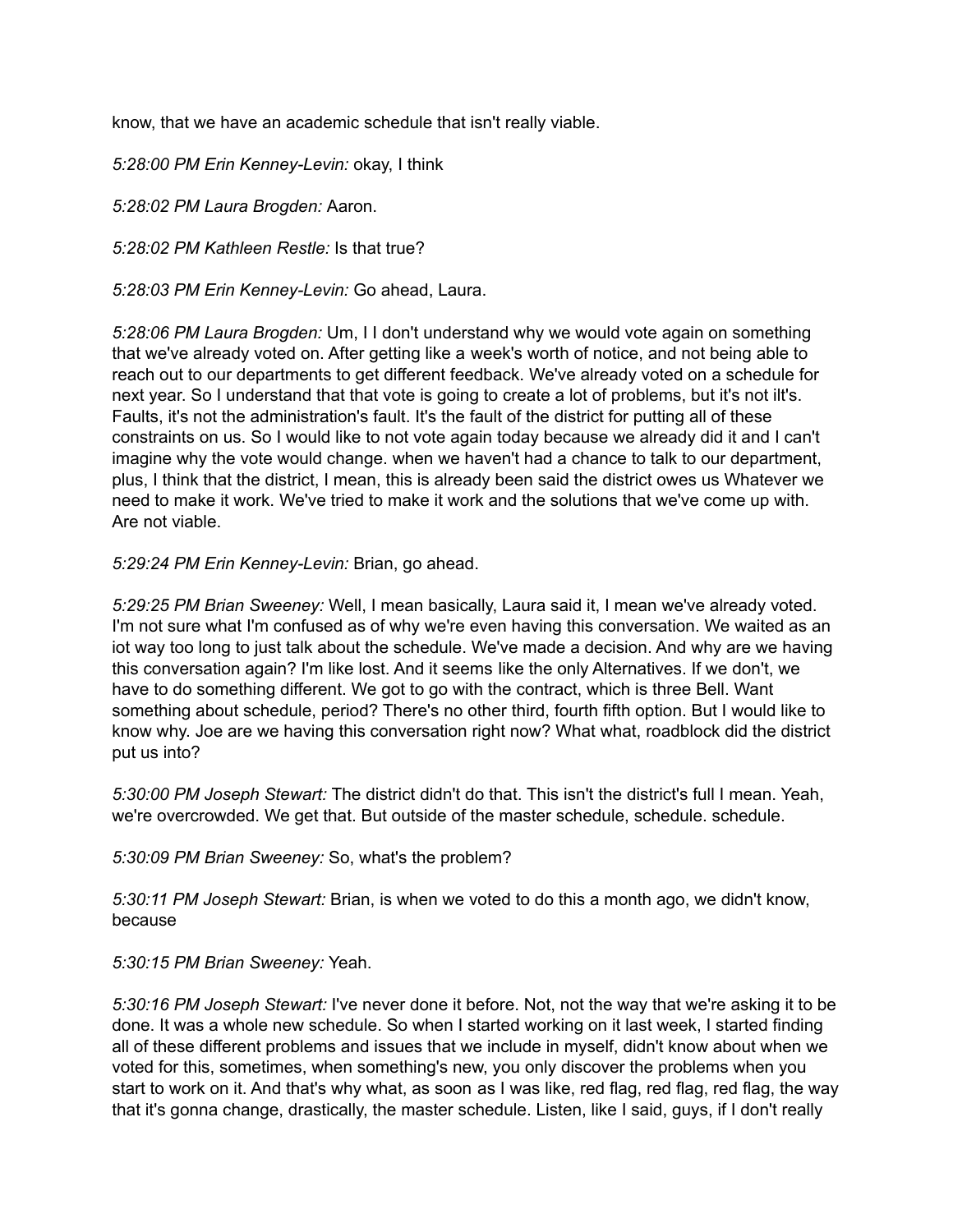have, as far as us, get in the game, is the schedule will get made. Regardless, it has to it has to for the kids to say, so,

*5:30:53 PM Brian Sweeney:* so, Joe

*5:30:54 PM Joseph Stewart:* If you don't want it. Yeah, Brian.

*5:30:55 PM Brian Sweeney:* Is so clarification.

*5:30:56 PM Joseph Stewart:* Go ahead.

*5:30:57 PM Brian Sweeney:* So you right now at this moment the best option would be to do a seven Bell day with four lunches. Spread out over fourth belt, correct?

*5:31:05 PM Joseph Stewart:* 7th Bell day for lunches over one belt. Yes, but that's just my personal opinion for master school.

*5:31:10 PM Brian Sweeney:* Right? And so the issue is that it violates

*5:31:11 PM Joseph Stewart:* Yes.

*5:31:13 PM Brian Sweeney:* contract in terms of equity, correct.

*5:31:16 PM Joseph Stewart:* Yeah, potentially yeah. Yeah, it does.

*5:31:17 PM Brian Sweeney:* Okay, just wanted clarity.

*5:31:17 PM Joseph Stewart:* Yeah. Sure.

*5:31:19 PM Ashley Morgan:* And Brian. Can I clarify one more time it? What if and I'm I have, we have no idea but what if on August 1st the district says no more six feet, then we can just run with our normal seven bell schedule three lunches because we won't need to worry about it anymore. That's what is all so risky that equal time might be like a total non-issue because if all the lunches are scheduled during the same Bell, we can easily go from four to three. It's no big deal. But if we run with the, you know, different schedule with the eight Bells essentially, then we're locked into it.

*5:31:53 PM Brian Sweeney:* I hear what you're saying. I guess my point is we voted as a faculty as people have been saying. So if we if I hear what you're saying, Joe, if we feel like we need to do something different, we need to get that out to them tonight and have the vote tomorrow or the next couple days. But we can't, I don't think we can arbitrarily make that decision for a faculty personally.

*5:32:14 PM John Chambers:* Well, let me say this Brian, that's our job. That's our job to make these decisions. It's, you know, if every decision we make has to have the blessing of the faculty, it's not as iot decision, it's a faculty decision. It's our job to make these decisions. you know, I mean, I'm sure when the staff voted. On the the proposed schedule. They thought they were voting on a schedule that was going to keep their schedules intact that they're part-time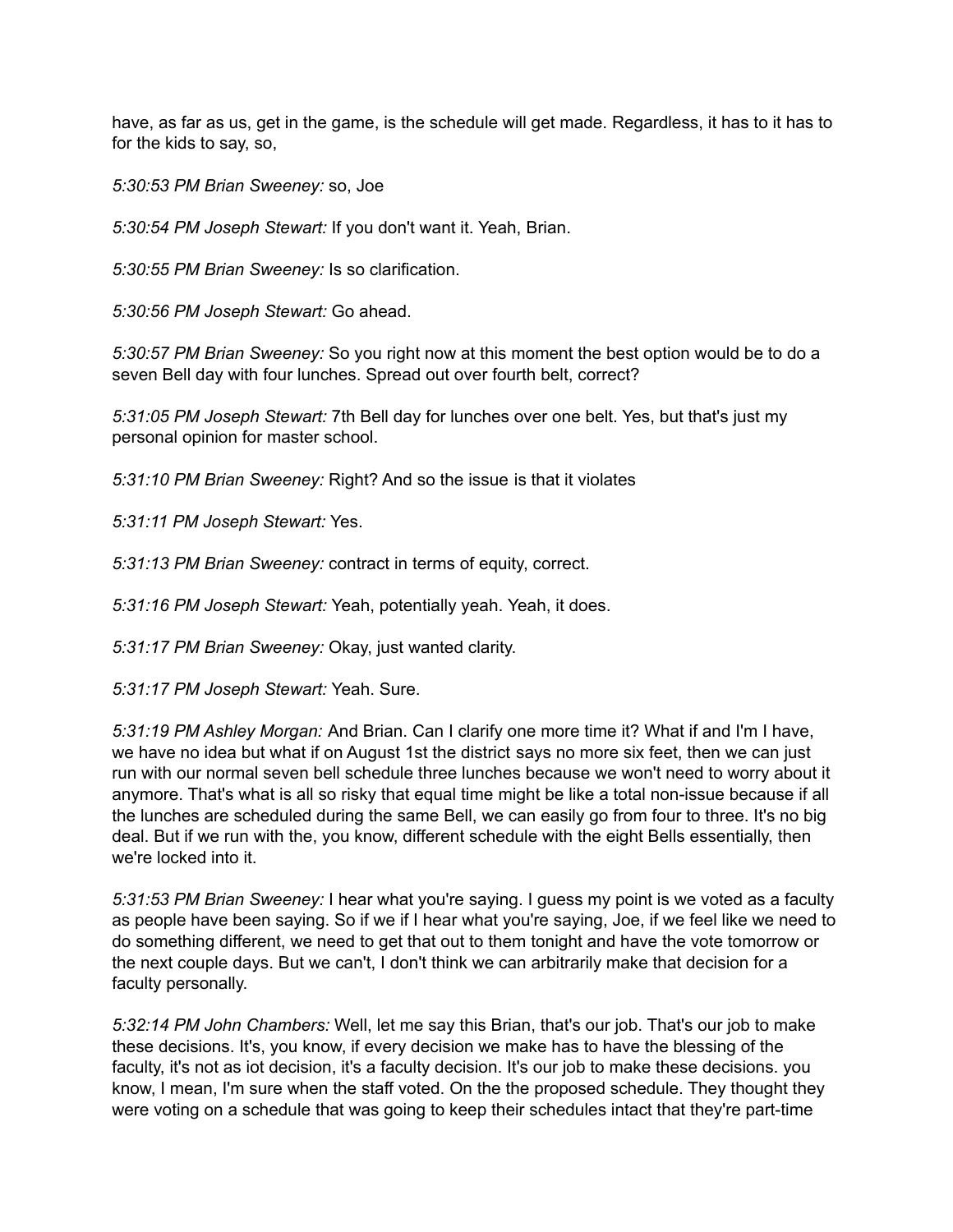teachers. When that?

*5:32:44 PM Brian Sweeney:* You guys keep bringing that up. You guys keep bringing that up?

*5:32:46 PM John Chambers:* You think the brand, right?

*5:32:47 PM Brian Sweeney:* I don't hear that at all. And I'm not saying it's not there, but we can't worry about that. Now, if they get us, they get a schedule. They can't handle. I think you're missing the big

*5:32:54 PM John Chambers:* But Brian, we

*5:32:56 PM Brian Sweeney:* picture.

*5:32:56 PM John Chambers:* But we say that stuff in ilt. And then when the teacher start complaining, you guys all hide your hands. Seriously, when the teacher start complaining and they said that they were done wrong, nobody wants to own it.

*5:33:09 PM Brian Sweeney:* Now, I think that's the other way around, Mr. Chambers, I think we're concerned that you guys sometimes aren't holding people accountable. It's at seven hour day. If you're full-time teacher, it's a three about three hour day. If you're part-time period, you can't guarantee when they're gonna get those hours.

*5:33:22 PM John Chambers:* Catholic. You know, if so if that's the case I said we you know if we're gonna do it let's do it. In iot on it.

*5:33:31 PM Brian Sweeney:* I couldn't agree.

*5:33:32 PM Ferd Schneider:* Aaron, if I say, call a quorum do we

*5:33:32 PM Brian Sweeney:* More. Couldn't agree more.

*5:33:33 PM Ferd Schneider:* vote right now? On Margo's proposal?

*5:33:35 PM Erin Kenney-Levin:* We do.

*5:33:37 PM Ferd Schneider:* I call a quorum.

*5:33:39 PM John Chambers:* It's a good question.

*5:33:39 PM Erin Kenney-Levin:* All right. So we have we have a vote on the table or we have a proposal by Margo to go with a schedule that we voted on back in May the eight Bell or the seven Bell plus a lunch schedule. Um Ferd has seconded that and call decorums. They're called to questions. So here Go ahead in the chat, either vote to accept Margo's proposal, oppose Margo's proposal or abstain. Sorry guys, I'm adding these up real quick. So we have five, eight. all right, we have Nine yeses. Four nose and four abstentions. just recheck that And nine. It's more abstention. I don't know where to go from here guys. We've got 23 voting members of ilt so the majority Is going to be 12. We don't have a majority anywhere.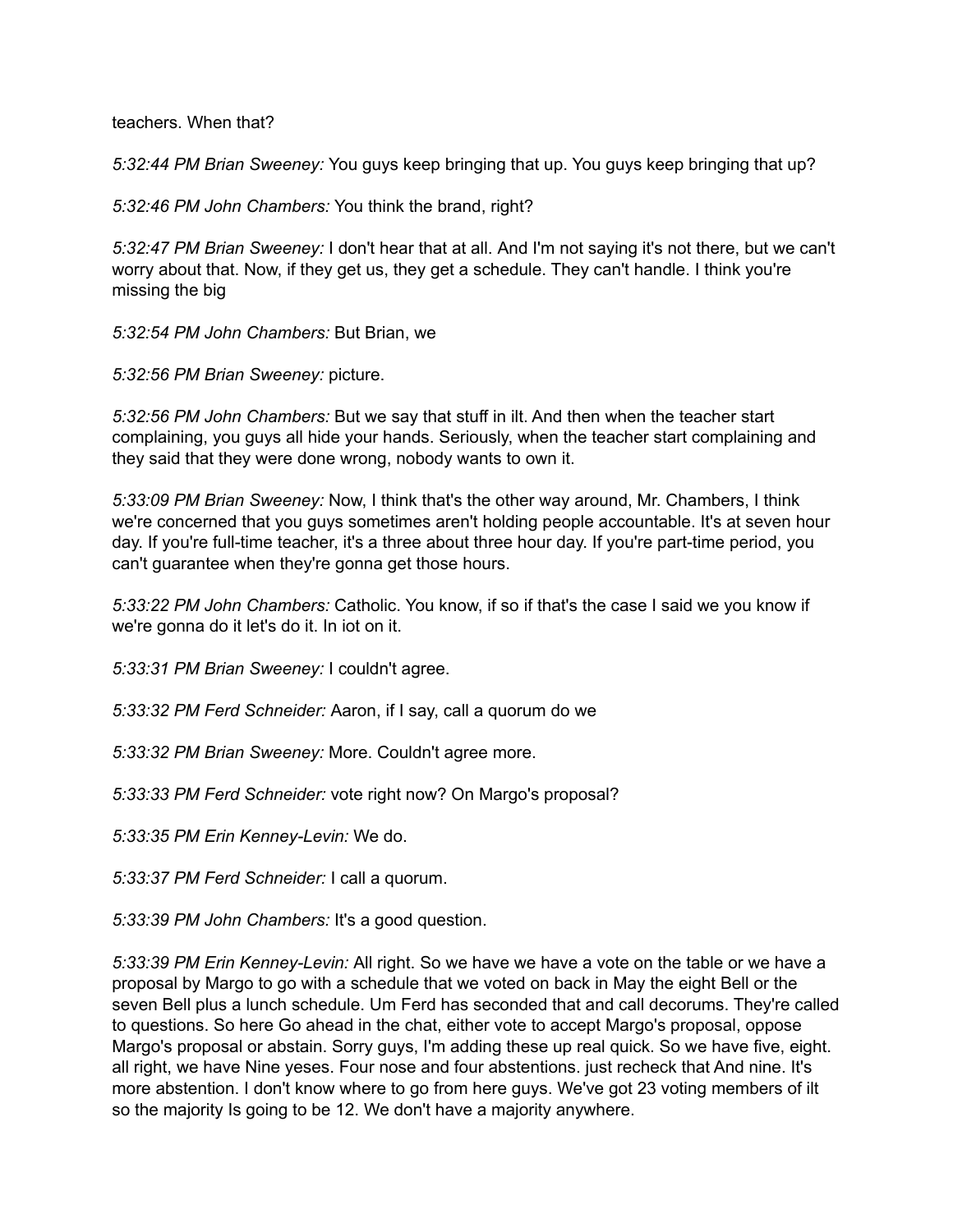*5:36:47 PM Ferd Schneider:* I don't think it has to be a majority. I've done enough iot's, where whatever gets the most votes is what we do. I've seen it where Ed laborne got a point six teaching but full-time salary when only seven people voted for because there were so many abstains. So I don't think that is how the votes get counted. At least it wasn't in the past.

*5:37:11 PM Brian Sweeney:* Same with the honors vote expanding honors. I was like a eight five, four vote, and it passed.

*5:37:18 PM Erin Kenney-Levin:* Hey Brad, can you speak to that?

*5:37:20 PM John Chambers:* It is, it is awesome.

*5:37:21 PM Erin Kenney-Levin:* Contractually.

*5:37:22 PM John Chambers:* I'll speak to it because it's not, it's an iot issue. We go with the majority of the people vote who voted That is what we that's what we've

*5:37:29 PM Erin Kenney-Levin:* Okay.

*5:37:30 PM John Chambers:* always done.

*5:37:31 PM Erin Kenney-Levin:* Okay perfect. All right so then there were nine yeses, four nose for abstentions. So it passes to go with what we voted on in May.

*5:37:47 PM Joseph Stewart:* Okay. So and what I would say is is and this is one way you can go, it's up to you guys. You can form a subcommittee to finish the master schedule. The contract says that it can be done by committee, it says that in the contract, so I cannot finish it in 17 days, me perfectly

*5:38:00 PM Brian Sweeney:* So, Mr. Chambers can finish it. Joe. You said Mr. Chambers has to finish it.

*5:38:04 PM Joseph Stewart:* I didn't say that.

*5:38:05 PM Brian Sweeney:* I thought he said that was his job.

*5:38:06 PM Joseph Stewart:* No. No. That wasn't my words. Brian. That was I said I would turn over

*5:38:08 PM Brian Sweeney:* Which Mr, chick.

*5:38:09 PM Joseph Stewart:* iot.

*5:38:10 PM Brian Sweeney:* Mr. Chambers said it's his job. It's it always was I thought too, but yeah.

*5:38:16 PM John Chambers:* Brian, I said it's my job to see that it's finished.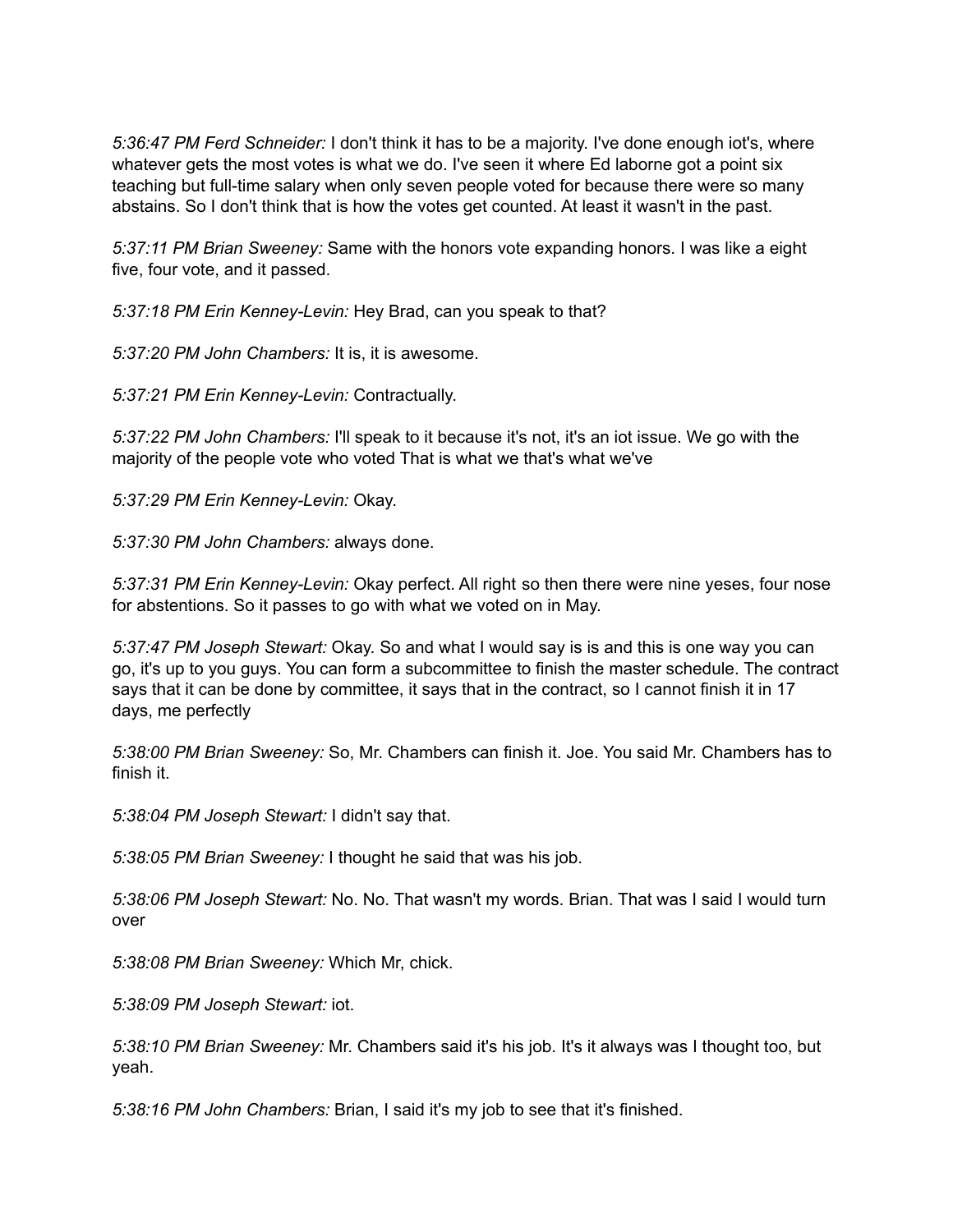*5:38:19 PM Brian Sweeney:* Okay. Well, I thought Mr. Brokamp always did the master schedule. The principal has the final say

*5:38:23 PM John Chambers:* You know, we never did. He never did. He never touched the master schedule?

*5:38:25 PM Brian Sweeney:* Yeah. Oh, okay. I worked with them one year.

*5:38:30 PM John Chambers:* Well no, it's Steve ranker, did it and then Rashida did it after that and Sally. Did it after for a second. Then I did it. So no Mr. Bro.

*5:38:36 PM Brian Sweeney:* That's it.

*5:38:37 PM John Chambers:* Can't never did.

*5:38:39 PM Brian Sweeney:* Well, hopefully this enforce the hand of the district to start supporting us because that's been a big problem. I know you're saying this has nothing to do with the district, but if the issue is too many kids at lunch, we've got to come up with the solution and they need to support it. So, we need that Dome put in there. We need a bubble in there. We need a trailer, whatever it is.

*5:39:02 PM Ashley Morgan:* Brian Just For What It's Worth. They are. I mean I think this has been really eye-opening to the facilities, people at the district. I mean, to the point where they're doing the addition with More than enough lunch space because I don't think it was relevant to them until it's lapped him in the face this year. I mean, totally honest. Yeah.

*5:39:20 PM Brian Sweeney:* But you know what? That's great. But we've been arguing about overcrowding this for 10 years and the chickens have come home to roof Roost and they've been coming home for the last two years. So why they're waiting till June, you know, two months before school start to start realizing. There's an issue is ridiculous.

*5:39:55 PM Ferd Schneider:* So, do we need someone to make a motion to adjourn the meeting?

*5:40:01 PM Kathleen Restle:* Wait, we still have to vote on the PD too.

*5:40:02 PM Erin Kenney-Levin:* oh, and I forgot about that. Thank you. Okay, so there are two, there are two more things we have in August PD on Ashley. Did you send that out? Is Ashley here Ashley.

*5:40:21 PM Ashley Morgan:* Yeah, I'm here. I'll put it in the chat too again.

*5:40:21 PM Erin Kenney-Levin:* Yeah. Okay, we have an August PD that we have to vote on and the 2020 meeting calendar. Basically, what happened with the meeting calendar is we took the meeting calendar from this year. We changed things a little bit this year and we made some changes throughout the year. So we took our final meeting calendar and, and try to work it into next year. And by we, I mean, Ashley and Jessica and Kathy I think did did that work. I wasn't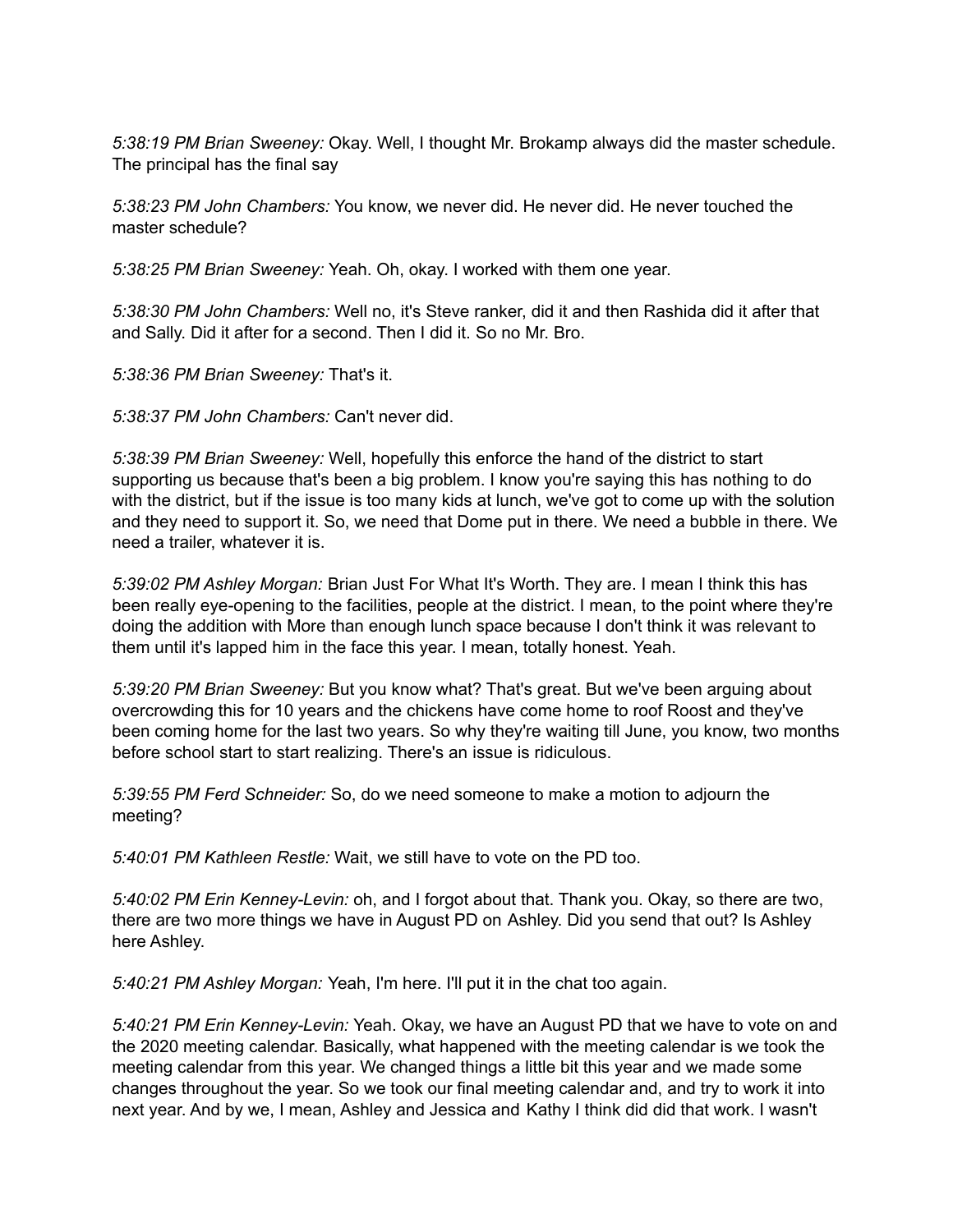involved so it's not really a wee, it's a bit. Um but I did look over it and I think that I think that it flows kind of what we have done. um, all right, so the meeting calendar is in the chat. It looks fairly similar to what we've done in the past. Is there any discussion on that meeting? Do we have a motion to accept?

*5:41:28 PM Ashley Morgan:* Brad has his hand up, Aaron.

*5:41:29 PM Erin Kenney-Levin:* Go ahead, Brad.

*5:41:30 PM Brad Smith:* So, I just have a question. Did iot vote to set the Conference dates, like they're supposed to.

*5:41:38 PM Erin Kenney-Levin:* Those are that's in the meeting calendar.

*5:41:41 PM Sara Mcguire-Jay:* no, they're not, they're not in there and

*5:41:43 PM Erin Kenney-Levin:* Oh, they're not. I thought they were.

*5:41:45 PM Ashley Morgan:* Yeah, they are. They should be. I haven't my mind.

*5:41:47 PM Sara Mcguire-Jay:* There are. The one I printed out, there's curriculum night in there. There is well conference night one. And then conference night. Two is what I saw. And the other thing are be December exams. Aren't listed in there. And I'm just like, look.

*5:42:19 PM Ashley Morgan:* Hey, Sarah, those are on the district calendar already, though. Like those days are blocked off on the calendar, the PDF one.

*5:42:24 PM Sara Mcguire-Jay:* Well, you have them on the May one but just I mean like it's just a

*5:42:27 PM Ashley Morgan:* So,

*5:42:29 PM Sara Mcguire-Jay:* consistency safe that you would think you would want them on both.

*5:42:33 PM Erin Kenney-Levin:* Yeah, those can be easily added. Hold on before we go. Calendar, can we talk about that day one or that PD day? Does anybody have any issues with the PD day in August? Any discussion on that? Go ahead, Sarah.

*5:42:54 PM Sara Mcguire-Jay:* well, it was something that Brad had put in the Email about it. Like the safe schools time. I saw that it was like just under two. or just under three hours, but the safe schools and just you know, with the Five minutes of bullying, remediation. I'm sure that's gonna get increased after their settlement, but you know that what they have on there is according to Brad about three hours. I was curious about the PD opening for school year data collection that we're gonna have to do is that what the district's mandating that we're doing for that day or Is this something? Walnut specific or

*5:43:54 PM Kathleen Restle:* I could speak to that we had.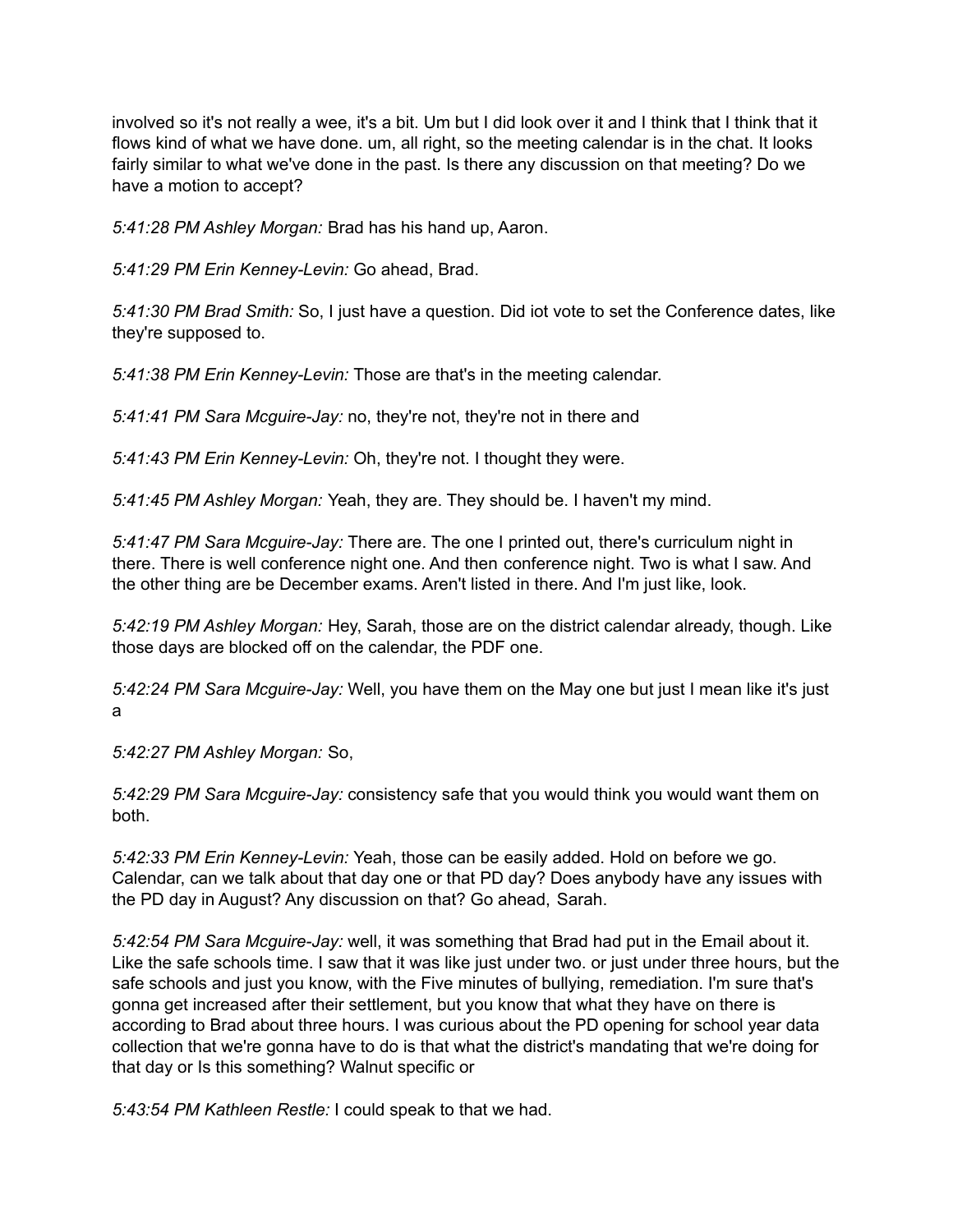*5:43:55 PM Sara Mcguire-Jay:* Thank you.

*5:43:56 PM Kathleen Restle:* This is something that kind of has the has its roots. Probably in the continuous Improvement committee and we actually have talked about it. I think and I thought it was brought up even an ilt where we talked about having some kind of institutionalized data days. Like we hope to do at the end of the year and the beginning of the year, what we look at the school's key data? Which Over the last couple years we identified as act, air AP, entrance, test, scores and sat. And so our thought with that is that we would take some time at the beginning of the year either. Like, you know, departments could choose if they wanted to use the 18th or their department. Meeting on the 20th, just we'll have binders prepared. So it's not really data collection. We're actually going to give you binders with all of that data in it and then also like for air tested subjects even list. Like, here are the top three, you know, skills that our students are doing the best in as they need the most work in. So some of that analysis will be done for the Departments and we're just asking the department to take some time and talk about like, what would be the goals? Like, you know, it's not, it's not going to be, will provide a template? It's not going to be this crazy written report or anything. That's gonna be more like, hey, we need to work on, you know? Thesis statements in writing, how are we as The English Department going to support that and just write down, you know, some plants. So this is not anything wacky or not, but we do think that department. Should Identify some objectives for themselves at the beginning of the year and then kind of touch base with those throughout the year and then look at them at the end and that, you know, it's a long winded. Way of saying it, kind of has this roots in our continuous Improvement committee.

*5:45:45 PM Erin Kenney-Levin:* All right, any other questions about the opening PD day? Can I get a motion to accept the opening PD's Day schedule?

*5:45:59 PM Denise Pfeiffer:* I move that we accept the opening PD Day, schedule.

*5:46:03 PM Erin Kenney-Levin:* Thank you, Denise. Can I get a second?

*5:46:04 PM Brian Sweeney:* Second.

*5:46:05 PM Erin Kenney-Levin:* Second from Brian. You write it in there. All right, go ahead and vote. I'm to accept deny or abstain from the opening PD schedule. All right, it looks like that is good to go. Okay, now let's go back to that calendar discussion.

*5:46:46 PM Brian Sweeney:* It can actually ask one quick question there.

*5:46:48 PM Erin Kenney-Levin:* Yeah. Go ahead. Brian.

*5:46:48 PM Brian Sweeney:* So Ashley, you didn't put anything that's District mandated, you did not put into the schedule, you created.

*5:46:55 PM Ashley Morgan:* What's district?

*5:46:55 PM Erin Kenney-Levin:* well, the exams are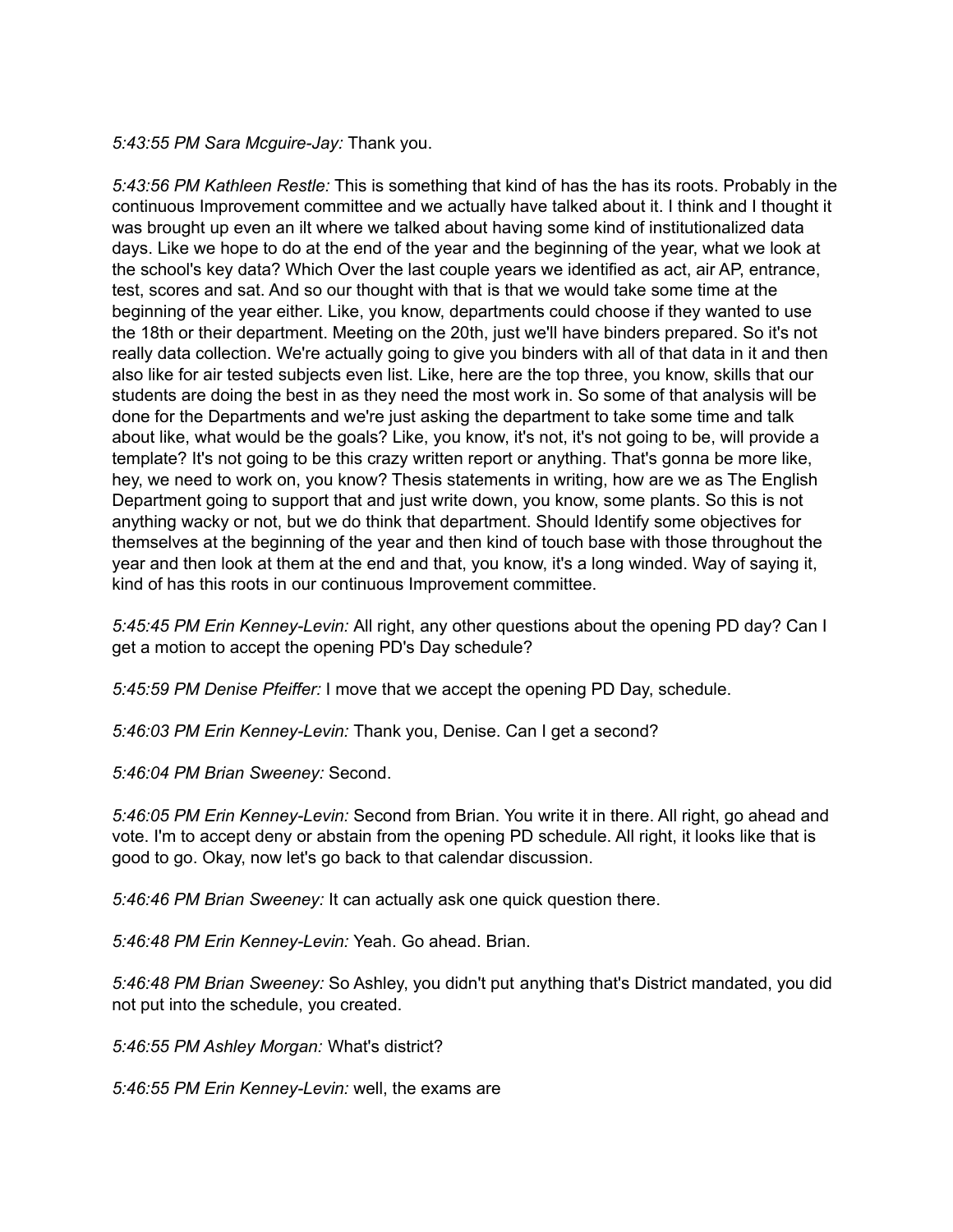*5:46:55 PM Ashley Morgan:* Oh, like the days off and stuff? I didn't like no, I did not do that.

*5:46:58 PM Brian Sweeney:* But but there are a couple other things people brought up and you said, oh no, that's on the district calendar.

*5:47:03 PM Ashley Morgan:* The exams and stuff. Those were just listed on the district calendar. I mean, I can type them up on there.

*5:47:08 PM Brian Sweeney:* no, no, I was just curious because I had a question, I was going to ask you.

*5:47:12 PM Ashley Morgan:* Wait, what was the other thing are there supposed to be four conference nights? I just went off of last year that we

*5:47:16 PM Brian Sweeney:* Yes.

*5:47:17 PM Ashley Morgan:* only did two.

*5:47:18 PM Brian Sweeney:* well, that's

*5:47:18 PM Erin Kenney-Levin:* Yeah, we should have one each quarter.

*5:47:20 PM Brian Sweeney:* and we get PD, we get days off for

*5:47:21 PM Ashley Morgan:* Okay.

*5:47:22 PM Brian Sweeney:* that too, so that's contractual.

*5:47:23 PM Ashley Morgan:* I was, yeah, and I could not remember and I kept trying to go back into the 19 and my calendar wasn't accurate. I don't think so. But last year, we only did two, so I was just going off of that.

*5:47:32 PM Brian Sweeney:* Did you did you put learning teams in there?

*5:47:36 PM Ashley Morgan:* I thought those were District days. They give us those dates.

*5:47:40 PM Brian Sweeney:* Yeah, that's it. That's exactly my next question. If you had heard anything about those

*5:47:42 PM Ashley Morgan:* Okay.

*5:47:44 PM Brian Sweeney:* dates, okay?

*5:47:44 PM Ashley Morgan:* And I haven't seen anything about them. No, I have

*5:47:45 PM Brian Sweeney:* Thanks.

*5:47:46 PM Denise Pfeiffer:* We had four conferences last year. Ashley not to, we had four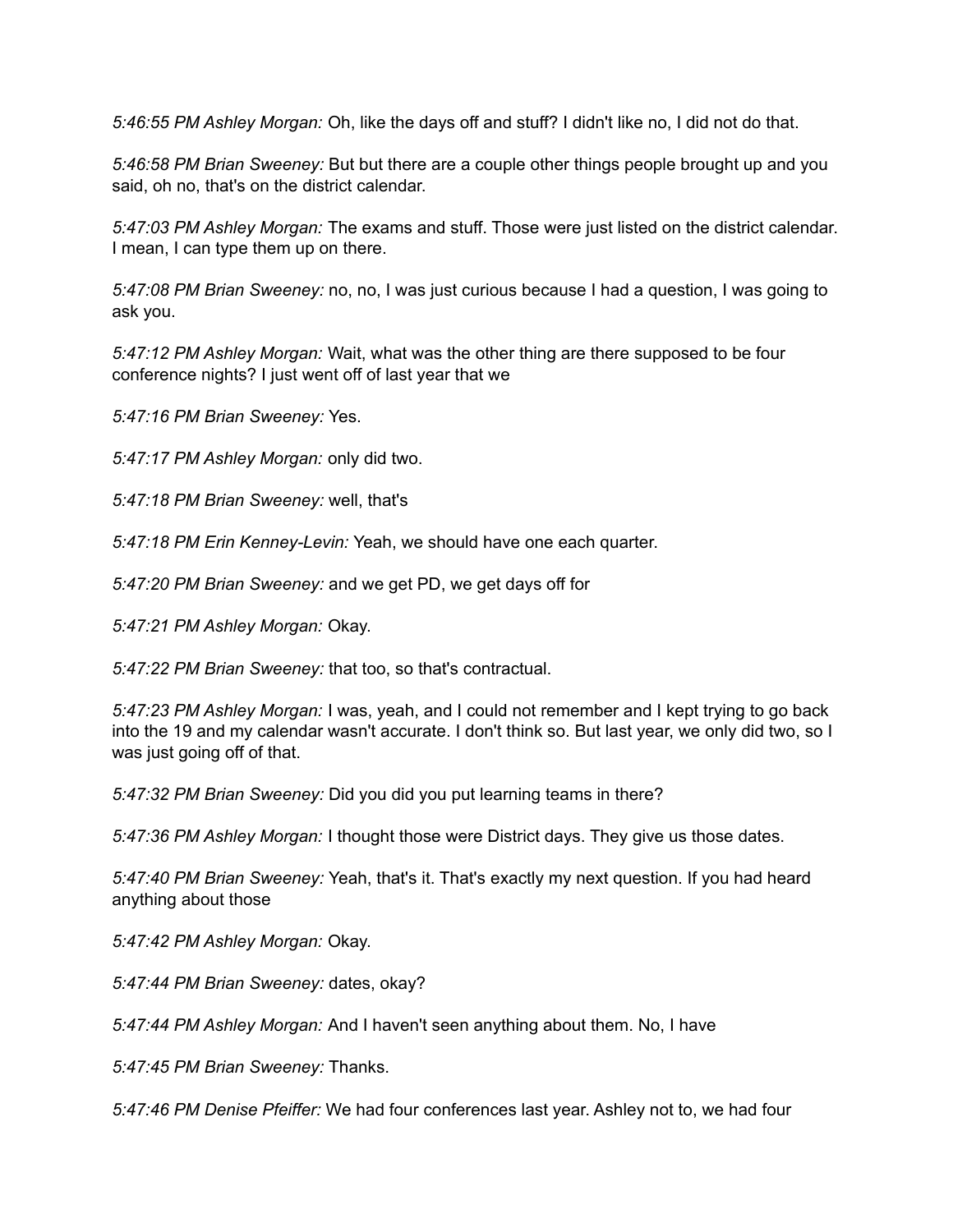*5:47:52 PM Ashley Morgan:* Okay, well, if you guys can tell me the months, I just do not see them.

*5:47:54 PM Tanya Ficklin:* It's my understanding we're not being learning teams anymore.

*5:48:02 PM Erin Kenney-Levin:* Can you can you repeat what you said? I didn't I didn't catch that.

*5:48:08 PM Tanya Ficklin:* Sorry. Sorry, it's my understanding, we're not doing learning teams anymore. We were talking about that as counselors for the district and they said they're not doing them for next year.

*5:48:19 PM Denise Pfeiffer:* One of the conference States was the end of January right along. What was that open house about AP classes or something like that is when we have it and I believe the fourth one was like mid-april like right after spring break.

*5:48:34 PM Ashley Morgan:* Okay, I mean those can easily be added and I just for some reason on my calendar, I only had two from last year.

*5:48:39 PM Sara Mcguire-Jay:* She has the first conference night in September, the end of September and she has the second conference night in April. So, we would need to add in. I mean, like the end of September We need one for second quarter, which would be somewhere in between probably in November sometime. and then,

## *5:49:09 PM Ashley Morgan:* Okay.

*5:49:09 PM Jessica Smitson:* Yeah, it would. Be after midterm. So like the week of, well, we have the week of the 15th which we have had it after ilt before or like after a department chair meeting so iot is on the 17th. So I guess it just depends on the day, isn't it? Usually on Wednesdays.

*5:49:30 PM Ashley Morgan:* Yeah, and I'm open. I was trying to keep it. So it wasn't like right after grades went in, so parents aren't gonna bombard. You busy weeks. I was looking at that kind of stuff. So, I have you guys tell me the nights, I could care less. I mean, you're gonna be doing it. So just whenever you think is good,

*5:49:39 PM Sara Mcguire-Jay:* Well. You need one in that November period and you need one. In what Denise was talking about whenever that AP fare for parents was and maybe the counselors note, the date for that already, but it usually is at the end of January

#### *5:50:04 PM Ashley Morgan:* Okay.

*5:50:06 PM Sara Mcguire-Jay:* and the other thing I wondered about this was that the The district on the District calendars. They have Specific. Principal staff meetings on the weeks. and it's like, for example, on August 23rd, they are

*5:50:29 PM Ashley Morgan:* Again.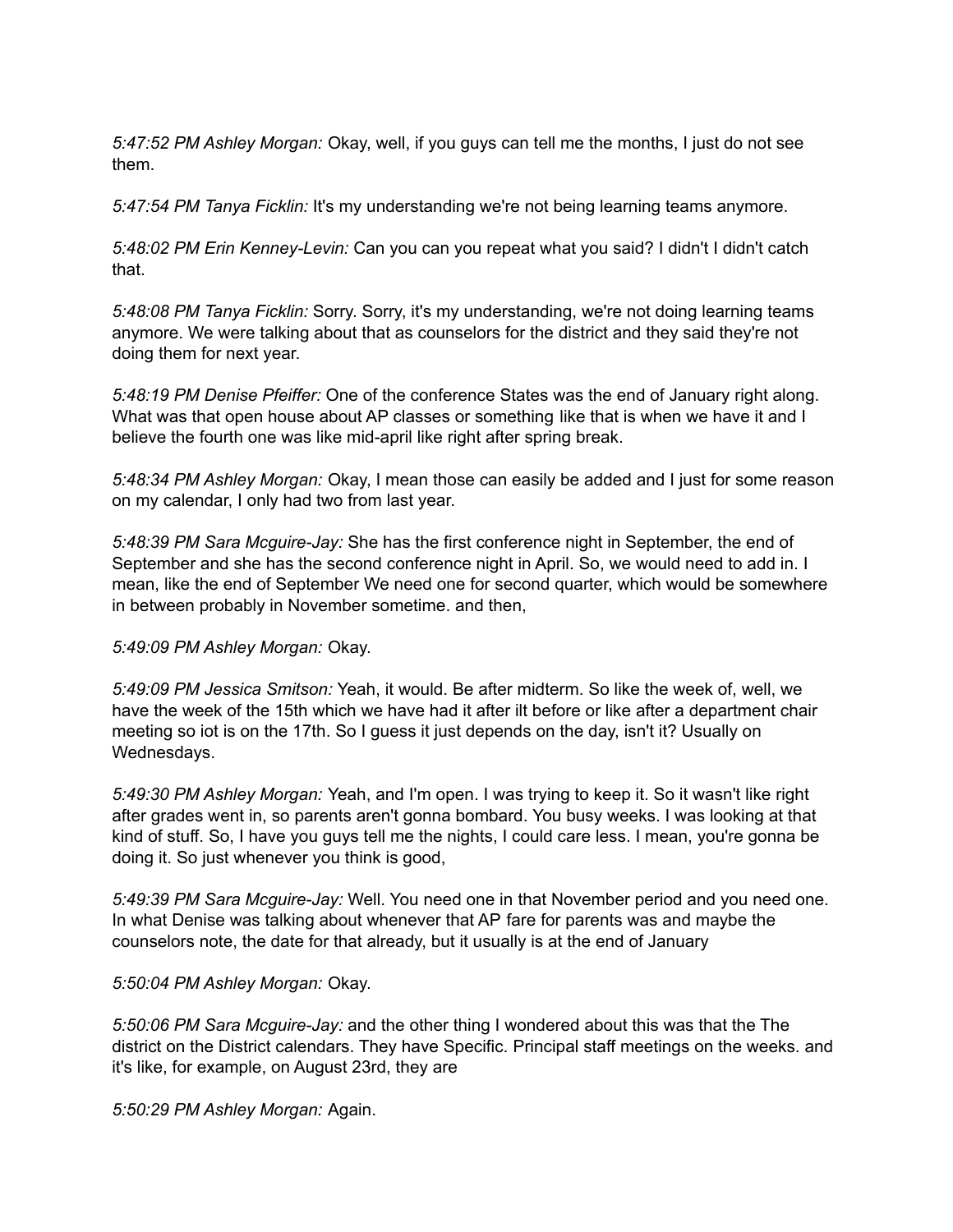*5:50:29 PM Sara Mcguire-Jay:* supposed to have a principal staff meeting, you know, and then it's most of them go along. You have them on the days, except for in September, you have a meeting on the 20th and the district calendar says the 27th. In October, you have it on the 18th and the district calendar says the 25th. The one on the 15th of November the district has it on the 22nd in the second part of the year, you're just about you, you match up really well. It's just those right there that I'm like, why why?

*5:51:16 PM Ashley Morgan:* Now I know to be quite honest with you, I just printed the pdf version so that was an I didn't see that that's like on the scrolling thing until after you said that to me. But what I did was look at what we had looked at last year and to try to make sure it went departure went. Yeah, department chair meeting departments ilt always we had to make sure the faculty and the department meetings were on Mondays and then I was trying to make sure that ilt and I can't remember faculty went back to back or something like that so that's the only reason but if people want to go with the other I could care less. I was just trying to make sure we had that order because I think that's worked well for us.

*5:51:57 PM Tanya Ficklin:* Um, can I go back? Miss McGuire? Jay, you mentioned something about the AP Fair. And doing conferences and alignment with that. So the AP fair in the evening time is not organized by counselors. We organize the AP fare during the daytime.

*5:52:14 PM Sara Mcguire-Jay:* But I didn't know if you knew when the daytime one was. And so usually the students go to that and then the parents come into the questions. And the conference site is after that, and they ask questions about what their kid wants to take or they grab other applications for maybe things that their kid didn't grab or whenever so it was more. Do you know when that's going to be yet?

*5:52:45 PM Tanya Ficklin:* Our EP Fair during lunch. We'll probably take place within the second to third week of January.

*5:53:04 PM Sara Mcguire-Jay:* So the midterm week would be February 7th. Do you know when you're going to need everything turned back in?

*5:53:11 PM Tanya Ficklin:* No.

*5:53:11 PM Sara Mcguire-Jay:* Okay, so it might be best to have something like the week of the 26th, which would be the fourth. For that conferences, third quarter.

*5:53:31 PM Tanya Ficklin:* Are you asking me? I'm sorry, Ms. McGuire Jay.

*5:53:36 PM Sara Mcguire-Jay:* I was just I was just putting that out there that that might be a good date.

*5:53:38 PM Tanya Ficklin:* So are you wanting to align the evening? Um, conferences and the possible evening AP fair for parents so that they can have it before the final the ending of options for that parents

*5:53:46 PM Sara Mcguire-Jay:* Yes.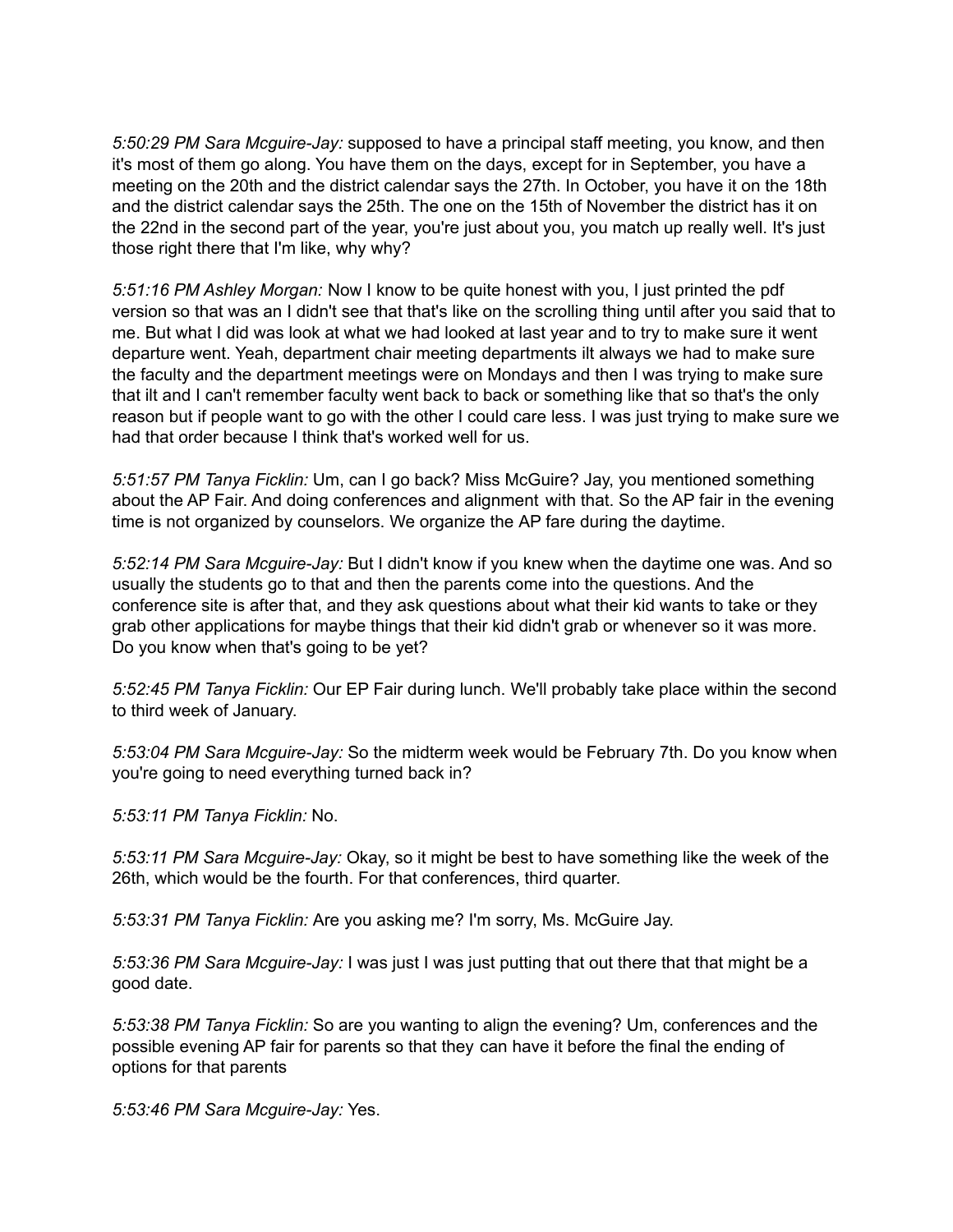*5:53:47 PM Tanya Ficklin:* can have those conversations with their students.

*5:53:48 PM Sara Mcguire-Jay:* Yes.

*5:53:49 PM Tanya Ficklin:* Okay.

*5:53:50 PM Sara Mcguire-Jay:* And that's what we've done in the past. I mean, like, last year was weird, but that's what's happened in the past and you want to have it before, all the paperwork do so that they can still been able if needed

*5:54:04 PM Jessica Smitson:* Last year was January 27th.

*5:54:13 PM Sara Mcguire-Jay:* Yeah. So if it's the 26th this year, that would make sense.

*5:54:16 PM Ashley Morgan:* I mean I can put in there and then when you guys just tell me in November date and we can just be done with this. I'm not like excited about making the calendar, I just know how it's important. oh, are you typing there except okay.

*5:54:36 PM Erin Kenney-Levin:* Yeah.

*5:54:37 PM Ashley Morgan:* All right.

*5:54:42 PM Erin Kenney-Levin:* Is it okay if we put the AP fair that night too? I mean, I think that's the whole point. So can I just put AP fare in the calendar? Administration.

*5:54:52 PM Ashley Morgan:* I think that's fine. And then if we have to change it at least, if we made it before that date, that would be fine.

*5:55:00 PM Erin Kenney-Levin:* Oh, that didn't work. Exactly like I wanted it to but Okay. Trying. and then, okay, I can fix that later. I can fix the. The weirdness of that later. okay, so then exams for just that. Let's, can we talk about exams for December? We're gonna go four days of exams for December like we two. Is that correct? They should be the last four days of the quarter to like the 14th 15th 16th and 17 will be exams. Yes.

*5:55:55 PM Brian Sweeney:* It's yeah, it's the last four days. Usually, it's Tuesday through Friday.

*5:56:01 PM Erin Kenney-Levin:* Just putting those. On the December calendar. Okay, so then so then we need we need a conference day for November, is that accurate?

*5:56:13 PM Denise Pfeiffer:* But about November 18th, it's a Thursday around midterm.

*5:56:17 PM Erin Kenney-Levin:* I think that's perfect.

*5:56:18 PM Brian Sweeney:* Perfect. Yeah.

*5:56:23 PM Ashley Morgan:* Well, does that matter that lsdmcs at night? Probably not, but okay.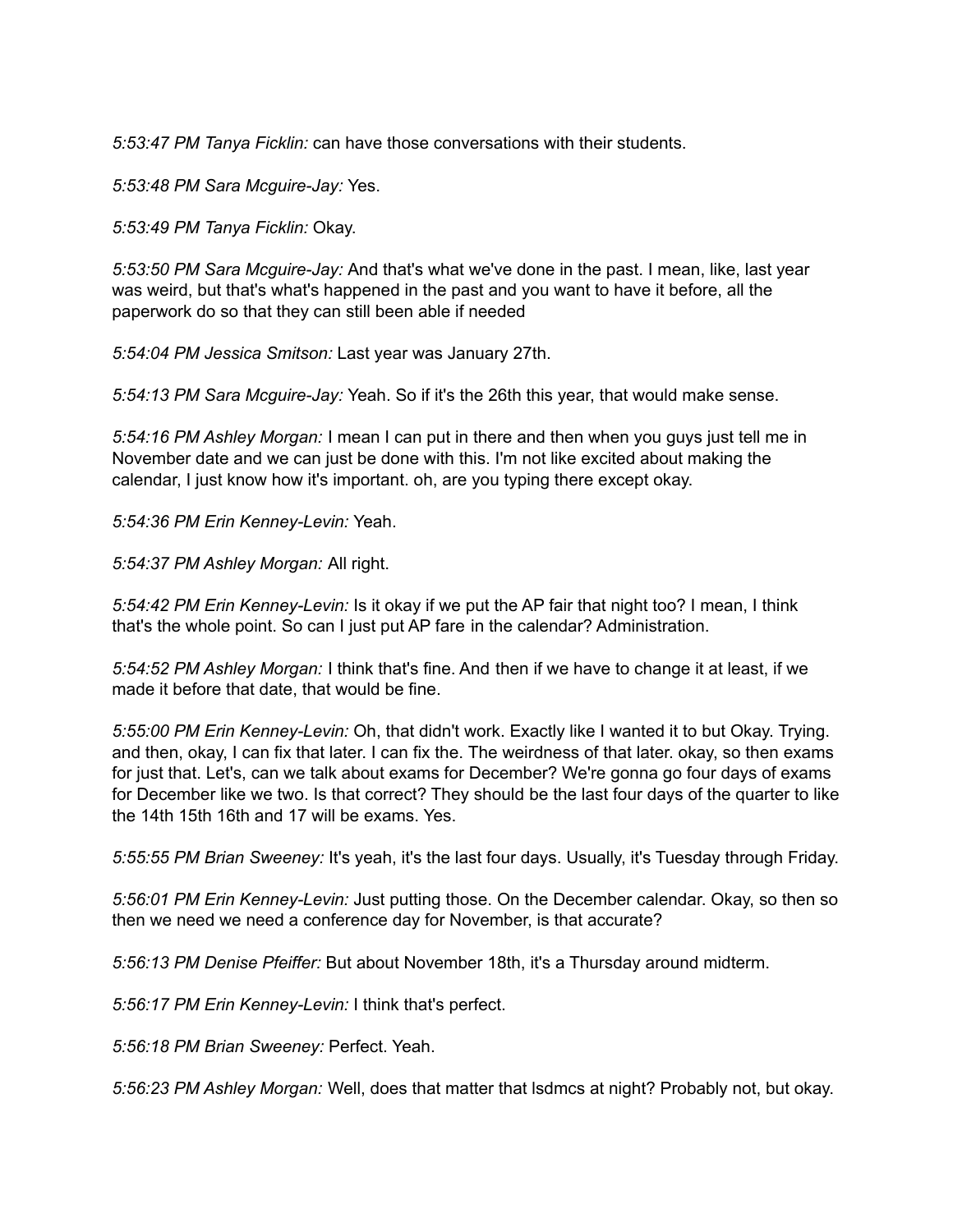*5:56:27 PM Erin Kenney-Levin:* I don't think so. Okay. Um so then does that give us for? Does that give us more conferences?

*5:56:39 PM Ashley Morgan:* Yeah.

*5:56:40 PM Erin Kenney-Levin:* Okay.

*5:56:41 PM Ashley Morgan:* Sorry. I missed that. I totally did not see that online from last year. I must not have it.

*5:56:45 PM Erin Kenney-Levin:* Okay, so the length that I put in the chat at, 5:49 is the link to the calendar. I'll go ahead. And I'll be print out or I'll read. Redo the Excel calendar. So it's easily printable. I feel like when we do it this way, it has to be printed like each section. So I'll go ahead and try to send that out to everybody and make make it a little prettier because the stuff I entered wasn't right like text wise. Um are there anything else calendar wise? That we have questions. All right, so imotion to accept this Google Calendar. as we see it on the Google Doc, Right now, can I get a second on that motion?

*5:57:36 PM Denise Pfeiffer:* I second, I second

*5:57:37 PM Erin Kenney-Levin:* All right, Denise second. All right. Go ahead and put your vote to accept deny or Stain from the calendar. All right, it looks like it looks like that is going to pass. So if anybody, when you go through that, if anybody sees anything that's glaring that we'd forgot or need to add or anything like that, please let us know and then we can come back and change if anything needs to be changed. I think we have everything now though. Thanks Sarah for going through that. Diligently. All right. Anything else for the good of the order?

*5:58:33 PM Ashley Morgan:* Now, what I did make that into a Google link so you I'll send it out so people can just add it to their calendar.

*5:58:39 PM Erin Kenney-Levin:* Oh, yes, that's good.

*5:58:43 PM Ashley Morgan:* I do like that part.

*5:58:45 PM Erin Kenney-Levin:* Yeah, that is nice.

*5:58:46 PM Ashley Morgan:* Seeing yeah.

*5:58:48 PM Jessica Smitson:* I don't mean to add anything, but we need to come up with our subcommittee that's going to work on the schedule. Or no. Does that have to be approved by iot?

*5:59:01 PM Erin Kenney-Levin:* Um, I don't know that.

*5:59:01 PM Jessica Smitson:* Yes, no.

*5:59:02 PM John Chambers:* What was that? Just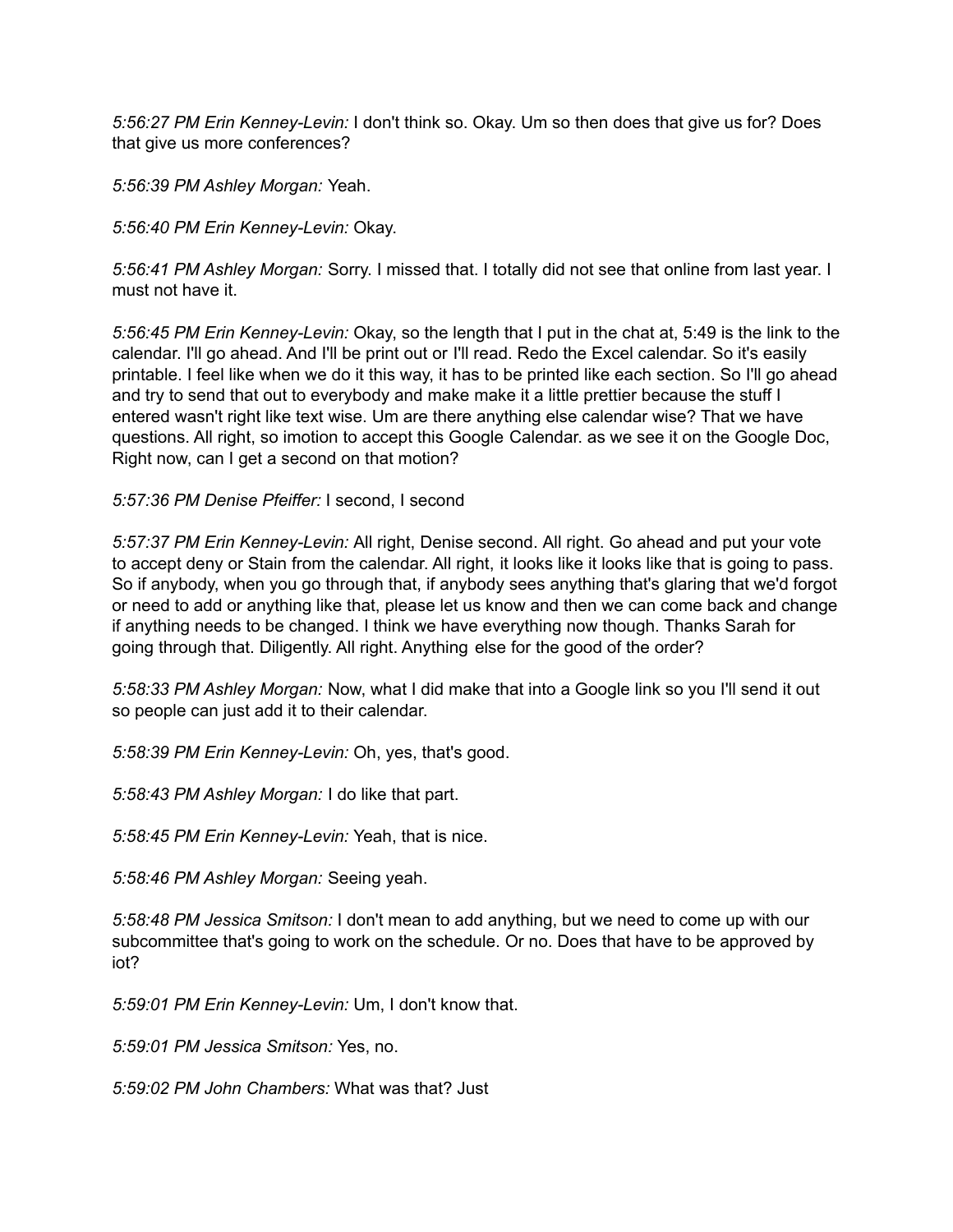*5:59:08 PM Jessica Smitson:* Do we have if we're having a subcommittee work on the master

*5:59:08 PM John Chambers:* we're not.

*5:59:11 PM Jessica Smitson:* schedule but we're not.

*5:59:11 PM John Chambers:* We're not, we're not no.

*5:59:13 PM Jessica Smitson:* Okay. All right. Thank you.

*5:59:15 PM Erin Kenney-Levin:* All right. Do I have a motion to adjourn?

*5:59:17 PM Ferd Schneider:* Hold on. I gotta, I got a question.

*5:59:18 PM Erin Kenney-Levin:* Her.

*5:59:19 PM Ferd Schneider:* And I'm sorry, I don't know who to ask but I just received a text from a teacher at Walnut about who they should email, if they choose to resign. So I'd like to know who I should have this person email. Since they're choosing to resign from. Well, from CPS. So who does that go to? Does anybody here know?

*5:59:45 PM Tanya Ficklin:* I believe the district has a separation of services formed that they need to fill out.

*5:59:50 PM Ferd Schneider:* So, I separation of service form is,

*5:59:51 PM John Chambers:* They?

*5:59:53 PM Ferd Schneider:* is online.

*5:59:54 PM John Chambers:* It's in the main office, I can come get in the main office.

*5:59:57 PM Ferd Schneider:* Come get a separation of service form from the main office. Okay, I'll advise them to do that. Thank you.

*6:00:06 PM Tanya Ficklin:* And tell them they may want to do it soon because if I'm not mistaken, if it's not done by June the 11th, the district has the ability to was it like hold up their license or something like that.

*6:00:15 PM Ferd Schneider:* Yeah, I I checked into that too

*6:00:16 PM Erin Kenney-Levin:* Yeah.

*6:00:17 PM Ferd Schneider:* Tanya.

*6:00:19 PM Tanya Ficklin:* I didn't.

*6:00:19 PM Ferd Schneider:* It's July 10th. They haven't they have until July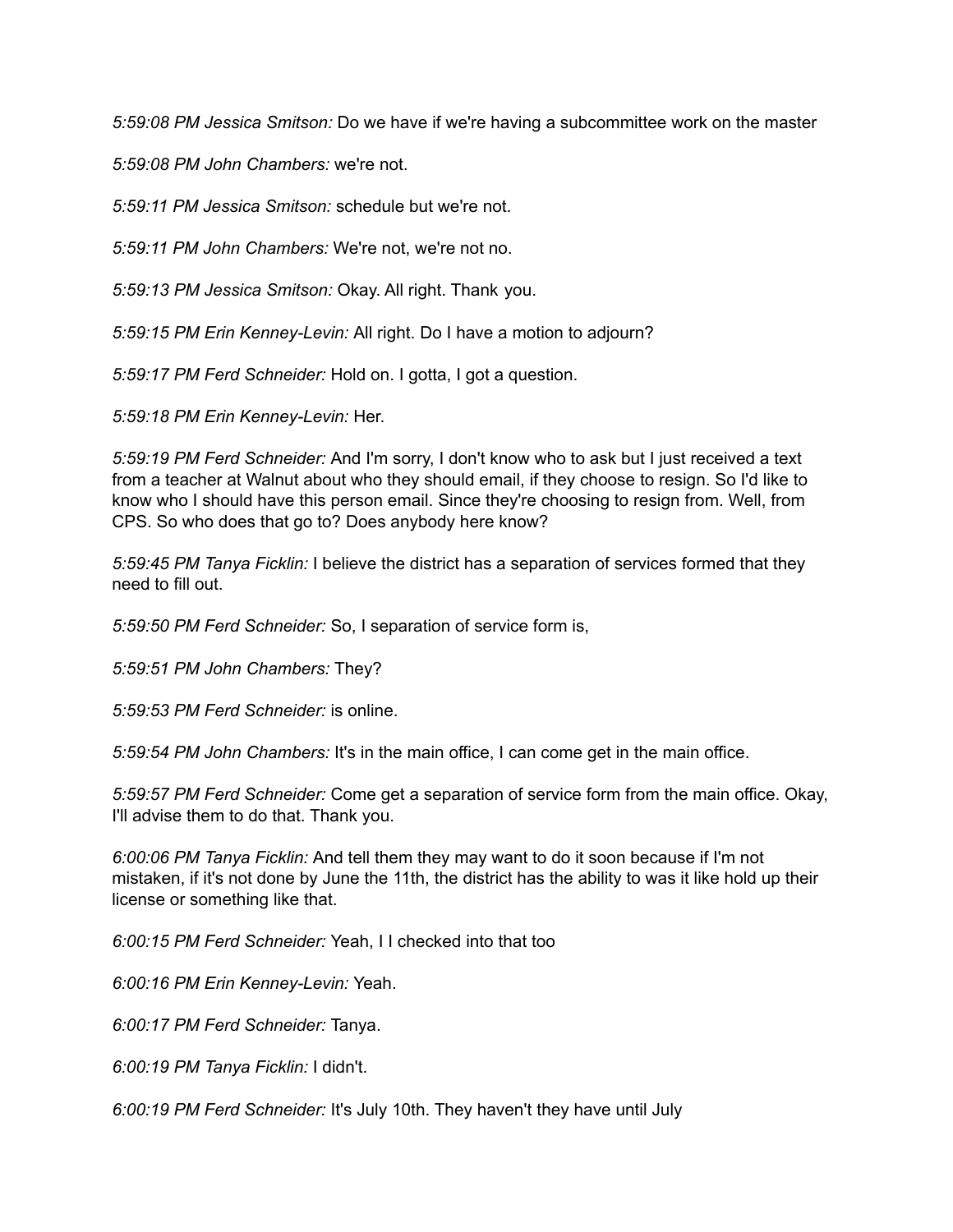*6:00:20 PM Tanya Ficklin:* Thank you. Okay.

*6:00:21 PM Ferd Schneider:* 10th.

*6:00:21 PM Tanya Ficklin:* Okay, thank you.

*6:00:22 PM Ferd Schneider:* So a separation of service form from the main office.

*6:00:26 PM Tanya Ficklin:* Yes.

*6:00:27 PM Ferd Schneider:* Got it. Thank you.

*6:00:29 PM Christine Wickemeier:* Hayford that that had changed, sorry to interrupt, but it, it was July, whatever. And then they had switched it, Brad would probably know it. Then it was moved to June like 11th or something. So you might want to double check

*6:00:41 PM Tanya Ficklin:* Yeah. Brad just said, July 10th.

*6:00:44 PM Christine Wickemeier:* okay, then

*6:00:46 PM Tanya Ficklin:* Yeah, I think it used to be June 11th. And they changed to July 10th but yeah.

*6:00:52 PM Erin Kenney-Levin:* Right. Alright, anything else for the good of the order? All right.

*6:01:03 PM Kathleen Restle:* Thank you for your time on a sun, summer evening and afternoon, or afternoon and evening.

*6:01:13 PM Erin Kenney-Levin:* All right, I will see you all in August.

## **CHAT:**

Samantha Stephenson [06/09/2021 3:53:43 PM]: omg they're everywhere

Samantha Stephenson [06/09/2021 3:53:58 PM]: I don't mind them! But they attach to me CONSTANTLY and they scream so loud!!

Julie Vernon [06/09/2021 4:01:52 PM]: sooo innovative, Jessica!

Erin Kenney-Levin [06/09/2021 4:02:36 PM]: May Minutes:

Samantha Bramlage [06/09/2021 4:02:44 PM]: Bramlage- Accept

Denise Pfeiffer [06/09/2021 4:02:45 PM]: accept

Heather Lloyd [06/09/2021 4:02:45 PM]: accept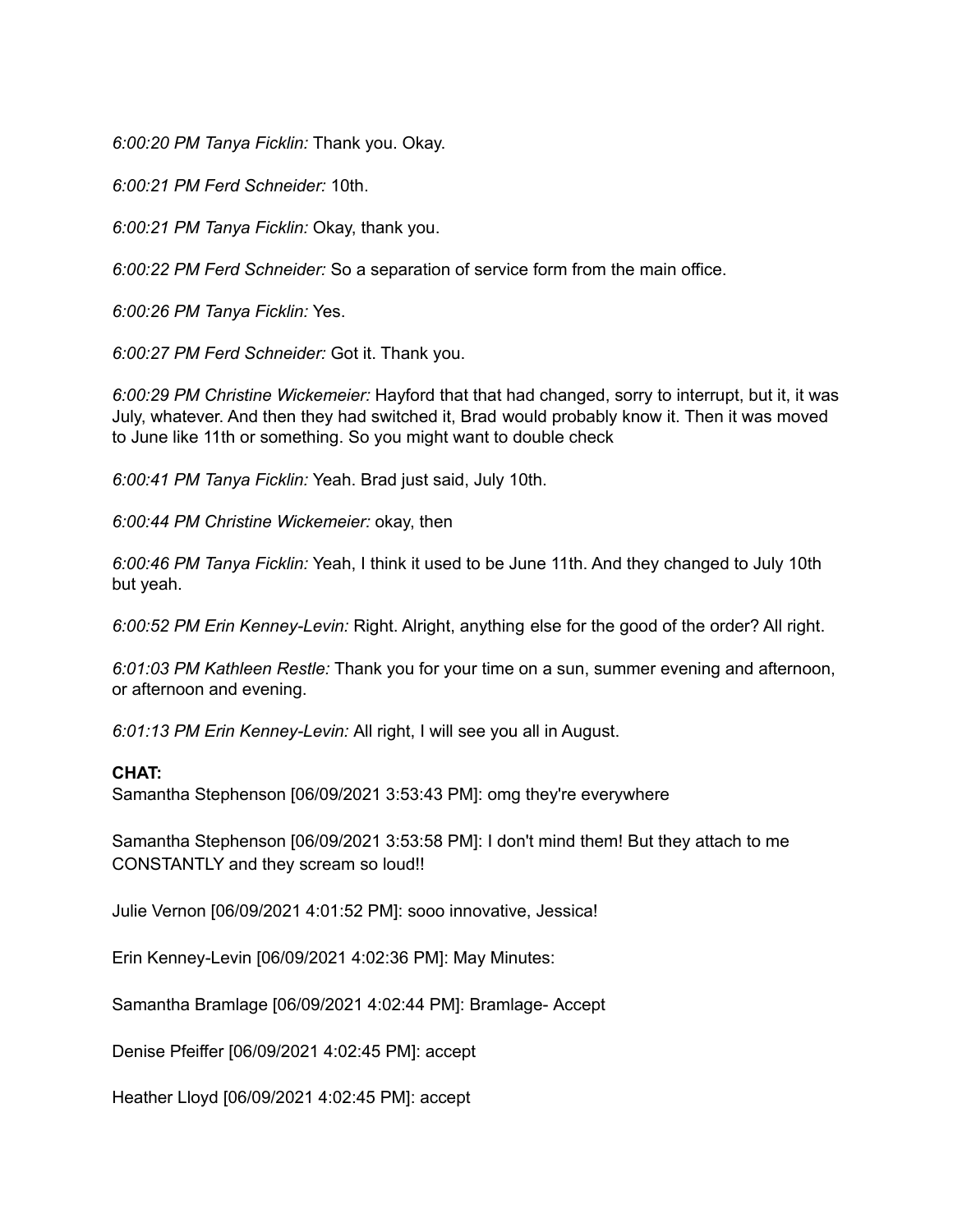Laura Brogden [06/09/2021 4:02:47 PM]: Accept

Margaret Fisher-Bellman [06/09/2021 4:02:47 PM]: Accept

Ploy Keener [06/09/2021 4:02:48 PM]: accept

Erin Kenney-Levin [06/09/2021 4:02:48 PM]: Accept

Michael Sherman [06/09/2021 4:02:48 PM]: Accept

Joseph Stewart [06/09/2021 4:02:49 PM]: accept

Patricia Morgan [06/09/2021 4:02:51 PM]: accept

Brian Sweeney [06/09/2021 4:02:55 PM]: Accepr

Ferd Schneider [06/09/2021 4:02:55 PM]: schneider abstain

Elizabeth Duncan-Scruggs [06/09/2021 4:02:55 PM]: Accept

Sara Mcguire-Jay [06/09/2021 4:02:57 PM]: Accept

You [06/09/2021 4:03:02 PM]: accept

Ashley Morgan [06/09/2021 4:03:07 PM]: accept

Sara Mcguire-Jay [06/09/2021 4:05:58 PM]: We weren't going to have grade specific lunches.

Sara Mcguire-Jay [06/09/2021 4:05:58 PM]: We weren't going to have grade specific lunches.

Laura Brogden [06/09/2021 4:06:06 PM]: I thought 4 lunches meant that lunches were going to be all mixed up, and not by grades?

Patricia Morgan [06/09/2021 4:06:39 PM]: Lunches should be mixed grades so you don't have to tag them. You just assign a lunch like it's a class

Denise Pfeiffer [06/09/2021 4:07:10 PM]: can we set a max capacity for a class or lunch?

Patricia Morgan [06/09/2021 4:07:20 PM]: yes

Elizabeth Neil Thelen [06/09/2021 4:07:41 PM]: Is it horrifically problematic if lunch is slightly lopsided? Like off by 50-100?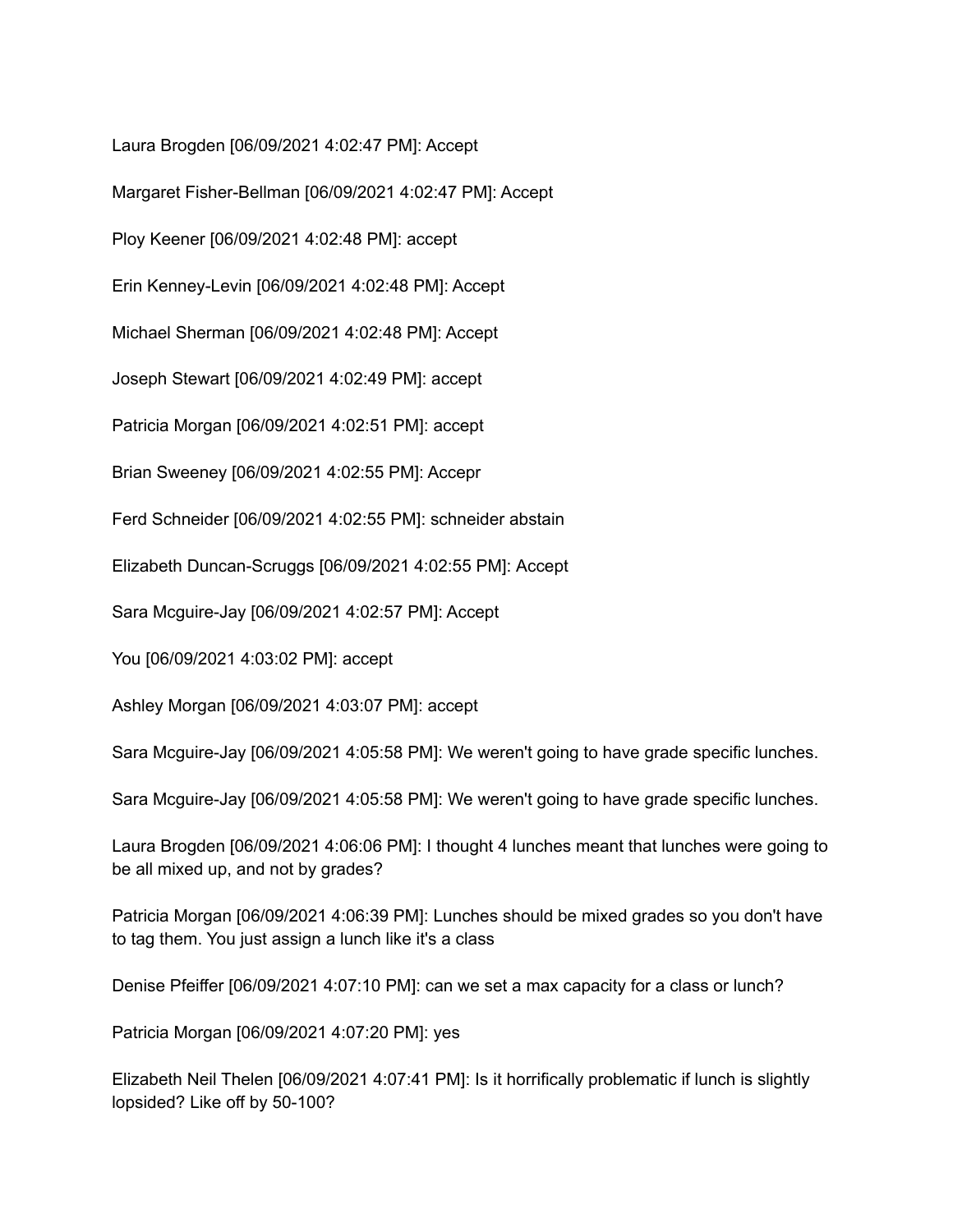Doreena Fox [06/09/2021 4:09:35 PM]: Would not the students' schedules dictate what lunch they would have? Is not their academic schedule more important and then lunch? Once the academic schedule is done and then lunches, could we not adjust the numbers then?

Sara Mcguire-Jay [06/09/2021 4:11:14 PM]: But wouldn't it be easier if there are 4 possible bells? Wouldn't 5th or 6th be a study hall or other class?

Elizabeth Neil Thelen [06/09/2021 4:14:53 PM]: Can you create a homeroom? Then they don't need to be tagged, but homeroom is lunch?

Elizabeth Neil Thelen [06/09/2021 4:14:53 PM]: Can you create a homeroom? Then they don't need to be tagged, but homeroom is lunch?

Denise Pfeiffer [06/09/2021 4:15:06 PM]: to make this work in the future, how many time would we need to make this work?

Brian Sweeney [06/09/2021 4:15:36 PM]: I thought Mr. Chambers made it the priority to have four lunches?

Denise Pfeiffer [06/09/2021 4:15:50 PM]: the purpose besides the lunches was also to open class rooms to be used during lunch?

Brad Smith [06/09/2021 4:18:15 PM]: So why not tag lunch?

Elizabeth Neil Thelen [06/09/2021 4:18:20 PM]: If the problem is teams, can you add a 4th class to the team cohort, with one bell being lunch? And add a class to the partnering and make that lunch? Then one tag?

Erich Miller [06/09/2021 4:18:31 PM]: Loss of instructional time is making me EXTREMELY unhappy. This may result in dropping time sensitive labs.

Ferd Schneider [06/09/2021 4:18:45 PM]: yep

Erich Miller [06/09/2021 4:19:24 PM]: Can't we hand-assign lunches by teachers?

Denise Pfeiffer [06/09/2021 4:22:04 PM]: Has anyone talked to Power School tech helper vs the district to he help with this?

Barrett Smith [06/09/2021 4:22:24 PM]: Can you set capacity limits and grade-level constraints as class-loading rules for the lunch bells?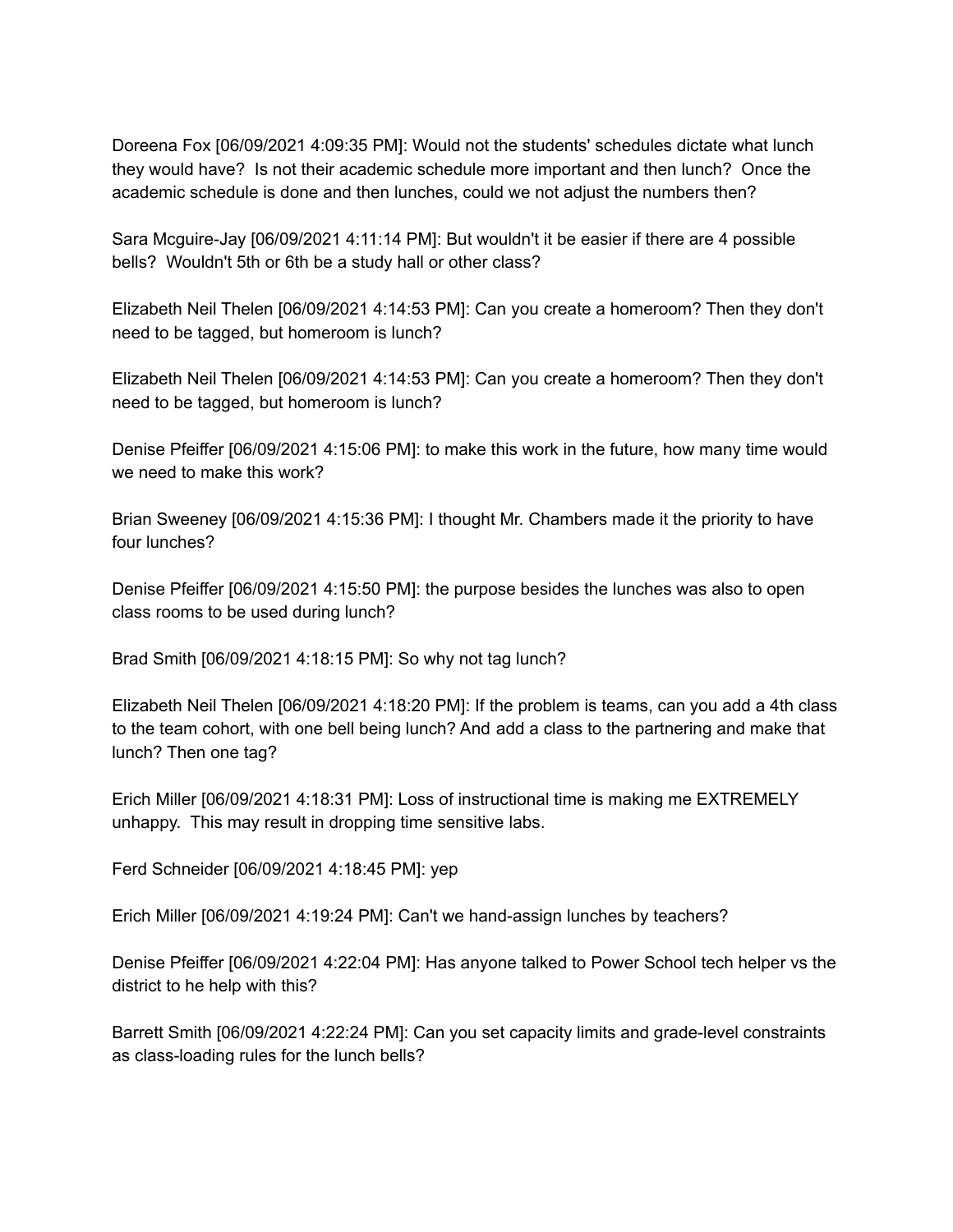Helen Raymond-Goers [06/09/2021 4:22:36 PM]: Can I ask what is the order of operations when loading classes into PowerSchool?

Helen Raymond-Goers [06/09/2021 4:23:12 PM]: Is it course, then teacher, then students? Or teacher, then courses, then students?

Helen Raymond-Goers [06/09/2021 4:23:12 PM]: Is it course, then teacher, then students? Or teacher, then courses, then students?

Doreena Fox [06/09/2021 4:23:33 PM]: Equity

Sara Mcguire-Jay [06/09/2021 4:23:42 PM]: Do you need me to recognize Nick Vose to speak or can he just raise his hand?

Sara Mcguire-Jay [06/09/2021 4:26:37 PM]: Didn't we have overcrowded conditions during lunch pre-Covid?!?!

Doreena Fox [06/09/2021 4:26:46 PM]: Agree

Brad Smith [06/09/2021 4:27:47 PM]: Did anyone contact Joyce Bird about PowerSchool?

Sara Mcguire-Jay [06/09/2021 4:30:10 PM]: An overwhelming amount of staff supported the schedule (7 plus lunch) the idea of then switching schedules "September 1st" would be chaos.

Brad Smith [06/09/2021 4:31:25 PM]: 94% of the staff supported 7 plus lunch

Doreena Fox [06/09/2021 4:32:14 PM]: Who is in charge of supervision during this Eagle Bell?

Sara Mcguire-Jay [06/09/2021 4:34:22 PM]: So Joe, if you are creating the bells why is it an issue with part timers?

Denise Pfeiffer [06/09/2021 4:38:52 PM]: can those classes be used to a different bell?

Denise Pfeiffer [06/09/2021 4:38:52 PM]: can those classes be used to a different bell?

Erich Miller [06/09/2021 4:39:21 PM]: Perhaps we need to rethink how students select classes in the future.

Ferd Schneider [06/09/2021 4:39:39 PM]: request an extension?

Margaret Fisher-Bellman [06/09/2021 4:42:09 PM]: It sounds like this problem cannot be solved in this meeting. So what's our goal today?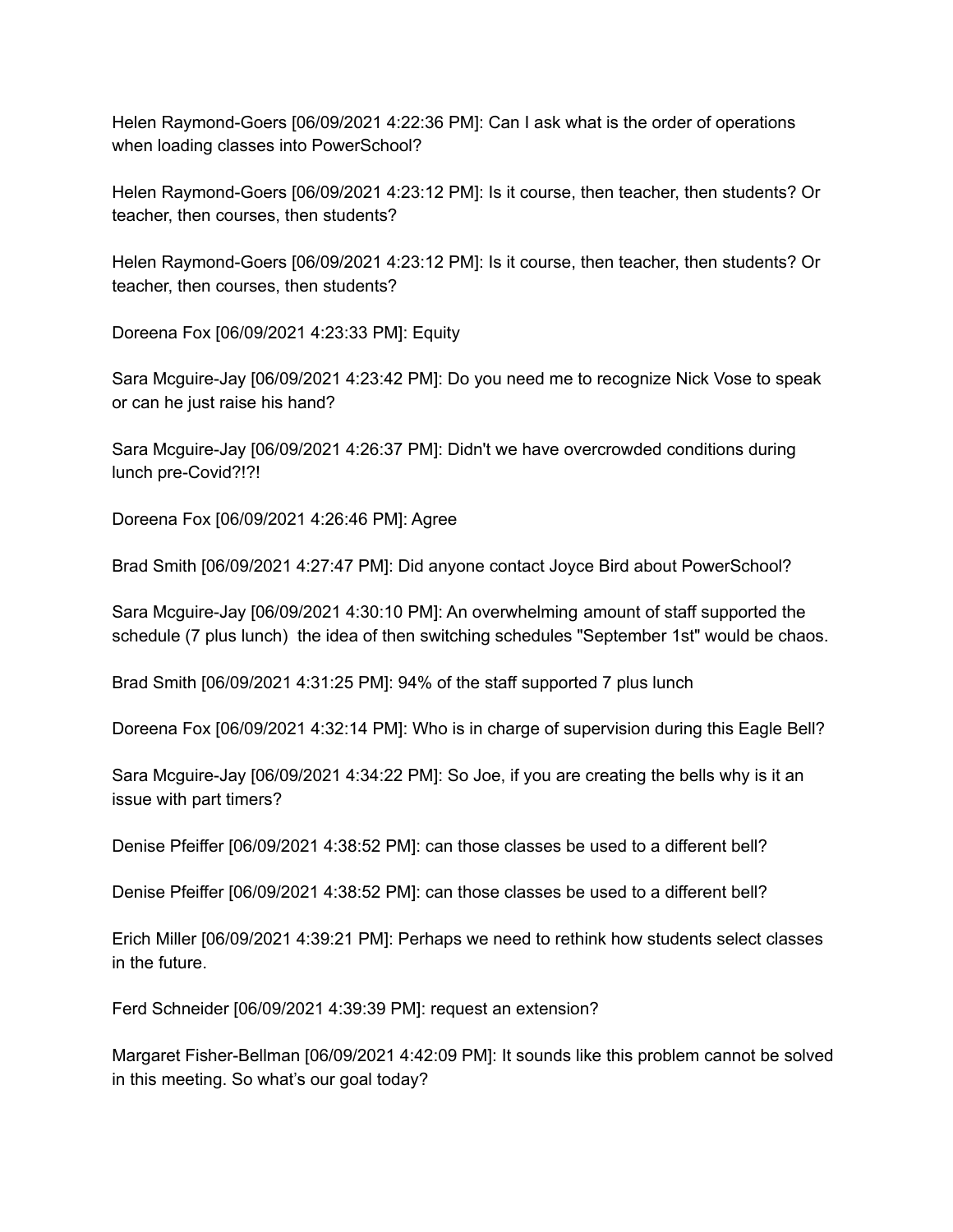Sara Mcguire-Jay [06/09/2021 4:42:14 PM]: I think we need to make the 7 plus lunch work. The staff voted on it. That was the plan a month ago.

Laura Brogden [06/09/2021 4:42:43 PM]: I'm not really psyched about kids eating in a tennis court bubble, any more than I was about them eating in the gym…

Brad Smith [06/09/2021 4:43:37 PM]: Advisory is an additional prep

Laura Brogden [06/09/2021 4:44:25 PM]: But do we still have to supervise?

Helen Raymond-Goers [06/09/2021 4:44:53 PM]: Wasn't one of the main reasons for the lunch bell so that the kids could slow down over lunch? We are once again cramming them all through in 30 minutes.

Helen Raymond-Goers [06/09/2021 4:44:53 PM]: Wasn't one of the main reasons for the lunch bell so that the kids could slow down over lunch? We are once again cramming them all through in 30 minutes.

Sara Mcguire-Jay [06/09/2021 4:45:00 PM]: So it is basically supervision/containment/babysitting...

Ploy Keener [06/09/2021 4:46:46 PM]: Just want to reiterate what Margo said: It sounds like this problem cannot be solved in this meeting. So what's our goal today?

Brad Smith [06/09/2021 4:48:10 PM]: 94% of faculty approved of 7 plus lunch

Erich Miller [06/09/2021 4:48:18 PM]: I'm in favor of 50 minutes

Margaret Fisher-Bellman [06/09/2021 4:49:14 PM]: So what do we need to do in this meeting???

Helen Raymond-Goers [06/09/2021 4:50:33 PM]: Am I correct, that we MUST have 4 lunches? And because of it, the rest of the bells must be shorter. There is no other choice.

Ashley Morgan [06/09/2021 4:50:58 PM]: We have to have 4 at this moment to accommodate the amount of students we have coming in at 6 feet distance.

Ashley Morgan [06/09/2021 4:50:58 PM]: We have to have 4 at this moment to accommodate the amount of students we have coming in at 6 feet distance.

Ashley Morgan [06/09/2021 4:51:15 PM]: BUT that can all change like kathy is saying!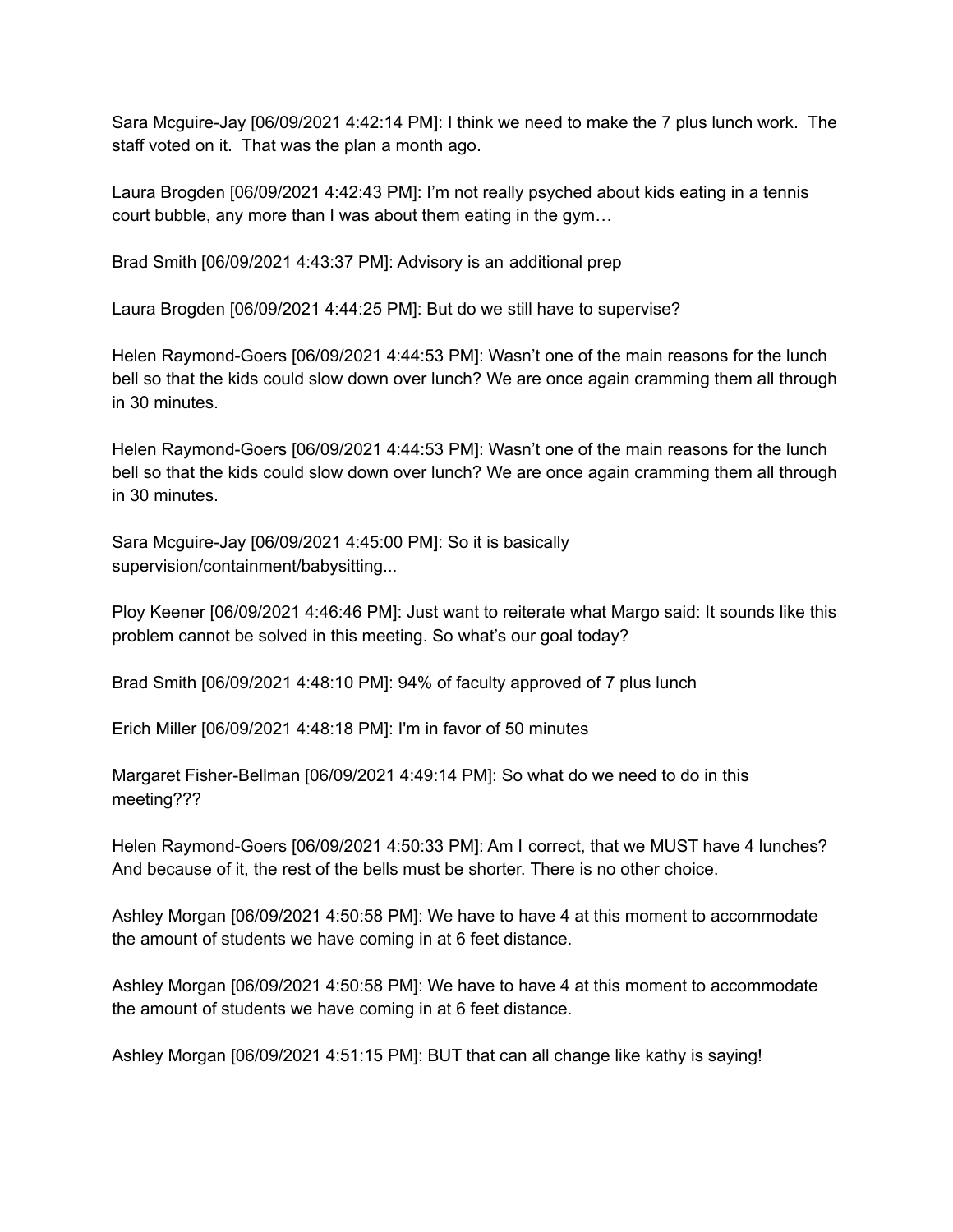Heather Lloyd [06/09/2021 4:51:40 PM]: I thought we needed 4 lunches regardless of covid because we are overcrowded anyway. We cannot even fit all out students in the cafeteria with 3 lunches, with no resitrictions

Helen Raymond-Goers [06/09/2021 4:51:46 PM]: Thank you.

Can we split 3rd and 4th into two bells each?

Ashley Morgan [06/09/2021 4:52:07 PM]: The bubble will be a permanent structrue. It can be used the entire year. So it wil solve the spacing issue at lunch.

Sara Mcguire-Jay [06/09/2021 4:52:20 PM]: Right Heather! The 3 lunches couldn't be accommodated in the Lunch room without violating fire codes

Ashley Morgan [06/09/2021 4:52:22 PM]: Then we are getting an addition

Patricia Morgan [06/09/2021 4:52:47 PM]: Can the tennis courts still be used for tennis? Just curious. Will it be like a tennis dome?

Helen Raymond-Goers [06/09/2021 4:52:53 PM]: (Or 4th and 5th)

Helen Raymond-Goers [06/09/2021 4:52:53 PM]: (Or 4th and 5th)

Ashley Morgan [06/09/2021 4:53:00 PM]: Yes it will once this is all over

Elizabeth Neil Thelen [06/09/2021 4:53:04 PM]: I thought we were working on the longer lunches for long term mental health benefits?

Ashley Morgan [06/09/2021 4:53:05 PM]: It will be indoor

Erich Miller [06/09/2021 4:53:08 PM]: The students aren't six feet apart in class. Why the big deal at lunch?

Ashley Morgan [06/09/2021 4:53:26 PM]: They have to be 6 ft per board policy during mask off

Ashley Morgan [06/09/2021 4:53:29 PM]: and eating

Margaret Fisher-Bellman [06/09/2021 4:53:30 PM]: Agreed @liz thelen

Brad Smith [06/09/2021 4:55:05 PM]: Joyce Bird is the CPS scheduling expert. Has anyone contacted her?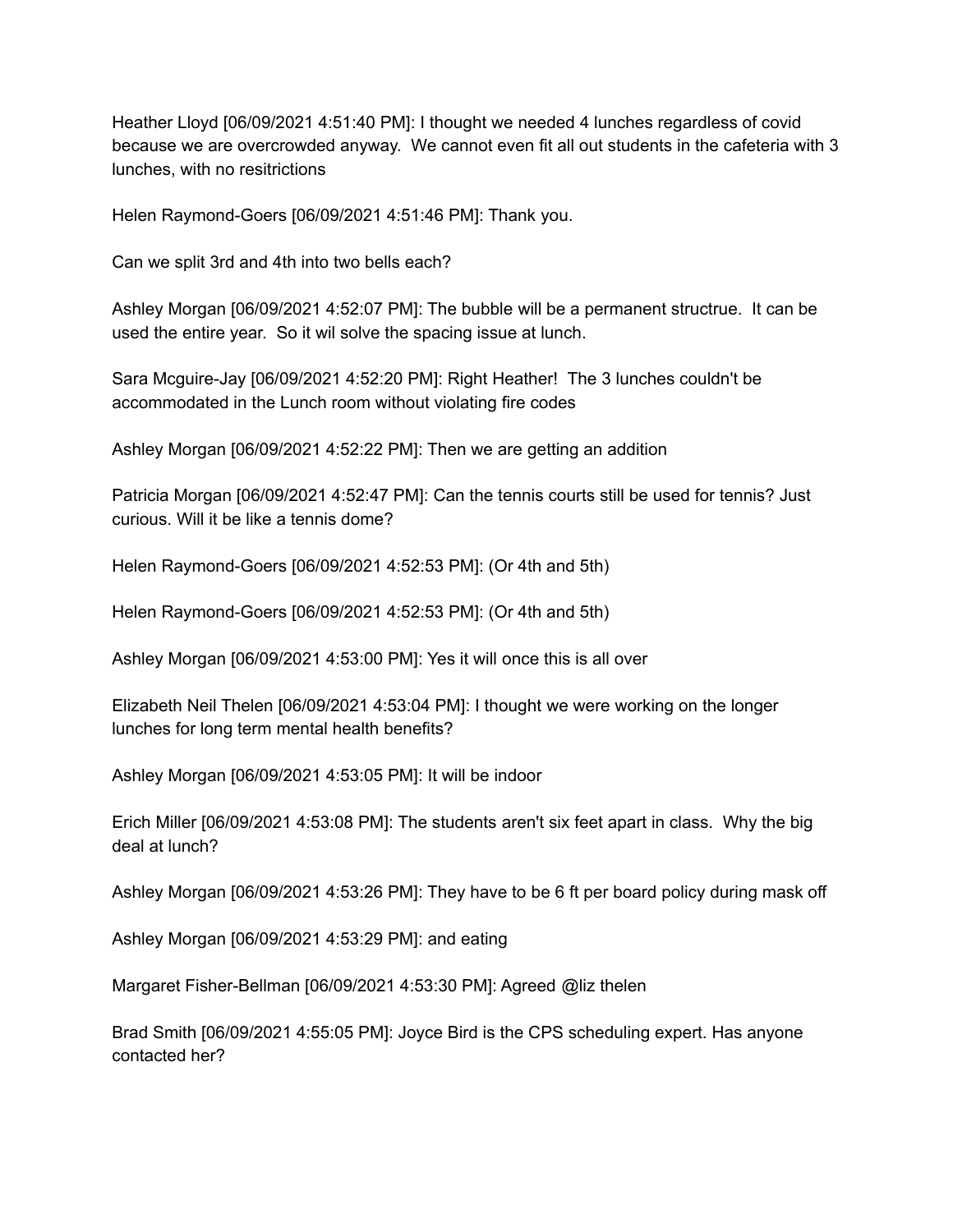Laura Brogden [06/09/2021 4:55:20 PM]: Paying for powerschool is indubitably cheaper than a tennis dome or an addition…

Patricia Morgan [06/09/2021 4:55:26 PM]: We talk to Joyce and Barb all the time.

Kathleen Restle [06/09/2021 4:55:28 PM]: Clarification that is important: we needed 4 lunches pre-covid IF we did not have any additional space. With additional space, our overcrowding problem during lunch is solved.

Helen Raymond-Goers [06/09/2021 4:55:42 PM]: Thank you, Kathy.

Ashley Morgan [06/09/2021 4:55:46 PM]: Both the bubble and new facility will cover all of our students.

Brad Smith [06/09/2021 4:56:18 PM]: Can this be the school's equity ask, additional PowerSchool features?

Helen Raymond-Goers [06/09/2021 4:56:42 PM]: So, we are just trying to figure out a stop-gap for the 2021-2022 school year?

Kathleen Restle [06/09/2021 4:57:38 PM]: The stop-gap is for the start of the school year, until the bubble is finished. The bubble will cover us until the school addition is finished.

Elizabeth Neil Thelen [06/09/2021 4:57:40 PM]: So the summary is:

Elizabeth Neil Thelen [06/09/2021 4:57:47 PM]: This could work. But it might not.

Elizabeth Neil Thelen [06/09/2021 4:57:58 PM]: We won't know until the schedule is in.

Brad Smith [06/09/2021 4:59:49 PM]: Why do constraints have to come off when teachers are entered first?

Brad Smith [06/09/2021 4:59:49 PM]: Why do constraints have to come off when teachers are entered first?

Ferd Schneider [06/09/2021 5:00:37 PM]: then i like the bell schedule we used pre C19

Helen Raymond-Goers [06/09/2021 5:00:42 PM]: Thanks again, Kathy.

What are our options, given the current limitations? Erin, are we now obligated to the schedule as voted on in May for the 2021-2022, or can we revert to the previously approved schedule (the one we were on 2019-2020)?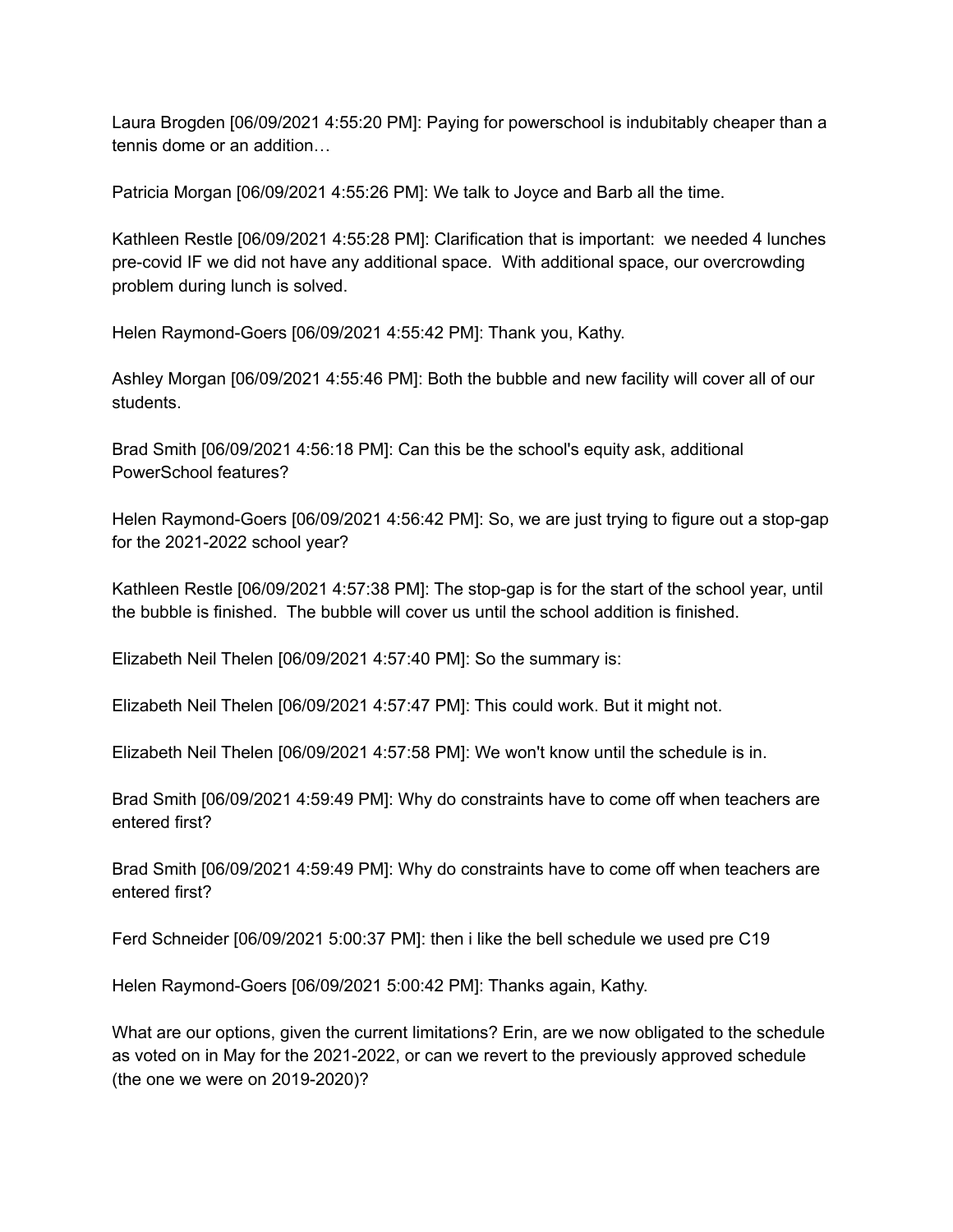Erich Miller [06/09/2021 5:01:04 PM]: Again. We should consider changing the optioning process for next year.

Elizabeth Neil Thelen [06/09/2021 5:02:10 PM]: Is Eagle Time in addition to your study hall duty?

Melissa Riggs [06/09/2021 5:02:23 PM]: I agree Erich. Trying to get meaningful lab done in less than 50 min is a real struggle. Especially if you teach more than 1 prep, which most of us do

Elizabeth Neil Thelen [06/09/2021 5:02:24 PM]: I can't raise my hand' my kids are screaming

Patricia Morgan [06/09/2021 5:05:14 PM]: I thought we were dropping Eagle Time discussion today and focusing on the schedule decision?

Samantha Stephenson [06/09/2021 5:05:18 PM]: Eagle time is 40 to 50 minutes... right?

Katelyn Sullivan [06/09/2021 5:05:19 PM]: Nick, the eagle time is only during Bell 4. It's 10 minutes you don't have during all of the other 6 bells.

Doreena Fox [06/09/2021 5:05:23 PM]: It is more than 10 minutes.

Elizabeth Neil Thelen [06/09/2021 5:05:23 PM]: @nick Eagle Time is like 50 minutes?

Samantha Stephenson [06/09/2021 5:05:54 PM]: @Nick Eagle Time is 50 minutes.

Samantha Stephenson [06/09/2021 5:05:54 PM]: @Nick Eagle Time is 50 minutes.

Erich Miller [06/09/2021 5:05:57 PM]: Nick. 44 minutes of class time is not additional time.

Erich Miller [06/09/2021 5:05:57 PM]: Nick. 44 minutes of class time is not additional time.

Katelyn Sullivan [06/09/2021 5:06:48 PM]: And I know I'm not a voting member here but 44 minutes is a worryingly short amount of time to complete a lab for students in science class.

Samantha Stephenson [06/09/2021 5:07:03 PM]: Someone needs to show him the schedule.

Acacia Moraes Diniz [06/09/2021 5:07:37 PM]: @Nick: 44 minutes

Katelyn Sullivan [06/09/2021 5:07:45 PM]: I'm sharing my screen

Doreena Fox [06/09/2021 5:07:48 PM]: Eagle time is 30 minutes but broken up in the two middle lunch bells (20/10)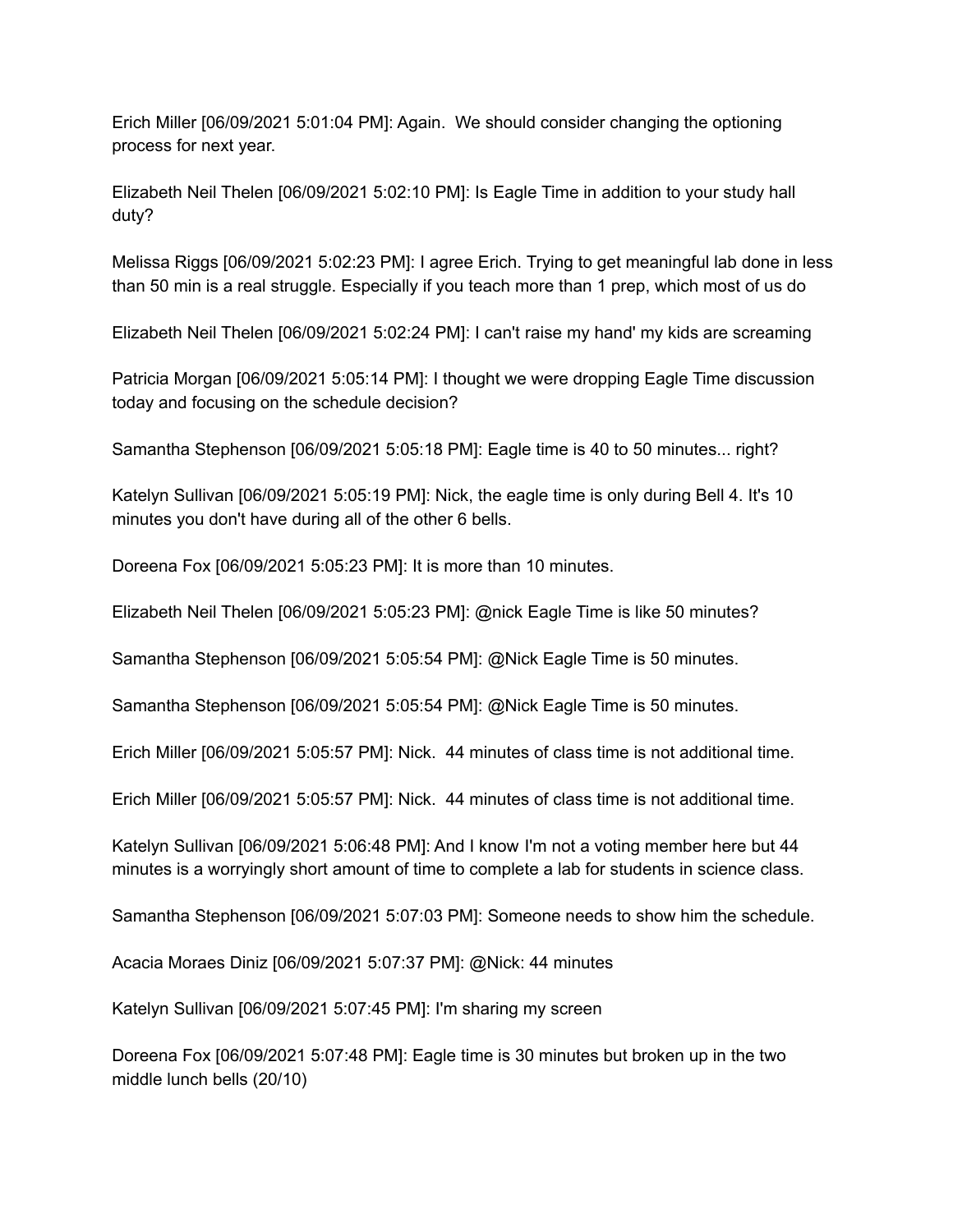Doreena Fox [06/09/2021 5:08:00 PM]: Approximately

Doreena Fox [06/09/2021 5:08:00 PM]: Approximately

Doreena Fox [06/09/2021 5:08:12 PM]: yes

Doreena Fox [06/09/2021 5:08:12 PM]: yes

Erich Miller [06/09/2021 5:08:12 PM]: Ydes.

Brad Smith [06/09/2021 5:11:01 PM]: The earliest we can do a faculty vote is August

Ashley Morgan [06/09/2021 5:11:48 PM]: Or fair to PE

Ashley Morgan [06/09/2021 5:11:52 PM]: That is their classroom

Tanya Ficklin [06/09/2021 5:12:25 PM]: We need the gym for classes. PE is a graduation requirement

Heather Lloyd [06/09/2021 5:12:39 PM]: Thank you Ashley and Tanya!

Patricia Morgan [06/09/2021 5:13:38 PM]: Margo, can you put in the chat what you motioned??

Margaret Fisher-Bellman [06/09/2021 5:14:43 PM]: I motion to revote in the seven bell schedule we voted on in May.

Heather Lloyd [06/09/2021 5:15:29 PM]: I would like to offer a suggestion about the eagle time schedule before we vote

Brad Smith [06/09/2021 5:15:35 PM]: Can some answer the question that was asked earlier? Why do constraints have to come off when teachers are entered first?

Sara Mcguire-Jay [06/09/2021 5:15:46 PM]: I thought Joe already did the grid.

Elizabeth Neil Thelen [06/09/2021 5:15:56 PM]: @ferd it does impact someone like me and the transfer rounds are over, so it's not easy to just go and get another job.

Elizabeth Neil Thelen [06/09/2021 5:15:56 PM]: @ferd it does impact someone like me and the transfer rounds are over, so it's not easy to just go and get another job.

Elizabeth Neil Thelen [06/09/2021 5:17:09 PM]: Smith wants to talk

Elizabeth Neil Thelen [06/09/2021 5:17:23 PM]: @erin Brad Smith has a questio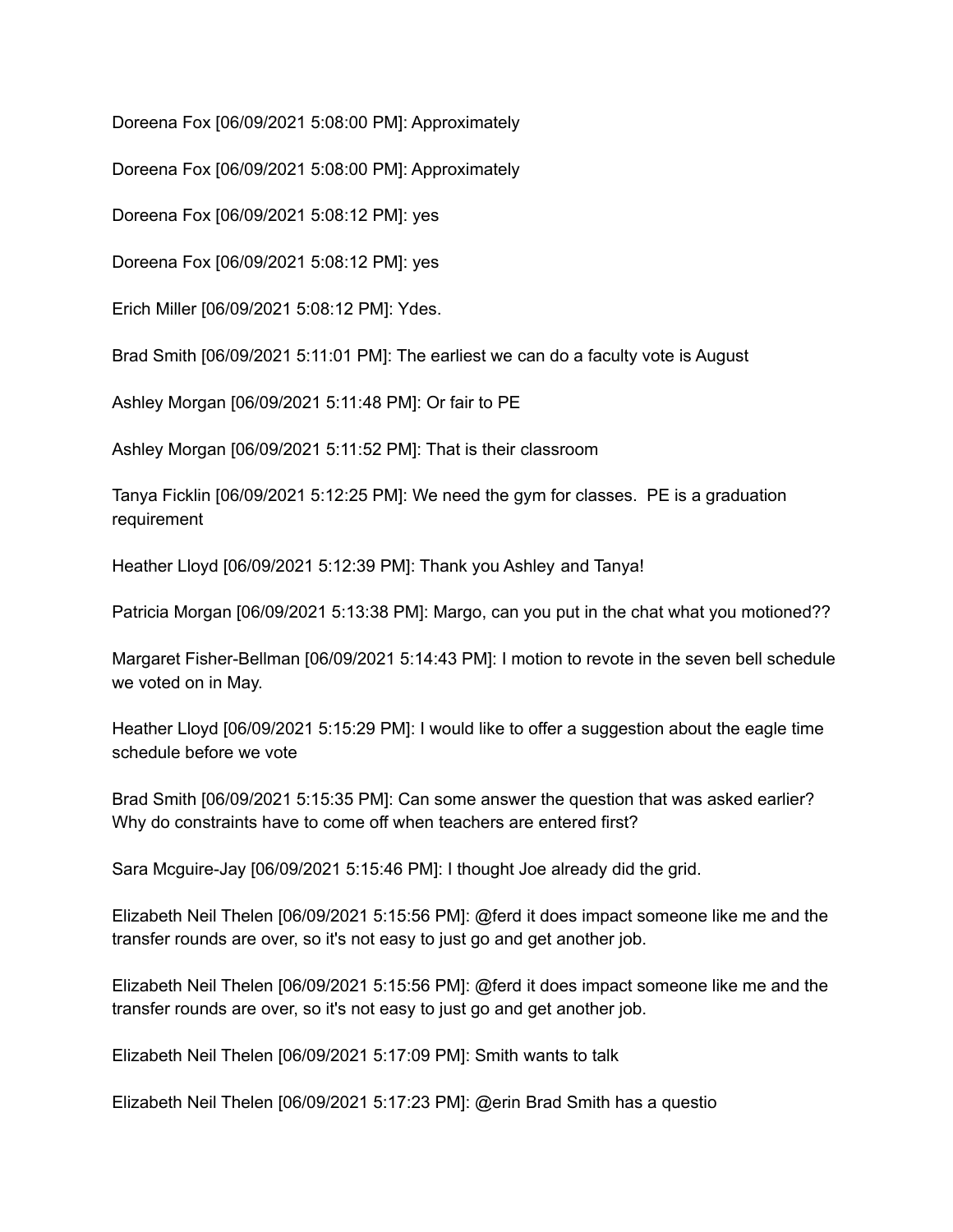Elizabeth Neil Thelen [06/09/2021 5:17:25 PM]: question

Sara Mcguire-Jay [06/09/2021 5:17:53 PM]: Teachers get 30 minutes.

Sara Mcguire-Jay [06/09/2021 5:17:53 PM]: Teachers get 30 minutes.

Ashley Morgan [06/09/2021 5:18:00 PM]: Lunch for students only has to be 20 minutes

Ashley Morgan [06/09/2021 5:18:14 PM]: Teachers have to have 30

Sara Mcguire-Jay [06/09/2021 5:18:35 PM]: Of uninterrupted duty-free time

Margaret Fisher-Bellman [06/09/2021 5:19:02 PM]: We don't know if the vote will pass until we vote

Patricia Morgan [06/09/2021 5:19:47 PM]: So Margo, just to be clear, if we vote yes to your proposal, Joe won't make the schedule?

Margaret Fisher-Bellman [06/09/2021 5:20:27 PM]: What joe chooses is not what we are voting on.

Ashley Morgan [06/09/2021 5:22:19 PM]: @Brad shelli said they move bells around for teachers to make the schedule work once the kids get in

Elizabeth Neil Thelen [06/09/2021 5:22:52 PM]: Doesn't our contract say that we can only work a certain amount of hours, hence the reason the part time teachers can't be spread out? Like if you're .6, you can only work 4.2 hours or you get paid extended time?

Ferd Schneider [06/09/2021 5:24:48 PM]: is Liz correct?

Christine Wickemeier [06/09/2021 5:25:54 PM]: @Liz-when I was .6, I was told that the hours do not have to be "in a row."

Sara Mcguire-Jay [06/09/2021 5:25:58 PM]: Those teachers who ask for first or last bells off aren't part time.

Patricia Morgan [06/09/2021 5:26:05 PM]: I think you can only work 4.2 but you could be scheduled 1,3,6

Christine Wickemeier [06/09/2021 5:26:29 PM]: @Patty-that's what we were told many years ago :).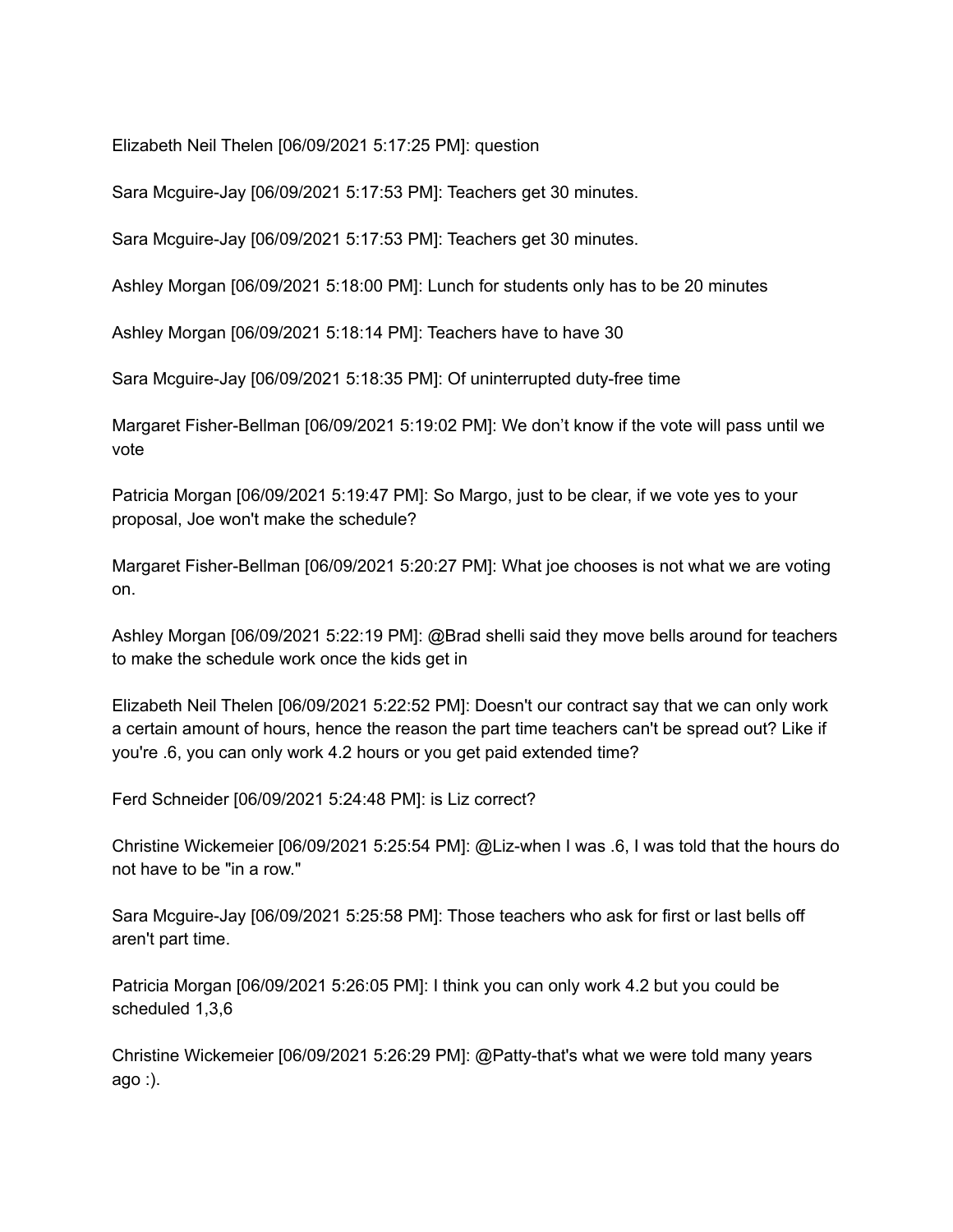Sara Mcguire-Jay [06/09/2021 5:27:20 PM]: They are full time but asking for special consideration for planning bells. That is a courtesy. Courtesies are mandated.

Sara Mcguire-Jay [06/09/2021 5:27:41 PM]: Aren't sorry.

Patricia Morgan [06/09/2021 5:27:49 PM]: : ) shout out to my job share partner of the past, Christine!

Heather Lloyd [06/09/2021 5:28:10 PM]: We have a large number of part time teachers that this will effect

Brian Sweeney [06/09/2021 5:28:55 PM]: I have been very patient...

Denise Pfeiffer [06/09/2021 5:29:12 PM]: yes you have.

Samantha Bramlage [06/09/2021 5:29:24 PM]: Amen, Laura

Denise Pfeiffer [06/09/2021 5:29:34 PM]: preach it, Laura.

Doreena Fox [06/09/2021 5:29:41 PM]: Great points Laura!

Margaret Fisher-Bellman [06/09/2021 5:30:13 PM]: Agreed, brian and Laura. Joe asked to confirm the vote with the new knowledge

Laura Brogden [06/09/2021 5:30:46 PM]: Have you asked for an extension? That's the easiest solution. As well as pay for what we need through Powerschool. ASK FOR THAT!!!!!!

Margaret Fisher-Bellman [06/09/2021 5:32:17 PM]: If the schedule is created to benefit kids, how does a 20-min lunch factor into that? The three lunches weren't working in 2019.

Heather Lloyd [06/09/2021 5:33:34 PM]: eagle time can be additional class meeting time, which we always have to vote on a new schedule for anyway. As well additional study hall, or help night during the school day, or couselor/CIC/writing center help.

Barrett Smith [06/09/2021 5:33:40 PM]: call to question

Erin Kenney-Levin [06/09/2021 5:34:00 PM]: Are we going to move forward with that vote:

Brian Sweeney [06/09/2021 5:34:11 PM]: Accept

Doreena Fox [06/09/2021 5:34:13 PM]: Accept

Ferd Schneider [06/09/2021 5:34:14 PM]: schneider: accept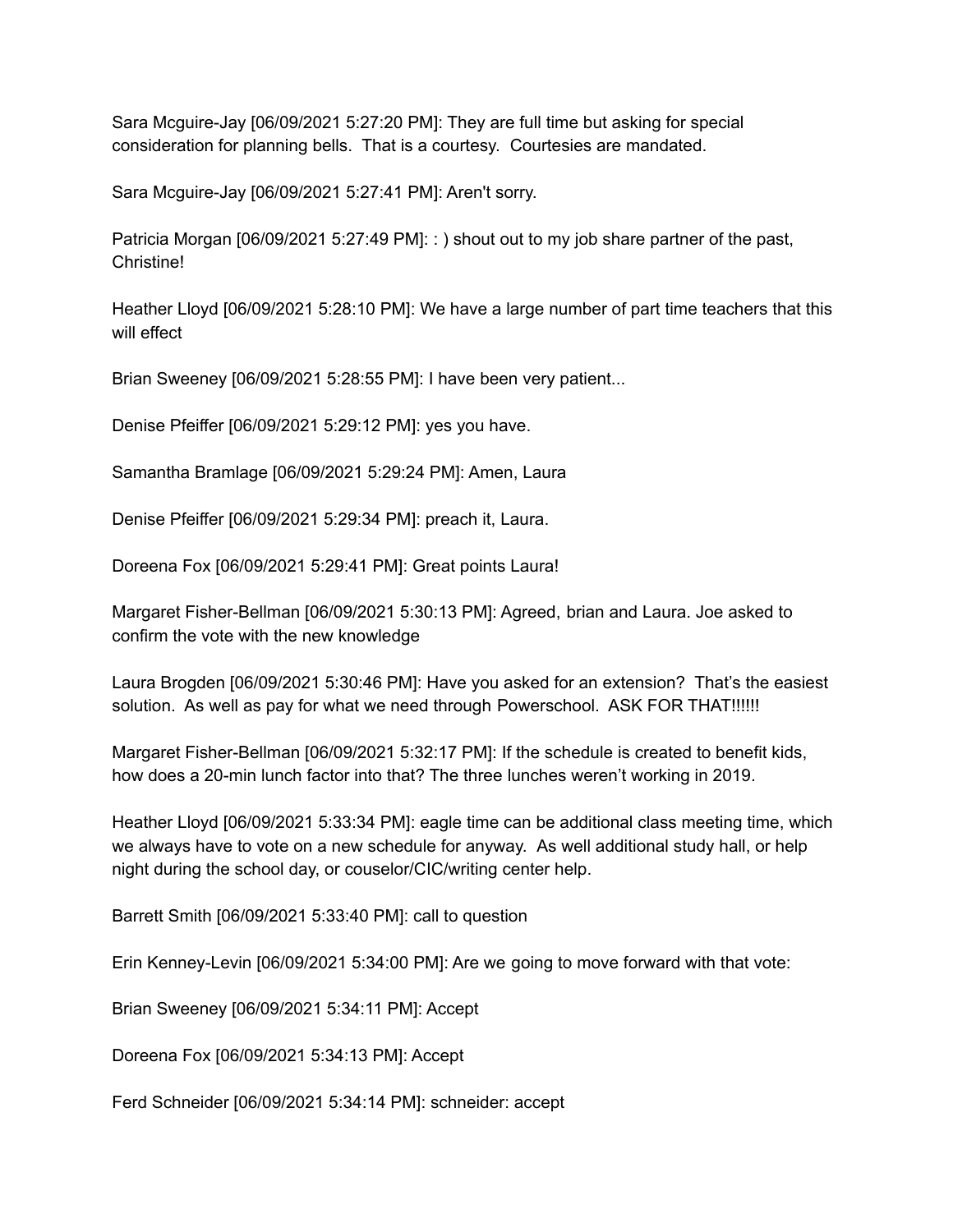Sara Mcguire-Jay [06/09/2021 5:34:15 PM]: Accept Patricia Morgan [06/09/2021 5:34:17 PM]: accept Heather Lloyd [06/09/2021 5:34:19 PM]: oppose Ploy Keener [06/09/2021 5:34:20 PM]: abstain Michael Sherman [06/09/2021 5:34:23 PM]: Abstain Erin Kenney-Levin [06/09/2021 5:34:24 PM]: abstain Margaret Fisher-Bellman [06/09/2021 5:34:24 PM]: Abstain Laura Brogden [06/09/2021 5:34:24 PM]: Accept John Chambers [06/09/2021 5:34:25 PM]: Oppose Joseph Stewart [06/09/2021 5:34:25 PM]: oppose Denise Pfeiffer [06/09/2021 5:34:26 PM]: accept You [06/09/2021 5:34:26 PM]: oppose Samantha Bramlage [06/09/2021 5:34:27 PM]: Bramlage Team- Accept Elizabeth Duncan-Scruggs [06/09/2021 5:35:16 PM]: Accept Samantha Bramlage [06/09/2021 5:35:32 PM]: I don't think all voting members have voted Elizabeth Neil Thelen [06/09/2021 5:35:34 PM]: Sorry for delay Elizabeth Neil Thelen [06/09/2021 5:35:37 PM]: accept Brad Smith [06/09/2021 5:37:12 PM]: The majority of voting members present said yes Nicholas Vose [06/09/2021 5:37:16 PM]: Pluralirty Nicholas Vose [06/09/2021 5:37:52 PM]: That;s not a majority Laura Brogden [06/09/2021 5:37:56 PM]: So ask the district for everything they will give us.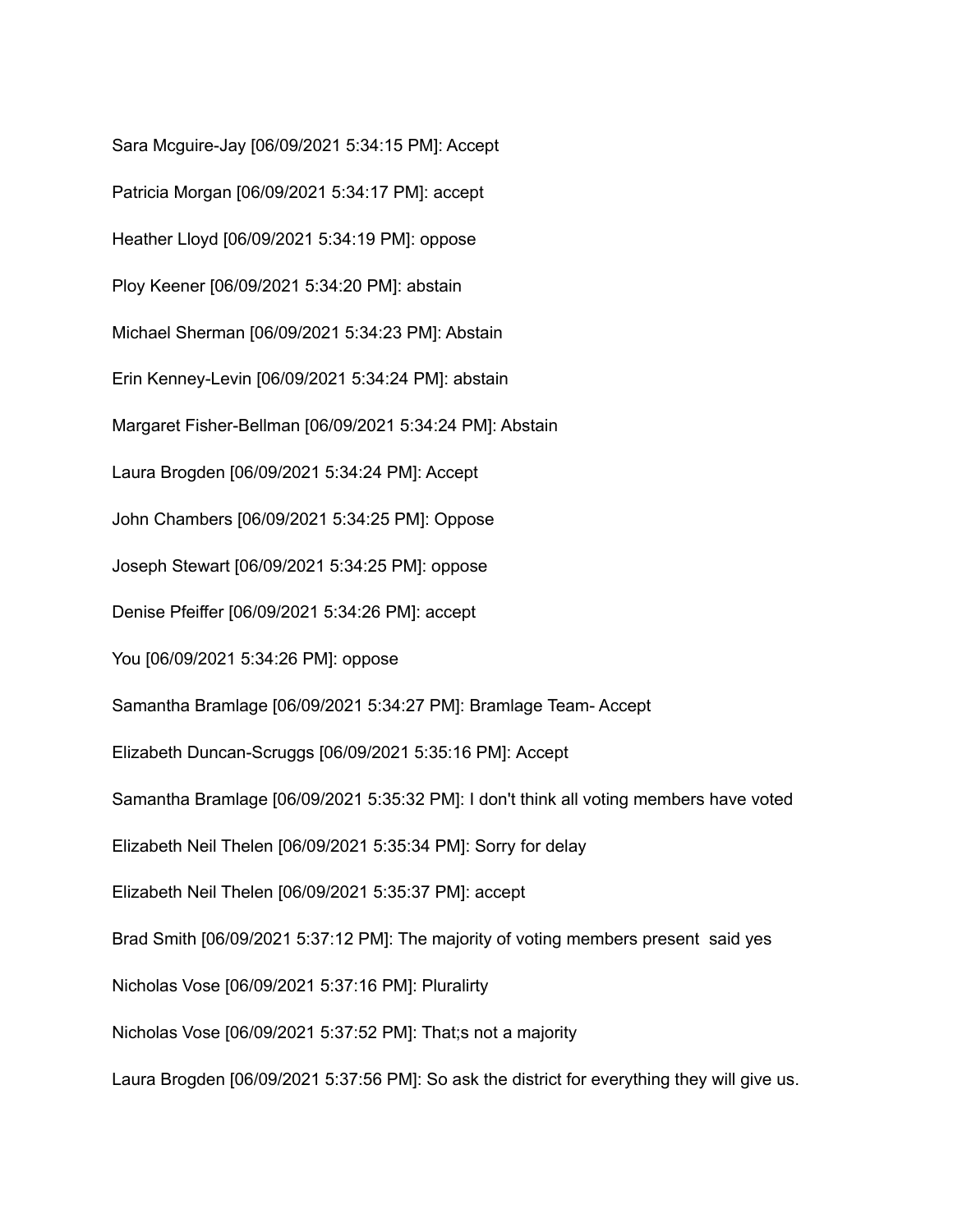Nicholas Vose [06/09/2021 5:38:02 PM]: Majority is over 50%

Laura Brogden [06/09/2021 5:38:38 PM]: Okay. So who's going to be on the committee? I'll help.

Erin Kenney-Levin [06/09/2021 5:39:03 PM]: Yes - 9 , No - 4 , Abstain - 4 - Yes is a majority and over 50%

Samantha Stephenson [06/09/2021 5:39:21 PM]: @Laura I'll help.

Nicholas Vose [06/09/2021 5:39:43 PM]: THanks Erin! That;s what I teach SS

Sara Mcguire-Jay [06/09/2021 5:40:14 PM]: I will help but I need to do it before the 18th-24th for the AP reading or after the reading

Ashley Morgan [06/09/2021 5:40:34 PM]: https://docs.google.com/document/d/10pTZ9Vet-2Pz1PGr70p\_DiJ91kDKK7INBDaAIfnjEoc/edit ?usp=sharing

Denise Pfeiffer [06/09/2021 5:40:37 PM]: I will help too

Michael Sherman [06/09/2021 5:40:48 PM]: I have to leave. John Caliguri will now be the voting member for Fine Arts

Laura Brogden [06/09/2021 5:41:52 PM]: There are only 2

Laura Brogden [06/09/2021 5:42:15 PM]: I am FINE with only 2 conference nights.

Patricia Morgan [06/09/2021 5:43:04 PM]: I have to leave. If Tanya is here, please vote for me.

Tanya Ficklin [06/09/2021 5:43:37 PM]: Yes

Erin Kenney-Levin [06/09/2021 5:44:33 PM]: Thank you

Erin Kenney-Levin [06/09/2021 5:46:17 PM]: Opening PD Schedule"

You [06/09/2021 5:46:20 PM]: accept

Elizabeth Neil Thelen [06/09/2021 5:46:24 PM]: Thelen- accept

Laura Brogden [06/09/2021 5:46:26 PM]: Accept

Sara Mcguire-Jay [06/09/2021 5:46:26 PM]: Accept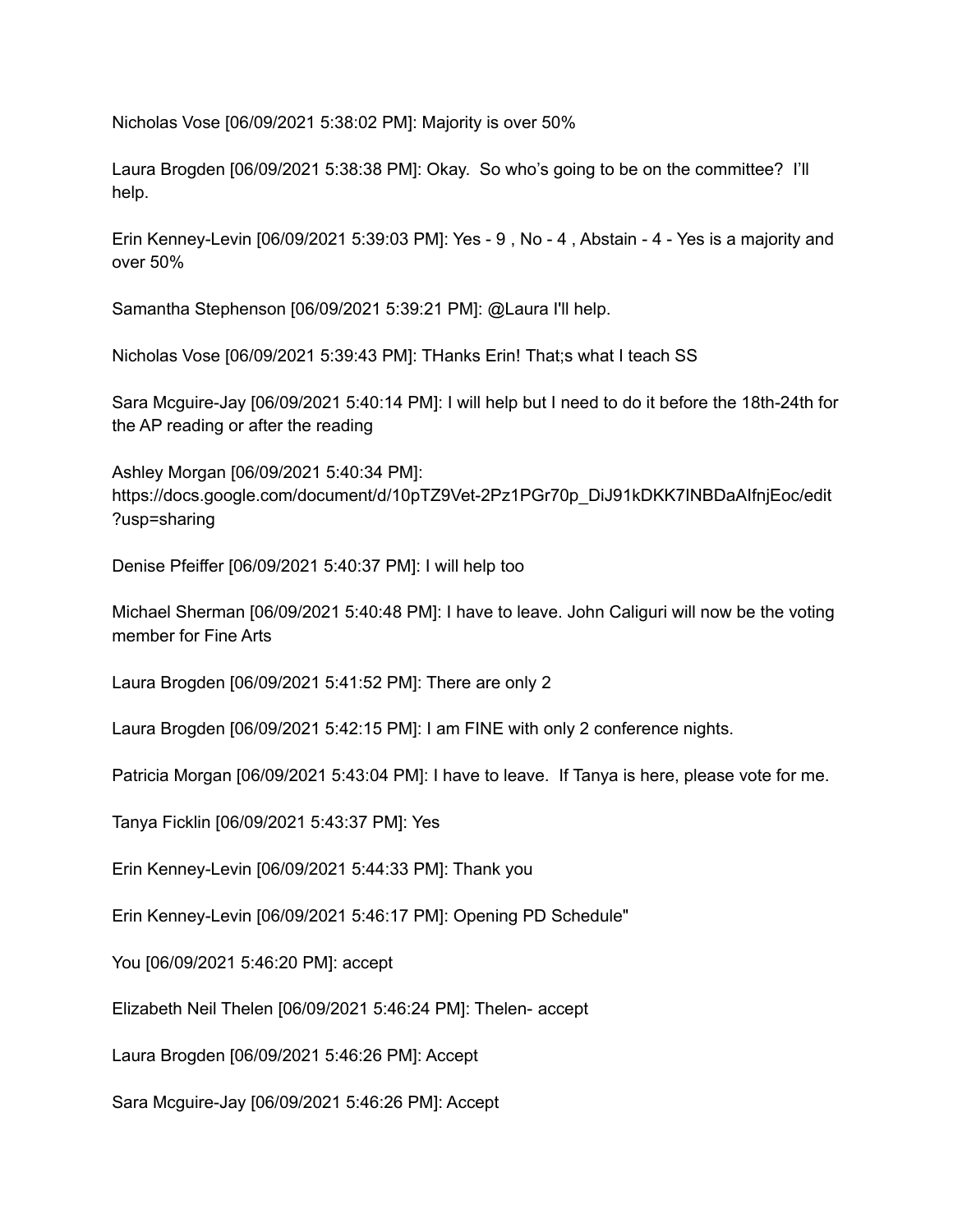Ferd Schneider [06/09/2021 5:46:26 PM]: schneider abstain

Denise Pfeiffer [06/09/2021 5:46:26 PM]: accept

Ploy Keener [06/09/2021 5:46:26 PM]: accept

Margaret Fisher-Bellman [06/09/2021 5:46:28 PM]: Accept

Brian Sweeney [06/09/2021 5:46:29 PM]: Accept

Erin Kenney-Levin [06/09/2021 5:46:29 PM]: accept

Ashley Morgan [06/09/2021 5:46:34 PM]: Accept- VOting for Joe he is off now

Samantha Bramlage [06/09/2021 5:46:34 PM]: Accept

Elizabeth Duncan-Scruggs [06/09/2021 5:46:35 PM]: Accept

John Chambers [06/09/2021 5:46:35 PM]: Accept

Doreena Fox [06/09/2021 5:46:40 PM]: Accept

Heather Lloyd [06/09/2021 5:46:48 PM]: accept

John Caliguri [06/09/2021 5:46:53 PM]: John Caliguri Accept

Tanya Ficklin [06/09/2021 5:47:26 PM]: Accept

Sara Mcguire-Jay [06/09/2021 5:47:31 PM]: We always do 4

Brad Smith [06/09/2021 5:47:50 PM]: Learning teams are gone

Erin Kenney-Levin [06/09/2021 5:49:22 PM]: https://docs.google.com/spreadsheets/d/1KlHWXQOaHAqB1nZ4\_yS\_Voeq-yG2lqhU0eU1FL-h9 yM/edit?usp=sharing

Laura Brogden [06/09/2021 5:53:25 PM]: Michelle Martinez is going to vote for me. Peace out.

Sara Mcguire-Jay [06/09/2021 5:55:50 PM]: 14-18

Sara Mcguire-Jay [06/09/2021 5:56:00 PM]: 14-17